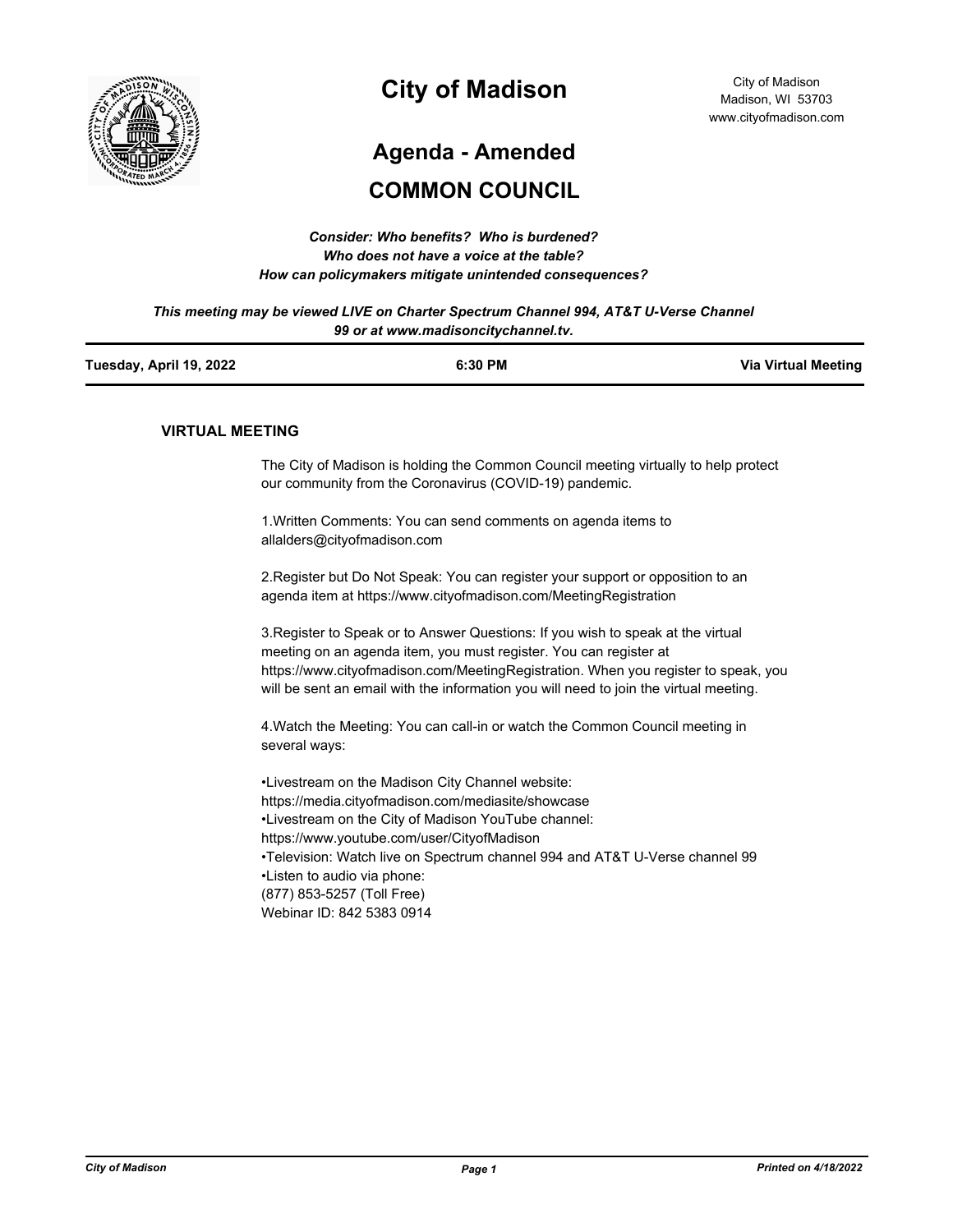#### **SPEAKING GUIDELINES**

If you need an interpreter, translator, materials in alternate formats or other accommodations to access this service, activity or program, please call the phone number below immediately.

Si necesita un intérprete, un traductor, materiales en formatos alternativos u otros arreglos para acceder a este servicio, actividad o programa, comuníquese inmediatamente al número de teléfono que figura a continuación.

Yog tias koj xav tau ib tug neeg txhais lus, ib tug neeg txhais ntawv, cov ntaub ntawv ua lwm yam los sis lwm cov kev pab kom siv tau qhov kev pab, kev ua num los sis kev pab cuam no, thov hu rau tus xov tooj hauv qab no tam sim no.

Please contact the Office of the Common Council at (608) 266-4071.

#### **Speaking Limit:**

**3 minutes for all items.**

**You must register before your item is considered by the Council.**

**The use of audible cell phone ringers and active use and response to cellular phone technology by the governing body, staff and members of the public is discouraged in the Council Chambers while the Council is in session.**

#### **ROLL CALL**

**NOTIFIED ABSENCES: None.**

#### **OPENING REMARKS**

#### **HONORING RESOLUTIONS**

- **1. [71038](http://madison.legistar.com/gateway.aspx?m=l&id=/matter.aspx?key=82998)** Recognizing April 2022 as Hmong Heritage Month in the City of Madison
	- *Sponsors:* Syed Abbas, Satya V. Rhodes-Conway, Arvina Martin, Christian A. Albouras, Brian Benford, Juliana R. Bennett, Sheri Carter, Nikki Conklin, Jael Currie, Tag Evers, Yannette Figueroa Cole, Grant Foster, Keith Furman, Gary Halverson, Barbara Harrington-McKinney, Patrick W. Heck, Lindsay Lemmer, Charles Myadze, Michael E. Verveer, Regina M. Vidaver And Nasra Wehelie

#### *Legislative History*

4/14/22 Council Office RECOMMEND TO COUNCIL TO ADOPT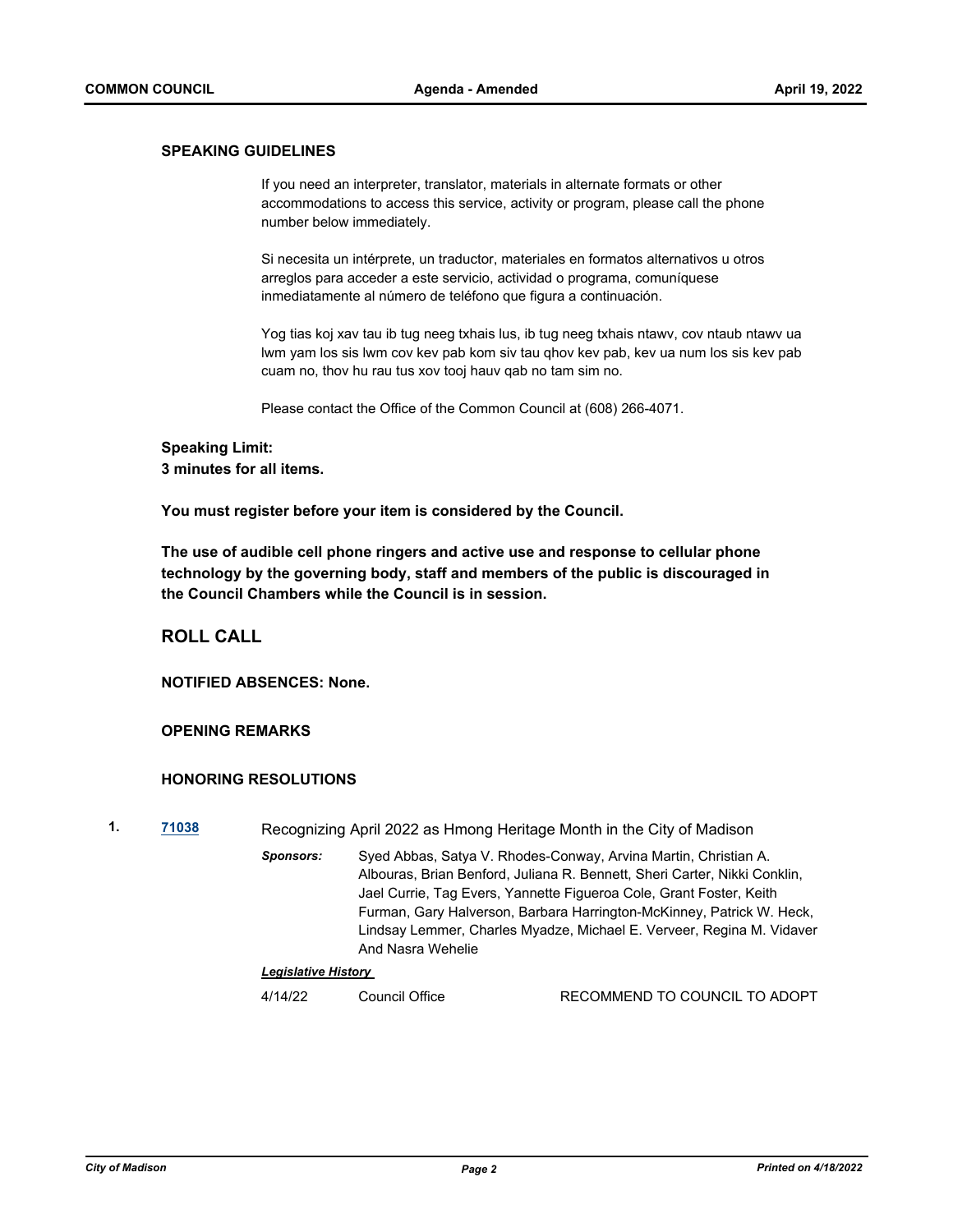| 2.          | 70420 |                            | United Way of Dane County Celebrating 100 Years                                                                                                                                                                                                                                                                                                                                            |                                                                                                                                                                                                                                                                                                                                                                       |  |
|-------------|-------|----------------------------|--------------------------------------------------------------------------------------------------------------------------------------------------------------------------------------------------------------------------------------------------------------------------------------------------------------------------------------------------------------------------------------------|-----------------------------------------------------------------------------------------------------------------------------------------------------------------------------------------------------------------------------------------------------------------------------------------------------------------------------------------------------------------------|--|
|             |       | <b>Sponsors:</b>           | Satya V. Rhodes-Conway, Syed Abbas, Arvina Martin, Christian A.<br>Albouras, Brian Benford, Juliana R. Bennett, Sheri Carter, Nikki Conklin,<br>Jael Currie, Tag Evers, Yannette Figueroa Cole, Grant Foster, Keith<br>Furman, Gary Halverson, Barbara Harrington-McKinney, Patrick W. Heck,<br>Lindsay Lemmer, Charles Myadze, Michael E. Verveer, Regina M. Vidaver<br>And Nasra Wehelie |                                                                                                                                                                                                                                                                                                                                                                       |  |
|             |       | <b>Legislative History</b> |                                                                                                                                                                                                                                                                                                                                                                                            |                                                                                                                                                                                                                                                                                                                                                                       |  |
|             |       | 3/7/22                     | Mayor's Office                                                                                                                                                                                                                                                                                                                                                                             | RECOMMEND TO COUNCIL TO ADOPT                                                                                                                                                                                                                                                                                                                                         |  |
|             |       | 3/29/22                    | <b>COMMON COUNCIL</b>                                                                                                                                                                                                                                                                                                                                                                      | Refer to a future Meeting to Adopt to the<br><b>COMMON COUNCIL</b>                                                                                                                                                                                                                                                                                                    |  |
|             |       |                            | Adopt 4/19/22                                                                                                                                                                                                                                                                                                                                                                              |                                                                                                                                                                                                                                                                                                                                                                       |  |
| 3.<br>70824 |       |                            |                                                                                                                                                                                                                                                                                                                                                                                            | Commending Robert F. Phillips, City Engineer and Public Works Team Leader,<br>on his retirement from the City of Madison after 33 years of dedicated service.                                                                                                                                                                                                         |  |
|             |       | <b>Sponsors:</b>           | Satya V. Rhodes-Conway, Syed Abbas, Christian A. Albouras, Brian<br>Benford, Juliana R. Bennett, Sheri Carter, Nikki Conklin, Jael Currie, Tag<br>Evers, Yannette Figueroa Cole, Grant Foster, Keith Furman, Gary<br>Halverson, Barbara Harrington-McKinney, Patrick W. Heck, Lindsay<br>Lemmer, Arvina Martin, Charles Myadze, Michael E. Verveer, Regina M.<br>Vidaver And Nasra Wehelie |                                                                                                                                                                                                                                                                                                                                                                       |  |
|             |       | <b>Legislative History</b> |                                                                                                                                                                                                                                                                                                                                                                                            |                                                                                                                                                                                                                                                                                                                                                                       |  |
|             |       | 4/7/22                     | <b>Engineering Division</b>                                                                                                                                                                                                                                                                                                                                                                | RECOMMEND TO COUNCIL TO ADOPT                                                                                                                                                                                                                                                                                                                                         |  |
| 4.          | 70970 | Wisconsin                  | Proclaiming May 21, 2022, as Kids to Parks Day in the City of Madison,                                                                                                                                                                                                                                                                                                                     |                                                                                                                                                                                                                                                                                                                                                                       |  |
|             |       | <b>Sponsors:</b>           | Satya V. Rhodes-Conway                                                                                                                                                                                                                                                                                                                                                                     |                                                                                                                                                                                                                                                                                                                                                                       |  |
|             |       | <b>Legislative History</b> |                                                                                                                                                                                                                                                                                                                                                                                            |                                                                                                                                                                                                                                                                                                                                                                       |  |
|             |       | 4/13/22                    | Parks Division                                                                                                                                                                                                                                                                                                                                                                             | RECOMMEND TO COUNCIL TO ADOPT                                                                                                                                                                                                                                                                                                                                         |  |
| 5.          | 71001 | Wellness                   | Celebrating the 10th Anniversary of The Foundation for Black Women's                                                                                                                                                                                                                                                                                                                       |                                                                                                                                                                                                                                                                                                                                                                       |  |
|             |       | <u>Sponsors:</u>           | And Nasra Wehelie                                                                                                                                                                                                                                                                                                                                                                          | Nikki Conklin, Jael Currie, Juliana R. Bennett, Yannette Figueroa Cole,<br>Satya V. Rhodes-Conway, Syed Abbas, Arvina Martin, Christian A.<br>Albouras, Brian Benford, Sheri Carter, Tag Evers, Grant Foster, Keith<br>Furman, Gary Halverson, Barbara Harrington-McKinney, Patrick W. Heck,<br>Lindsay Lemmer, Charles Myadze, Michael E. Verveer, Regina M. Vidaver |  |
|             |       | <b>Legislative History</b> |                                                                                                                                                                                                                                                                                                                                                                                            |                                                                                                                                                                                                                                                                                                                                                                       |  |
|             |       | 4/13/22                    | Council Office                                                                                                                                                                                                                                                                                                                                                                             | RECOMMEND TO COUNCIL TO ADOPT                                                                                                                                                                                                                                                                                                                                         |  |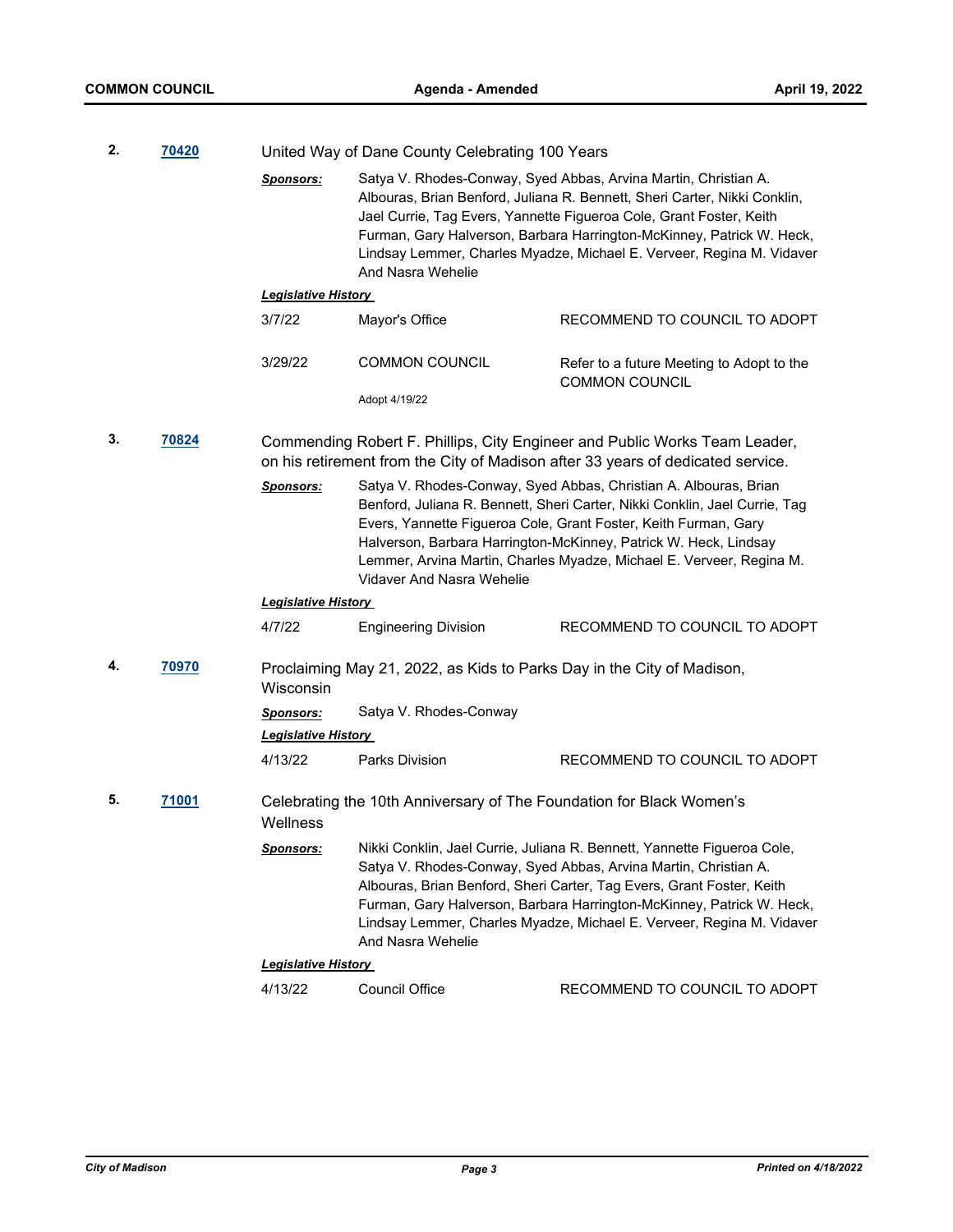| 6.                      | 71071 | Market (4th AD)                                                | Honoring the 50th Outdoor Market Season of the Dane Co Farmers'            |                                                                                                                                                                                                                                                                                                                                                                     |
|-------------------------|-------|----------------------------------------------------------------|----------------------------------------------------------------------------|---------------------------------------------------------------------------------------------------------------------------------------------------------------------------------------------------------------------------------------------------------------------------------------------------------------------------------------------------------------------|
|                         |       | <b>Sponsors:</b>                                               | Satya V. Rhodes-Conway                                                     |                                                                                                                                                                                                                                                                                                                                                                     |
| 7.<br>70885<br>Council. |       | Commending and thanking Alder Syed Abbas for his dedicated and | conscientious service during his tenure as President of the Madison Common |                                                                                                                                                                                                                                                                                                                                                                     |
|                         |       | <b>Sponsors:</b>                                               | Wehelie                                                                    | Satya V. Rhodes-Conway, Christian A. Albouras, Brian Benford, Juliana R.<br>Bennett, Sheri Carter, Nikki Conklin, Jael Currie, Tag Evers, Yannette<br>Figueroa Cole, Grant Foster, Keith Furman, Gary Halverson, Barbara<br>Harrington-McKinney, Patrick W. Heck, Lindsay Lemmer, Arvina Martin,<br>Charles Myadze, Michael E. Verveer, Regina M. Vidaver And Nasra |
|                         |       | <b>Legislative History</b>                                     |                                                                            |                                                                                                                                                                                                                                                                                                                                                                     |
|                         |       | 4/13/22                                                        | <b>Council Office</b>                                                      | RECOMMEND TO COUNCIL TO ADOPT                                                                                                                                                                                                                                                                                                                                       |
| 8.                      | 70886 |                                                                | Commending and thanking Alder Arvina Martin for her dedicated and          | conscientious service during her tenure as Common Council Vice President.                                                                                                                                                                                                                                                                                           |
|                         |       | <b>Sponsors:</b>                                               | Nasra Wehelie                                                              | Satya V. Rhodes-Conway, Syed Abbas, Christian A. Albouras, Brian<br>Benford, Juliana R. Bennett, Sheri Carter, Nikki Conklin, Jael Currie, Tag<br>Evers, Yannette Figueroa Cole, Grant Foster, Keith Furman, Gary<br>Halverson, Barbara Harrington-McKinney, Patrick W. Heck, Lindsay<br>Lemmer, Charles Myadze, Michael E. Verveer, Regina M. Vidaver And          |
|                         |       | <b>Legislative History</b>                                     |                                                                            |                                                                                                                                                                                                                                                                                                                                                                     |
|                         |       | 4/13/22                                                        | <b>Council Office</b>                                                      | RECOMMEND TO COUNCIL TO ADOPT                                                                                                                                                                                                                                                                                                                                       |
|                         |       |                                                                |                                                                            |                                                                                                                                                                                                                                                                                                                                                                     |

# **CONVENE AS COMMITTEE OF THE WHOLE**

#### **ELECTION OF COUNCIL PRESIDENT AND VICE PRESIDENT**

- **9. [70994](http://madison.legistar.com/gateway.aspx?m=l&id=/matter.aspx?key=82966)** Election of Common Council President, 2022.
- **10. [70995](http://madison.legistar.com/gateway.aspx?m=l&id=/matter.aspx?key=82967)** Election of Common Council Vice President, 2022.

#### **ADJOURN THE COMMITTEE OF THE WHOLE AND ADOPT THE REPORT OF THE COMMITTEE OF THE WHOLE**

#### **DISCLOSURES AND RECUSALS**

Members of the body should make any required disclosures or recusals under the City's Ethics Code.

#### **PRESENTATION OF CONSENT AGENDA**

At this time, a consent agenda will be moved with the recommended action listed for each item EXCEPT: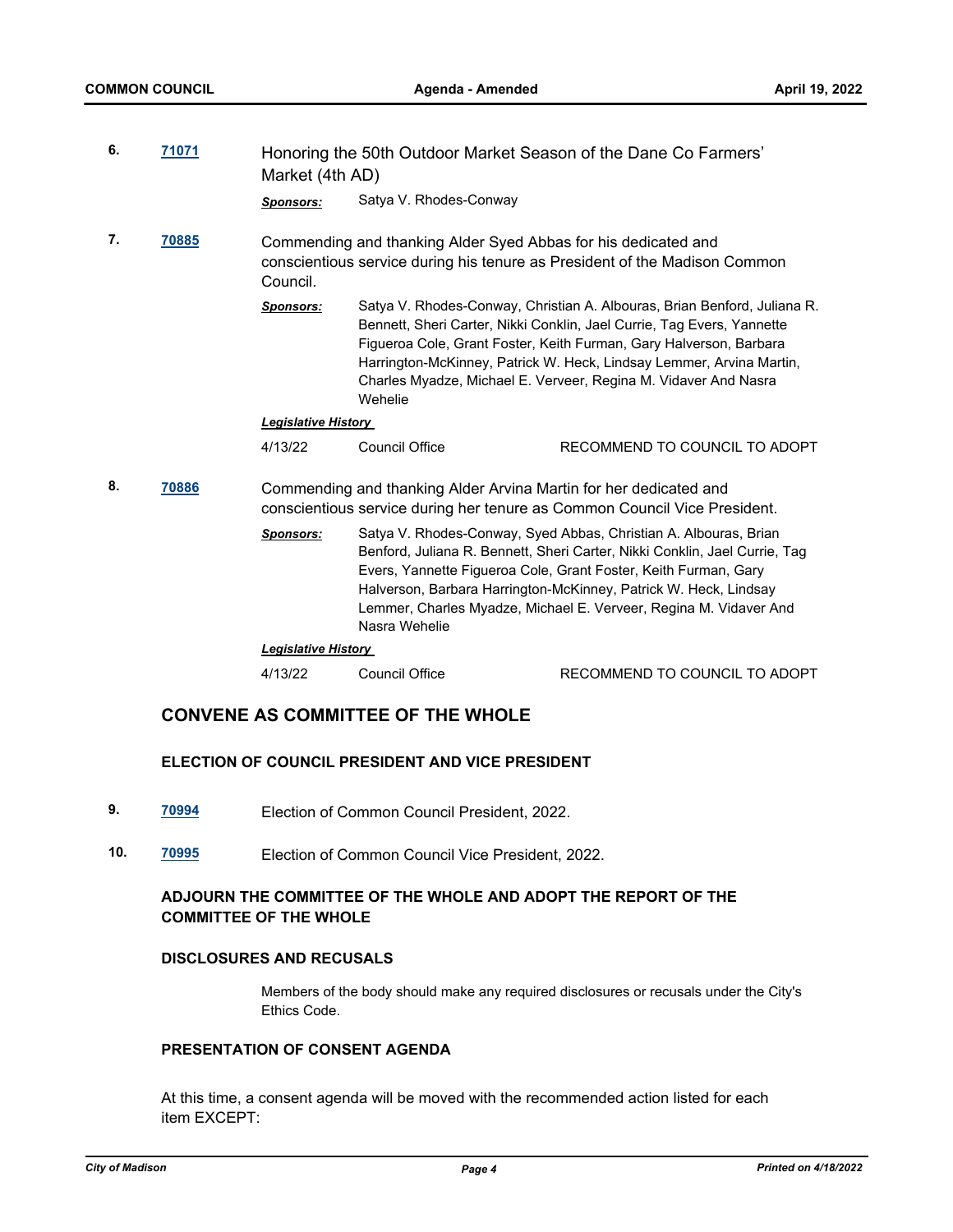1) items which have registrants wishing to speak. 2) items which require an extraordinary (roll call) vote and are not included on the consent agenda by unanimous consent. 3) items which alderperson(s) have separated out for discussion/debate purposes.

**11. [70144](http://madison.legistar.com/gateway.aspx?m=l&id=/matter.aspx?key=81300)** Consent Agenda (4/19/22 meeting)

*Legislative History* 

2/22/22 Council Office RECOMMEND TO COUNCIL TO ADOPT - REPORT OF OFFICER

#### **SPECIAL ORDER OF BUSINESS AT 6:45 PM**

**PUBLIC COMMENT AND PUBLIC HEARINGS**

## **RECESSED PUBLIC HEARINGS - BEGIN AT 6:45 PM**

#### **REPORT OF PLAN COMMISSION**

- **12. [69518](http://madison.legistar.com/gateway.aspx?m=l&id=/matter.aspx?key=80897)** Amending the City of Madison Official Map to establish mapped reservations for future Streets and Highways in the City of Madison to connect Shopko Drive and Pankratz Street consistent with recommendations in the adopted *Oscar Mayer Special Area Plan*.
	- *Sponsors:* Syed Abbas [Off. Map Reservation-Revised Alignment\\_Pankratz-Shopko Exhibit A.pdf](http://madison.legistar.com/gateway.aspx?M=F&ID=9ce186fa-6936-4edf-ab17-b6c2d92b2cdf.pdf) [Off. Map Reservation-Revised Alignment\\_Pankratz-Shopko Exhibit B.pdf](http://madison.legistar.com/gateway.aspx?M=F&ID=9e5f4926-c021-48f6-82b1-29c1e3b330eb.pdf) [Aerial Photo-1401 Packers Ave.pdf](http://madison.legistar.com/gateway.aspx?M=F&ID=353fc480-7154-411b-a809-af944921d546.pdf) [Link to Oscar Mayer SAP](https://www.cityofmadison.com/dpced/planning/documents/OscarMayerSpecialAreaPlan.pdf) [John Strange Memo-Official Mapping.pdf](http://madison.legistar.com/gateway.aspx?M=F&ID=31099a3c-4ac3-4536-9b1f-bd2f4b1def8f.pdf) [Staff Comments.pdf](http://madison.legistar.com/gateway.aspx?M=F&ID=6482d0fb-26e5-4a31-8fdc-4e9fc7fe42c7.pdf) [Off. Map Reservation\\_Pankratz-Shopko Ex A \(Version 1\).pdf](http://madison.legistar.com/gateway.aspx?M=F&ID=9ffadfb6-17d4-43bd-a405-966b200abaaf.pdf) [Off. Map Reservation\\_Pankratz-Shopko Ex B \(Version 1\).pdf](http://madison.legistar.com/gateway.aspx?M=F&ID=9a9ad143-979f-4060-bec6-fc979bbb9522.pdf) *Attachments:*

#### *Legislative History*

| 1/25/22 | <b>Planning Division</b><br>Plan Commission (3/7/22), Board of Public Works (3/2/22) | Referred for Introduction                                                                         |
|---------|--------------------------------------------------------------------------------------|---------------------------------------------------------------------------------------------------|
| 2/1/22  | <b>COMMON COUNCIL</b>                                                                | Refer<br>Additional referrals to Board of Public Works, Transportation Policy and Planning Board. |
| 2/1/22  | <b>PLAN COMMISSION</b>                                                               | Refer to the BOARD OF PUBLIC WORKS                                                                |
| 2/1/22  | <b>PLAN COMMISSION</b>                                                               | Refer to the TRANSPORTATION POLICY<br>AND PLANNING BOARD                                          |
| 2/14/22 | <b>TRANSPORTATION</b><br>POLICY AND PLANNING<br><b>BOARD</b>                         | Return to Lead with the Recommendation for<br>Common Council to Adopt                             |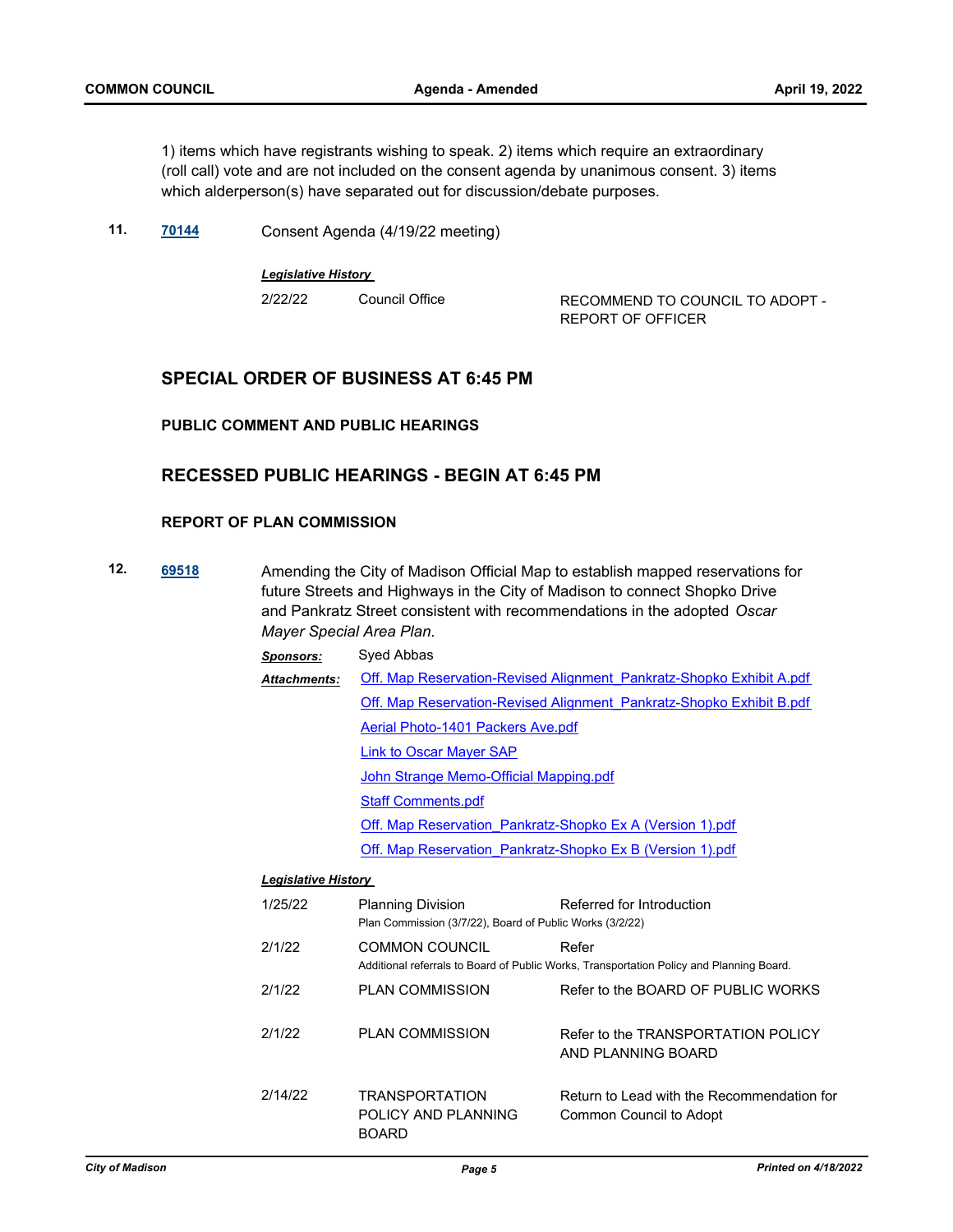| 3/2/22  | <b>BOARD OF PUBLIC</b><br><b>WORKS</b>                               | Refer to the BOARD OF PUBLIC WORKS                                                                                                                                                                                                                               |
|---------|----------------------------------------------------------------------|------------------------------------------------------------------------------------------------------------------------------------------------------------------------------------------------------------------------------------------------------------------|
| 3/7/22  | <b>PLAN COMMISSION</b>                                               | RECOMMEND TO COUNCIL TO RE-REFER<br>- RECESSED PUBLIC HEARING to the<br>PLAN COMMISSION                                                                                                                                                                          |
|         | other.                                                               | On a motion by Cantrell, seconded by Fernandez, the Plan Commission referred the<br>request to March 21, 2022 (March 29, 2022 Common Council) at the request of staff and<br>the affected property owner. The motion to recommend referral passed by voice vote/ |
| 3/21/22 | <b>PLAN COMMISSION</b>                                               | RECOMMEND TO COUNCIL TO RE-REFER<br>- RECESSED PUBLIC HEARING to the<br><b>PLAN COMMISSION</b>                                                                                                                                                                   |
|         | the Board of Public Works. That motion passed by voice vote / other. | On a motion by Cantrell, seconded by Fernandez, the Plan Commission referred the<br>request to April 11, 2022 (April 19, 2022 Common Council) pending a recommendation by                                                                                        |
| 3/29/22 | <b>COMMON COUNCIL</b>                                                | Re-refer for Recessed Public Hearing to the<br><b>PLAN COMMISSION</b>                                                                                                                                                                                            |
| 4/6/22  | BOARD OF PUBLIC<br><b>WORKS</b>                                      | Return to Lead with the Recommendation for<br>Approval to the PLAN COMMISSION                                                                                                                                                                                    |
| 4/11/22 | <b>PLAN COMMISSION</b>                                               | RECOMMEND TO COUNCIL TO ADOPT -<br>RECESSED PUBLIC HEARING                                                                                                                                                                                                       |
|         | other.                                                               | On a motion by Solheim, seconded by Sheppard, the Plan Commission recommended<br>approval of the proposed official map amendment to the Common Council by voice vote/                                                                                            |

# **PUBLIC HEARINGS - BEGIN AT 6:45 PM**

#### **REPORT OF BOARD OF PUBLIC WORKS**

**13. [70199](http://madison.legistar.com/gateway.aspx?m=l&id=/matter.aspx?key=81326)** Vacating and discontinuing multiple unimproved public street right-of-ways within the plat of Acacia Ridge to allow the replatting of a portion the development. Being located in the Southeast 1/4 of the Southeast 1/4 of Section 28, Township 7 North, Range 8 East, City of Madison, Dane County, Wisconsin. (1st AD)

| Sponsors:                  | Nikki Conklin                                       |
|----------------------------|-----------------------------------------------------|
| <b>Attachments:</b>        | <b>Exhibit A-Map Exhibits.pdf</b>                   |
|                            | <b>Exhibit B-Legal Description.pdf</b>              |
|                            | Lis Pendens 5815264.pdf                             |
|                            | Acacia Ridge Replat No.2 Conditions of Approval.pdf |
| <b>Legislative History</b> |                                                     |

| 2/23/22 | <b>Engineering Division</b>                                                                 | Referred for Introduction                                                            |
|---------|---------------------------------------------------------------------------------------------|--------------------------------------------------------------------------------------|
|         | (3/9/22), Common Council Public Hearing (4/19/22)                                           | Board of Public Works (3/16/22), Plan Commission (3/7/22), Transportation Commission |
| 3/1/22  | <b>COMMON COUNCIL</b><br>Additional referrals to Plan Commission, Transportation Commission | Refer to the BOARD OF PUBLIC WORKS                                                   |
| 3/1/22  | <b>BOARD OF PUBLIC</b><br><b>WORKS</b>                                                      | Referred to the PLAN COMMISSION                                                      |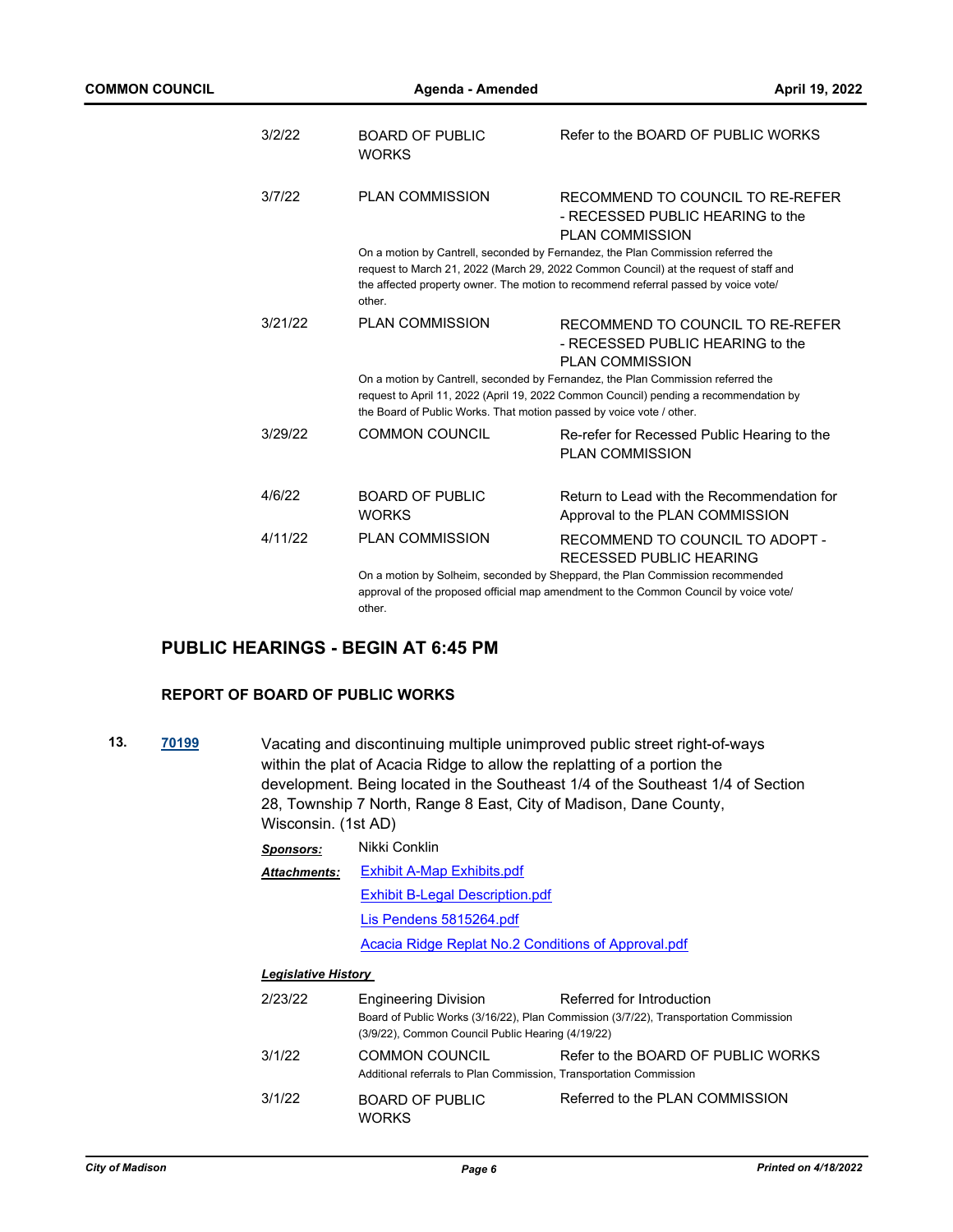| <b>COMMON COUNCIL</b> |       |                            | Agenda - Amended                                | April 19, 2022                                                                                                                                 |
|-----------------------|-------|----------------------------|-------------------------------------------------|------------------------------------------------------------------------------------------------------------------------------------------------|
|                       |       | 3/1/22                     | <b>BOARD OF PUBLIC</b><br><b>WORKS</b>          | Referred to the TRANSPORTATION<br><b>COMMISSION</b>                                                                                            |
|                       |       | 3/7/22                     | <b>PLAN COMMISSION</b>                          | Return to Lead with the Recommendation for<br>Approval to the BOARD OF PUBLIC<br><b>WORKS</b>                                                  |
|                       |       | 3/9/22                     | <b>TRANSPORTATION</b><br><b>COMMISSION</b>      | Return to Lead with the Recommendation for<br>Approval to the BOARD OF PUBLIC<br><b>WORKS</b>                                                  |
|                       |       | 3/16/22                    | <b>BOARD OF PUBLIC</b><br><b>WORKS</b>          | RECOMMEND TO COUNCIL TO ADOPT -<br>PUBLIC HEARING                                                                                              |
| 14.                   | 70692 |                            | Assessment District - 2022. (15th AD)           | Approving Plans, Specifications, and Schedule of Assessments for Worthington<br>Avenue, Powers Avenue, and Thurber Avenue Sanitary Replacement |
|                       |       | <b>Sponsors:</b>           | <b>BOARD OF PUBLIC WORKS</b>                    |                                                                                                                                                |
|                       |       | <b>Attachments:</b>        | Worthington-Powers-Thurber Display.pdf          |                                                                                                                                                |
|                       |       |                            | <b>BPW Notes Worthington-Powers-Thurber.pdf</b> |                                                                                                                                                |
|                       |       |                            | 13800 BPW Mailing.pdf                           |                                                                                                                                                |
|                       |       | <b>Legislative History</b> |                                                 |                                                                                                                                                |
|                       |       | 3/28/22                    | <b>Engineering Division</b>                     | Refer to the BOARD OF PUBLIC WORKS                                                                                                             |
|                       |       | 4/6/22                     | <b>BOARD OF PUBLIC</b><br><b>WORKS</b>          | RECOMMEND TO COUNCIL TO ADOPT -<br>PUBLIC HEARING                                                                                              |
| 15.                   | 70693 | (12th AD)                  |                                                 | Approving Plans, Specifications, And Schedule Of Assessments For 1622<br>Fordem Avenue Sanitary Sewer Replacement Assessment District - 2022.  |
|                       |       | Sponsors:                  | <b>BOARD OF PUBLIC WORKS</b>                    |                                                                                                                                                |
|                       |       | <b>Attachments:</b>        | 1622 Fordem BPW Exhibits.pdf                    |                                                                                                                                                |
|                       |       |                            | 11850 Fordem BPW Mailing.pdf                    |                                                                                                                                                |
|                       |       | <b>Legislative History</b> |                                                 |                                                                                                                                                |
|                       |       | 3/28/22                    | <b>Engineering Division</b>                     | Refer to the BOARD OF PUBLIC WORKS                                                                                                             |
|                       |       | 4/6/22                     | <b>BOARD OF PUBLIC</b><br><b>WORKS</b>          | RECOMMEND TO COUNCIL TO ADOPT -<br>PUBLIC HEARING                                                                                              |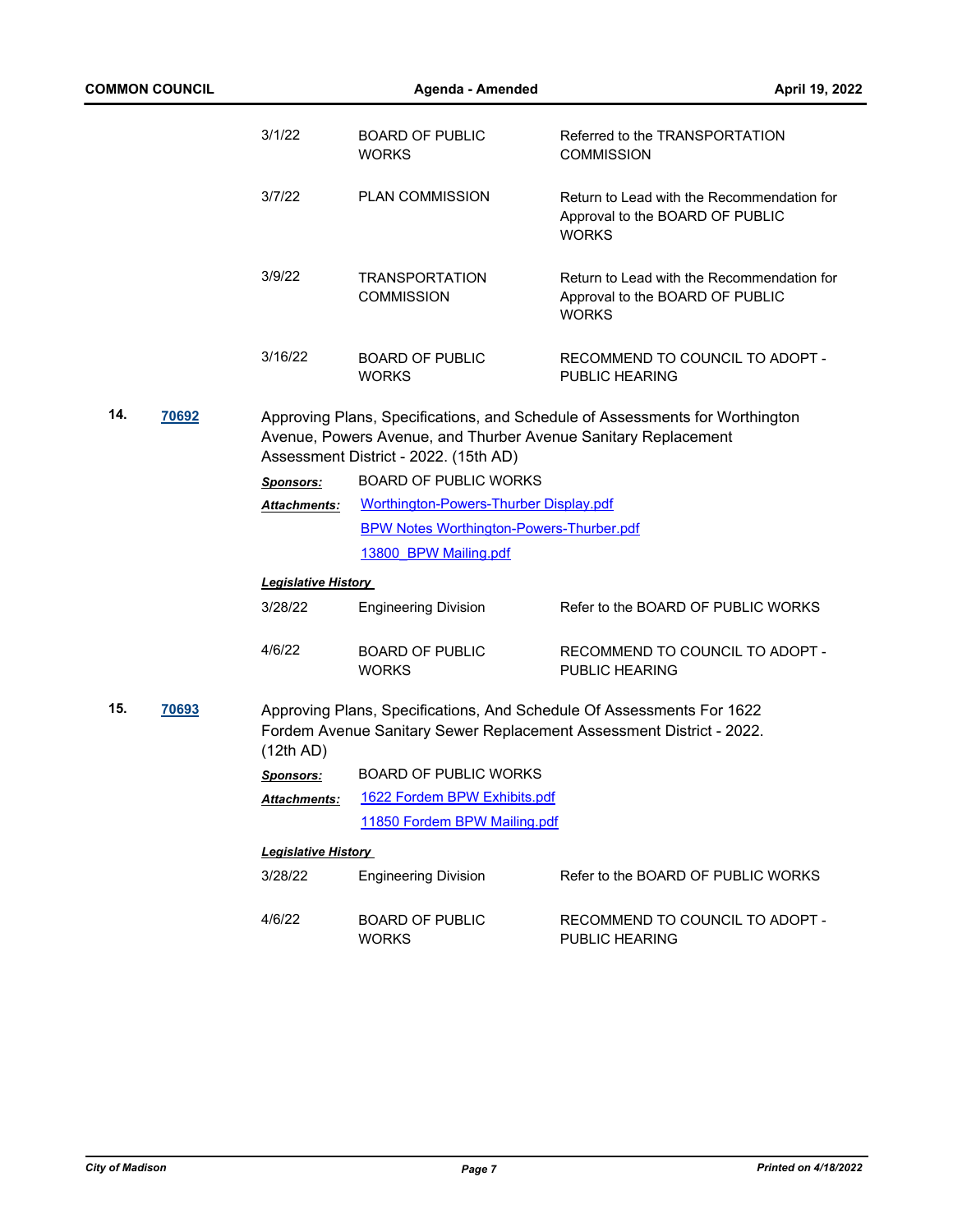| 16. | 70694 |                                  | Approving Plans, Specifications, And Schedule Of Assessments For Tokay<br>Boulevard Resurfacing Assessment District - 2022. (11th AD) |                                                                                                                                                             |
|-----|-------|----------------------------------|---------------------------------------------------------------------------------------------------------------------------------------|-------------------------------------------------------------------------------------------------------------------------------------------------------------|
|     |       | <b>Sponsors:</b>                 | <b>BOARD OF PUBLIC WORKS</b>                                                                                                          |                                                                                                                                                             |
|     |       | Attachments:                     | 13707EN-TOKAY Display.pdf                                                                                                             |                                                                                                                                                             |
|     |       |                                  | <b>BPW notes-Tokay.pdf</b>                                                                                                            |                                                                                                                                                             |
|     |       |                                  | 13707 BPW Mailing.pdf                                                                                                                 |                                                                                                                                                             |
|     |       |                                  | 70694 BPW PublicComments.pdf                                                                                                          |                                                                                                                                                             |
|     |       |                                  | 70694 PublicComment-RegistrantsReport.pdf                                                                                             |                                                                                                                                                             |
|     |       | <b>Legislative History</b>       |                                                                                                                                       |                                                                                                                                                             |
|     |       | 3/28/22                          | <b>Engineering Division</b>                                                                                                           | Refer to the BOARD OF PUBLIC WORKS                                                                                                                          |
|     |       | 4/6/22                           | <b>BOARD OF PUBLIC</b><br><b>WORKS</b>                                                                                                | RECOMMEND TO COUNCIL TO ADOPT -<br><b>PUBLIC HEARING</b>                                                                                                    |
| 17. | 70715 | ADs)                             | Approving Plans, Specifications, And Schedule Of Assessments For                                                                      | Hammersley Road Resurfacing Assessment District - 2022. (10th and 20th                                                                                      |
|     |       | <b>Sponsors:</b>                 | <b>BOARD OF PUBLIC WORKS</b>                                                                                                          |                                                                                                                                                             |
|     |       | Attachments:                     | HammersleyRdResurfacing2022 BPWExhibit-STREETS.pdf                                                                                    |                                                                                                                                                             |
|     |       |                                  | HammersleyRdResurfacing2022 BPWExhibit-UTILITIES.pdf                                                                                  |                                                                                                                                                             |
|     |       |                                  | HammersleyRdResurfacing2022 BPWNotes.pdf                                                                                              |                                                                                                                                                             |
|     |       |                                  | 13705 BPWMailing.pdf                                                                                                                  |                                                                                                                                                             |
|     |       |                                  | 70715 BPW PublicComments.pdf                                                                                                          |                                                                                                                                                             |
|     |       |                                  | 70715 PublicComment-RegistrantsReport.pdf                                                                                             |                                                                                                                                                             |
|     |       | <b>Legislative History</b>       |                                                                                                                                       |                                                                                                                                                             |
|     |       | 3/28/22                          | <b>Engineering Division</b>                                                                                                           | Refer to the BOARD OF PUBLIC WORKS                                                                                                                          |
|     |       | 4/6/22                           | <b>BOARD OF PUBLIC</b><br><b>WORKS</b>                                                                                                | RECOMMEND TO COUNCIL TO ADOPT -<br>PUBLIC HEARING                                                                                                           |
|     |       | <b>REPORT OF PLAN COMMISSION</b> |                                                                                                                                       |                                                                                                                                                             |
| 18. | 70480 |                                  | the zoning of property located at 1705-1713 S. High Point Road, 20th<br>(Suburban Residential-Varied 2) District.                     | Creating Section 28.022 - 00559 of the Madison General Ordinances to change<br>Aldermanic District, from Temp. A (Temporary Agricultural) District to SR-V2 |

*Sponsors:* Planning Division [Link\\_CU\\_File\\_69793](https://madison.legistar.com/LegislationDetail.aspx?ID=5449265&GUID=5927340F-A9AE-4F5F-BE8F-5386ED3067B0&Options=ID|Text|&Search=69793) *Attachments:*

[Link\\_CSM\\_Reso\\_File\\_69801](https://madison.legistar.com/LegislationDetail.aspx?ID=5449983&GUID=8621492C-E8F4-48ED-BC1C-2F4016FFC5E3)

#### *Legislative History*

| 3/10/22 | Attorney's Office                                   | Referred for Introduction    |  |
|---------|-----------------------------------------------------|------------------------------|--|
|         | Plan Commission (4/11/22); Common Council (4/19/22) |                              |  |
| 3/29/22 | <b>COMMON COUNCIL</b>                               | Refer to the PLAN COMMISSION |  |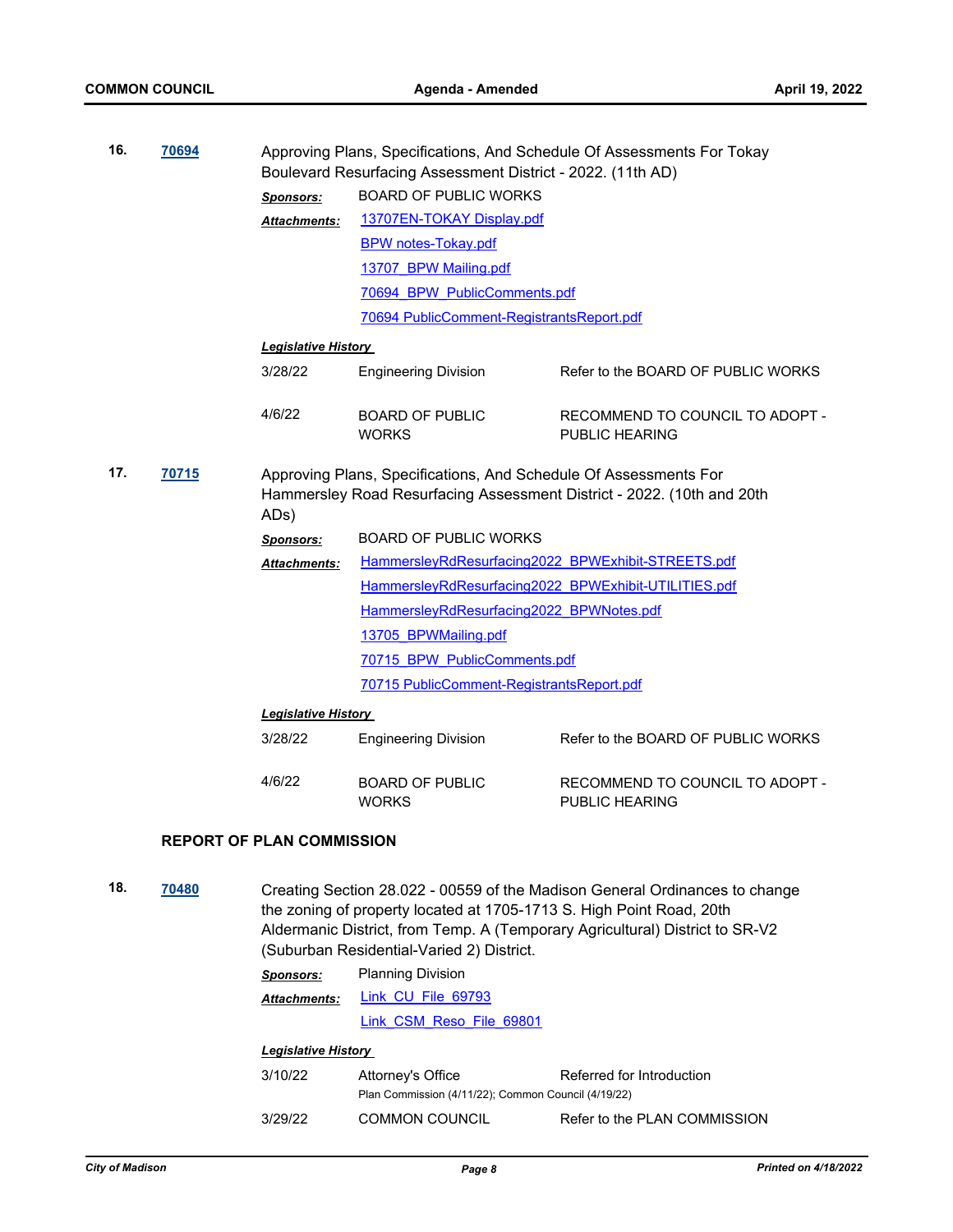|     |                  | 4/11/22                       | <b>PLAN COMMISSION</b>                                                                                                                | RECOMMEND TO COUNCIL TO ADOPT<br>WITH CONDITIONS - PUBLIC HEARING                                                                                                                                                                                                                                                                                  |
|-----|------------------|-------------------------------|---------------------------------------------------------------------------------------------------------------------------------------|----------------------------------------------------------------------------------------------------------------------------------------------------------------------------------------------------------------------------------------------------------------------------------------------------------------------------------------------------|
|     |                  |                               | by voice vote/ other.                                                                                                                 | On a motion by Solheim, seconded by Ald. Albouras, the Plan Commission found the<br>standards met and recommended approval of the zoning map amendment (ID 70480) and<br>certified survey map (ID 69801) to the Common Council subject to the comments and<br>conditions in the Plan Commission materials. The motion to recommend approval passed |
|     |                  | <b>END OF PUBLIC HEARINGS</b> |                                                                                                                                       |                                                                                                                                                                                                                                                                                                                                                    |
|     |                  |                               | <b>PETITIONS AND COMMUNICATIONS</b>                                                                                                   |                                                                                                                                                                                                                                                                                                                                                    |
|     | <b>APPEALS</b>   |                               |                                                                                                                                       |                                                                                                                                                                                                                                                                                                                                                    |
| 19. | 70998            |                               | Speedway Road, Legistar ID 69786.                                                                                                     | Appeal of the Plan Commission action on the Conditional Use request for 3734                                                                                                                                                                                                                                                                       |
|     |                  | <b>Attachments:</b>           | 3734 Speedway notice of appeal                                                                                                        |                                                                                                                                                                                                                                                                                                                                                    |
|     |                  |                               | 3734 Speedway appeal memo 4-5-22                                                                                                      |                                                                                                                                                                                                                                                                                                                                                    |
|     |                  |                               | <b>File 69786</b>                                                                                                                     |                                                                                                                                                                                                                                                                                                                                                    |
|     |                  | <b>Legislative History</b>    |                                                                                                                                       |                                                                                                                                                                                                                                                                                                                                                    |
|     |                  | 4/13/22                       | Clerk's Office<br>Common Council Public Hearing (5/10/22)                                                                             | Referred for Introduction                                                                                                                                                                                                                                                                                                                          |
|     | <b>PETITIONS</b> |                               |                                                                                                                                       |                                                                                                                                                                                                                                                                                                                                                    |
| 20. | 70670            |                               | Petition dated March 24, 2022 from Wilmer and Sandra Dahl re: direct<br>attachment from the Town of Middleton to the City of Madison. |                                                                                                                                                                                                                                                                                                                                                    |
|     |                  | Attachments:                  | petition                                                                                                                              |                                                                                                                                                                                                                                                                                                                                                    |
|     |                  | <b>Legislative History</b>    |                                                                                                                                       |                                                                                                                                                                                                                                                                                                                                                    |
|     |                  | 3/24/22                       | Clerk's Office<br>Accept 4/19/22.                                                                                                     | Referred for Introduction                                                                                                                                                                                                                                                                                                                          |
|     |                  | 3/29/22                       | <b>COMMON COUNCIL</b>                                                                                                                 | Refer to a future Meeting to Accept to the<br><b>COMMON COUNCIL</b>                                                                                                                                                                                                                                                                                |

Accept 4/19/22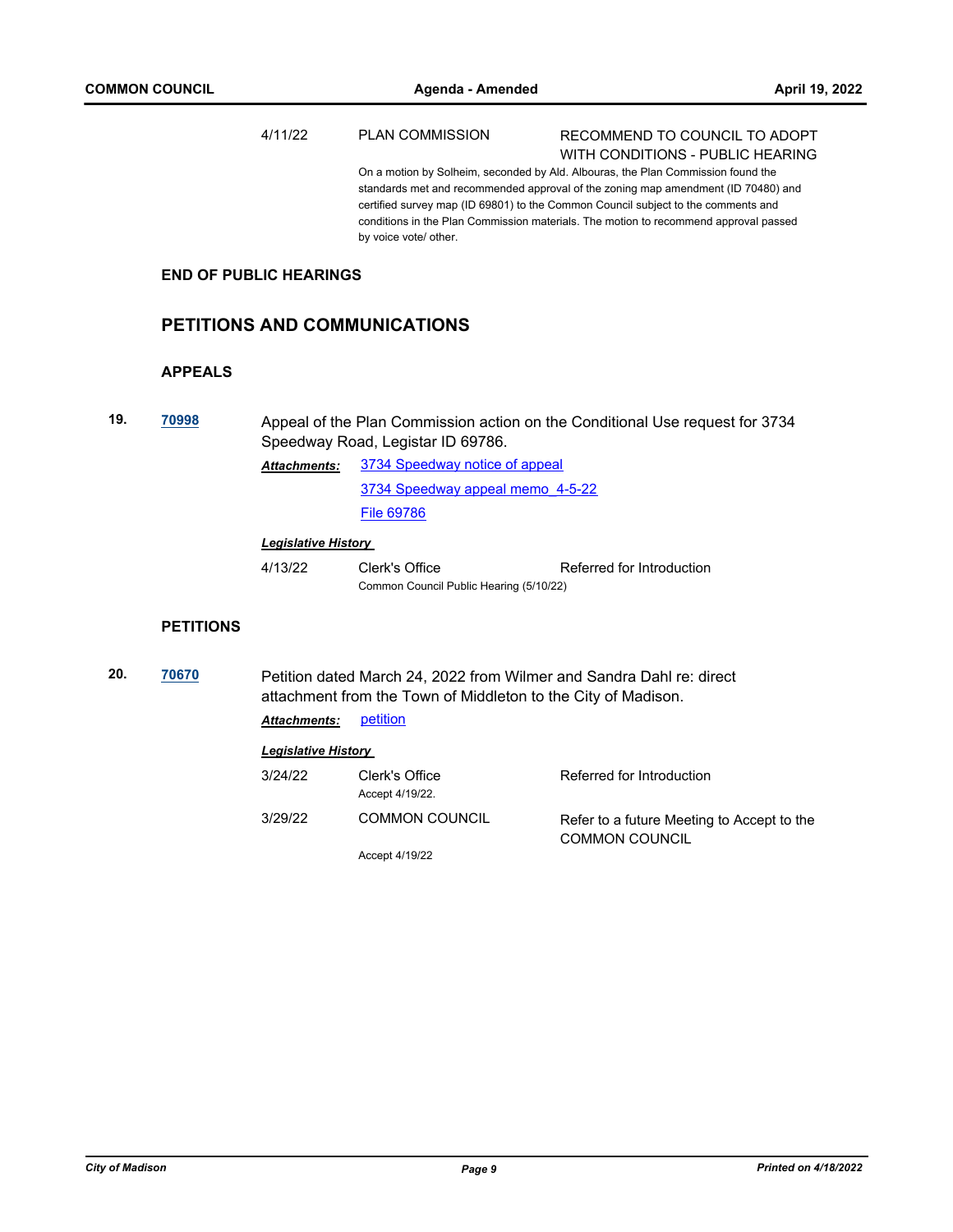# **BUSINESS PRESENTED BY THE MAYOR**

#### **APPOINTMENTS**

| 21. | 70649 | <b>SUBSTITUTE:</b> Report of the Mayor submitting resident committee<br>appointments (introduction 3/29/22; action 4/19/22).<br>Note: Change to Cedric Johnson appointment - candidate no longer able to<br>serve.) |                                                                                            |                                                                                   |  |  |
|-----|-------|---------------------------------------------------------------------------------------------------------------------------------------------------------------------------------------------------------------------|--------------------------------------------------------------------------------------------|-----------------------------------------------------------------------------------|--|--|
|     |       | <b>Attachments:</b>                                                                                                                                                                                                 | 70649-version 1.pdf                                                                        |                                                                                   |  |  |
|     |       | <b>Legislative History</b>                                                                                                                                                                                          |                                                                                            |                                                                                   |  |  |
|     |       | 3/23/22                                                                                                                                                                                                             | Mayor's Office<br>Confirm (4/19/22).                                                       | Referred for Introduction                                                         |  |  |
|     |       | 3/29/22                                                                                                                                                                                                             | <b>COMMON COUNCIL</b>                                                                      | Refer to a future Meeting to Confirm to the<br><b>COMMON COUNCIL</b>              |  |  |
|     |       |                                                                                                                                                                                                                     | Confirm 4/19/22                                                                            |                                                                                   |  |  |
| 22. | 70901 | Report of the Mayor submitting resident committee appointments to the<br>Affirmative Action Commission.                                                                                                             |                                                                                            |                                                                                   |  |  |
|     |       | <b>Legislative History</b>                                                                                                                                                                                          |                                                                                            |                                                                                   |  |  |
|     |       | 4/12/22                                                                                                                                                                                                             | Mayor's Office                                                                             | RECOMMEND TO COUNCIL TO CONFIRM<br>UNDER SUSPENSION OF MGO 2.055 -<br>MISC. ITEMS |  |  |
|     |       |                                                                                                                                                                                                                     | Confirm (4/19/22).                                                                         |                                                                                   |  |  |
| 23. | 70905 |                                                                                                                                                                                                                     | 2022 Board of Assessors Appointments                                                       |                                                                                   |  |  |
|     |       | Attachments:                                                                                                                                                                                                        | 2022 BOA Appointment Request.docx                                                          |                                                                                   |  |  |
|     |       | <b>Legislative History</b>                                                                                                                                                                                          |                                                                                            |                                                                                   |  |  |
|     |       | 4/12/22                                                                                                                                                                                                             | Assessor's Office                                                                          | RECOMMEND TO COUNCIL TO CONFIRM<br>UNDER SUSPENSION OF MGO 2.055 -<br>MISC. ITEMS |  |  |
| 24. | 70963 |                                                                                                                                                                                                                     | 4/19/2022; action 5/10/2022).                                                              | Report of the Mayor submitting resident committee appointments (introduction      |  |  |
|     |       | <b>Legislative History</b>                                                                                                                                                                                          |                                                                                            |                                                                                   |  |  |
|     |       | 4/13/22                                                                                                                                                                                                             | Mayor's Office<br>Confirm (5/10/22); 2/3 vote required for David Aguayo for Monona Terrace | Referred for Introduction                                                         |  |  |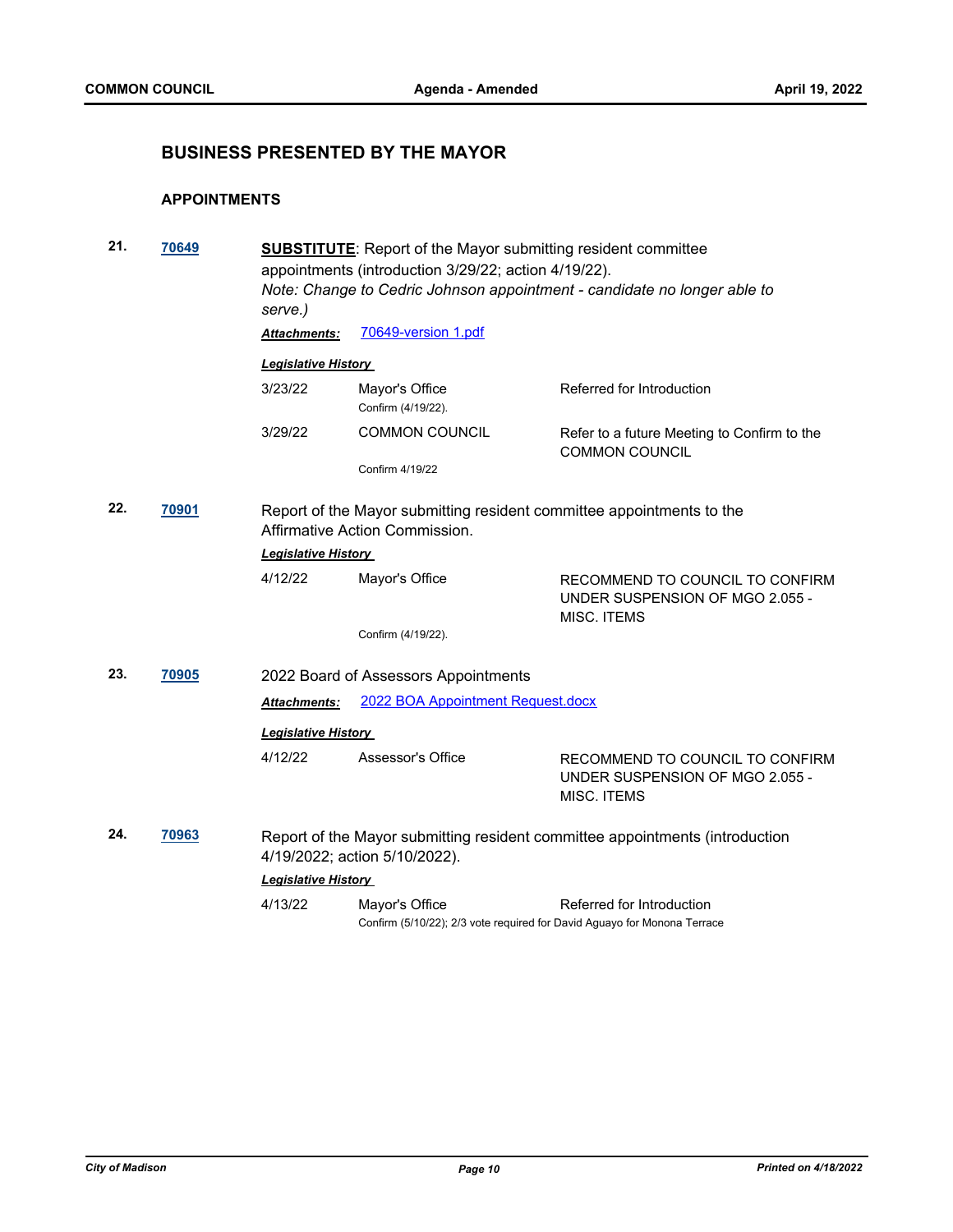## **BUSINESS PRESENTED BY THE PRESIDENT OF THE COMMON COUNCIL**

**25. [70169](http://madison.legistar.com/gateway.aspx?m=l&id=/matter.aspx?key=81307)** Confirming the Madison Common Council meeting formats through May of 2022: 05/10/2022 - virtual 05/24/2022 - virtual

*Legislative History* 

2/22/22 Council Office RECOMMEND TO COUNCIL TO ACCEPT -REPORT OF OFFICER

# **REPORTS OF OFFICERS**

#### **REPORT OF BOARD OF HEALTH FOR MADISON AND DANE COUNTY**

| 26. | 70644 | Resolution for Using Restricted Reserves for Purchasing Laboratory<br>Equipment: Replacement of the Dionex Ion Chromatography System. |                                                                                                                                              |                                                                                                                     |  |  |
|-----|-------|---------------------------------------------------------------------------------------------------------------------------------------|----------------------------------------------------------------------------------------------------------------------------------------------|---------------------------------------------------------------------------------------------------------------------|--|--|
|     |       | <b>Sponsors:</b>                                                                                                                      | Lindsay Lemmer                                                                                                                               |                                                                                                                     |  |  |
|     |       | <b>Legislative History</b>                                                                                                            |                                                                                                                                              |                                                                                                                     |  |  |
|     |       | 3/22/22                                                                                                                               | BOARD OF HEALTH FOR<br><b>MADISON AND DANE</b><br><b>COUNTY</b><br>Board of Health: (4/6/22); Finance: (4/11/22); Common Council: (4/19/22). | Referred for Introduction                                                                                           |  |  |
|     |       | 3/29/22                                                                                                                               | <b>COMMON COUNCIL</b><br>Additional Referral to the Finance Committee (4/11/22)                                                              | Refer to the BOARD OF HEALTH FOR<br><b>MADISON AND DANE COUNTY</b>                                                  |  |  |
|     |       | 3/29/22                                                                                                                               | <b>BOARD OF HEALTH FOR</b><br><b>MADISON AND DANE</b><br><b>COUNTY</b>                                                                       | Referred to the FINANCE COMMITTEE                                                                                   |  |  |
|     |       | 4/6/22                                                                                                                                | BOARD OF HEALTH FOR<br><b>MADISON AND DANE</b><br><b>COUNTY</b>                                                                              | RECOMMEND TO COUNCIL TO ADOPT                                                                                       |  |  |
|     |       | 4/11/22                                                                                                                               | <b>FINANCE COMMITTEE</b>                                                                                                                     | Return to Lead with the Recommendation for<br>Approval to the BOARD OF HEALTH FOR<br><b>MADISON AND DANE COUNTY</b> |  |  |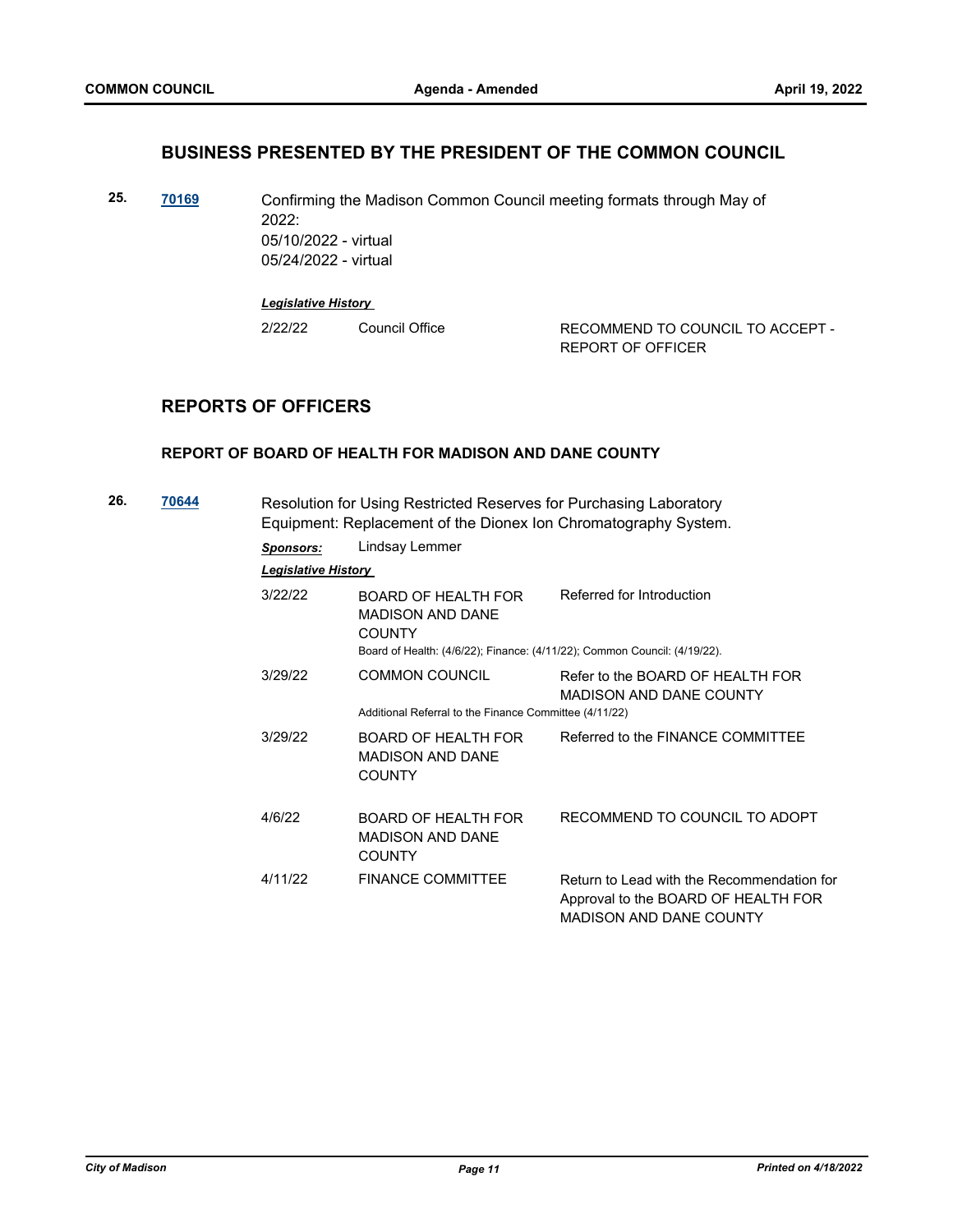| 27. | 70660 | SUBSTITUTE - Resolution Authorizing the Acceptance of Funds from the State<br>of Wisconsin Department of Health Services to support the Madison Forward<br>Fund and authorizing the Director for Public Health to sign a non-competitive<br>contract with the Give Back Foundation for a Madison Forward Fund Program<br>Manager and community outreach costs associated with the program. |                                                                        |                                                                                                                     |  |
|-----|-------|--------------------------------------------------------------------------------------------------------------------------------------------------------------------------------------------------------------------------------------------------------------------------------------------------------------------------------------------------------------------------------------------|------------------------------------------------------------------------|---------------------------------------------------------------------------------------------------------------------|--|
|     |       | <b>Sponsors:</b>                                                                                                                                                                                                                                                                                                                                                                           | Lindsay Lemmer And Jael Currie                                         |                                                                                                                     |  |
|     |       | <b>Attachments:</b>                                                                                                                                                                                                                                                                                                                                                                        | 70660 v1.pdf                                                           |                                                                                                                     |  |
|     |       |                                                                                                                                                                                                                                                                                                                                                                                            | 70660 v2 clean copy.pdf                                                |                                                                                                                     |  |
|     |       |                                                                                                                                                                                                                                                                                                                                                                                            | 70660 Non-Competitive Selection Request.pdf                            |                                                                                                                     |  |
|     |       | <b>Legislative History</b>                                                                                                                                                                                                                                                                                                                                                                 |                                                                        |                                                                                                                     |  |
|     |       | 3/23/22                                                                                                                                                                                                                                                                                                                                                                                    | <b>BOARD OF HEALTH FOR</b><br><b>MADISON AND DANE</b><br><b>COUNTY</b> | Referred for Introduction<br>Board of Health for Madison and Dane County: (4/6/22); Finance Committee: (4/11/22);   |  |
|     |       |                                                                                                                                                                                                                                                                                                                                                                                            | Common Council: (4/19/22).                                             |                                                                                                                     |  |
|     |       | 3/29/22                                                                                                                                                                                                                                                                                                                                                                                    | <b>COMMON COUNCIL</b>                                                  | Refer to the BOARD OF HEALTH FOR<br><b>MADISON AND DANE COUNTY</b>                                                  |  |
|     |       |                                                                                                                                                                                                                                                                                                                                                                                            | Additional Referral to the Finance Committee (4/11/22)                 |                                                                                                                     |  |
|     |       | 3/29/22                                                                                                                                                                                                                                                                                                                                                                                    | <b>BOARD OF HEALTH FOR</b><br><b>MADISON AND DANE</b><br><b>COUNTY</b> | Referred to the FINANCE COMMITTEE                                                                                   |  |
|     |       | 4/6/22                                                                                                                                                                                                                                                                                                                                                                                     | <b>BOARD OF HEALTH FOR</b><br><b>MADISON AND DANE</b><br><b>COUNTY</b> | RECOMMEND TO COUNCIL TO ADOPT                                                                                       |  |
|     |       | 4/11/22                                                                                                                                                                                                                                                                                                                                                                                    | <b>FINANCE COMMITTEE</b>                                               | Return to Lead with the Recommendation for<br>Approval to the BOARD OF HEALTH FOR<br><b>MADISON AND DANE COUNTY</b> |  |
|     |       |                                                                                                                                                                                                                                                                                                                                                                                            |                                                                        |                                                                                                                     |  |

#### **REPORT OF BOARD OF PARK COMMISSIONERS**

**28. [70639](http://madison.legistar.com/gateway.aspx?m=l&id=/matter.aspx?key=82670)** Authorizing the Parks Superintendent to approve of any future assignments of leases for the two homesteads located at 1 & 2 Thorstrand Road in the City's Marshall Park, which are both subject to Ground Lease Agreements. (19th AD)

## *Sponsors:* Yannette Figueroa Cole

| <b>Legislative History</b> |                                                                 |                                                      |  |  |  |  |  |
|----------------------------|-----------------------------------------------------------------|------------------------------------------------------|--|--|--|--|--|
| 3/22/22                    | Economic Development<br>Division                                | Referred for Introduction                            |  |  |  |  |  |
|                            | Board of Park Commissioners (4/13/22), Common Council (4/19/22) |                                                      |  |  |  |  |  |
| 3/29/22                    | COMMON COUNCIL                                                  | Refer to the BOARD OF PARK<br><b>COMMISSIONERS</b>   |  |  |  |  |  |
| 4/13/22                    | <b>BOARD OF PARK</b><br><b>COMMISSIONERS</b>                    | RECOMMEND TO COUNCIL TO ADOPT -<br>REPORT OF OFFICER |  |  |  |  |  |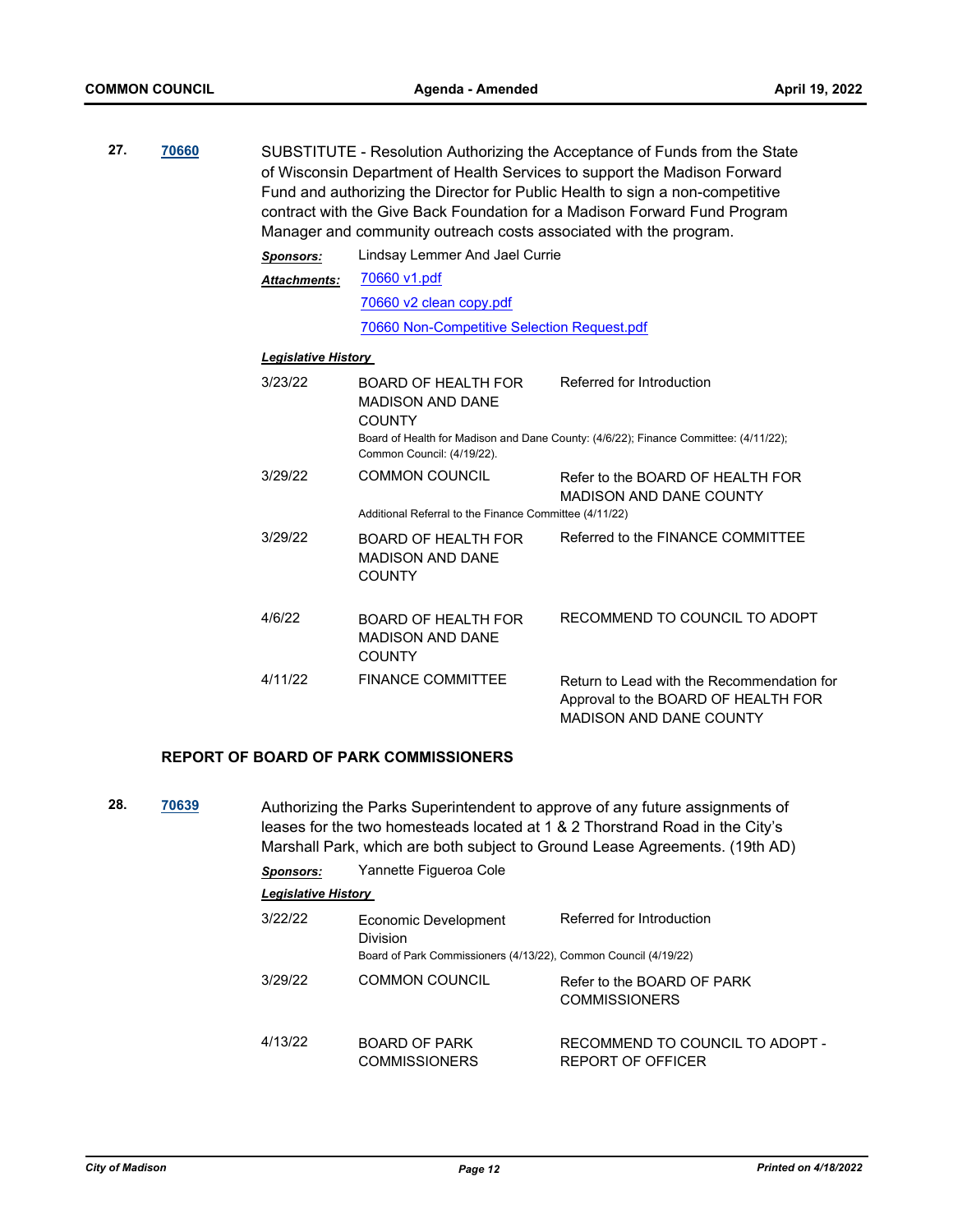**29. [70979](http://madison.legistar.com/gateway.aspx?m=l&id=/matter.aspx?key=82951)** Reaffirming the City of Madison's Commitment to Supporting Pollinator Health and Authorizing the City of Madison to Take the Mayors Monarch Pledge. *Sponsors:* Satya V. Rhodes-Conway And Jael Currie *Legislative History* 

4/13/22 Parks Division RECOMMEND TO COUNCIL TO ADOPT UNDER SUSPENSION OF MGO 2.055 -

REPORT OF OFFICER

#### **REPORT OF BOARD OF PUBLIC WORKS**

**30. [70371](http://madison.legistar.com/gateway.aspx?m=l&id=/matter.aspx?key=81445)** Vacating and Discontinuing a portion of a public alley located in part of Block 55 of Original Plat of Madison located in the Northwest 1/4 of the Northeast 1/4 of Section 23, Town 7 North, Range 9 East, City of Madison, Dane County, Wisconsin. (4th AD)

| <b>Sponsors:</b>    | Michael F. Verveer                        |  |  |
|---------------------|-------------------------------------------|--|--|
| <b>Attachments:</b> | <b>PC Locator Maps.pdf</b>                |  |  |
|                     | <b>Petition to Vacate.pdf</b>             |  |  |
|                     | Lis Pendens.pdf                           |  |  |
|                     | <b>Exhibit A - Legal Description.pdf</b>  |  |  |
|                     | <b>Exhibit B - Vacation Map.pdf</b>       |  |  |
|                     | Exhibit C - Alley/Easement to Remain.pdf  |  |  |
|                     | 70371 PublicComment-RegistrantsReport.pdf |  |  |

#### *Legislative History*

| 3/3/22  | <b>Engineering Division</b>                                        | Referred for Introduction<br>Board of Public Works (4/6/22), Plan Commission (4/11/22), Common Council (4/19/22) |
|---------|--------------------------------------------------------------------|------------------------------------------------------------------------------------------------------------------|
| 3/29/22 | COMMON COUNCIL<br>Additional Referral to Plan Commission (4/11/22) | Refer to the BOARD OF PUBLIC WORKS                                                                               |
| 3/29/22 | <b>BOARD OF PUBLIC</b><br><b>WORKS</b>                             | Refer to the PLAN COMMISSION                                                                                     |
| 4/6/22  | <b>BOARD OF PUBLIC</b><br><b>WORKS</b>                             | RECOMMEND TO COUNCIL TO ADOPT -<br>REPORT OF OFFICER                                                             |
| 4/11/22 | <b>PLAN COMMISSION</b>                                             | Return to Lead with the Recommendation for<br>Approval to the BOARD OF PUBLIC<br><b>WORKS</b>                    |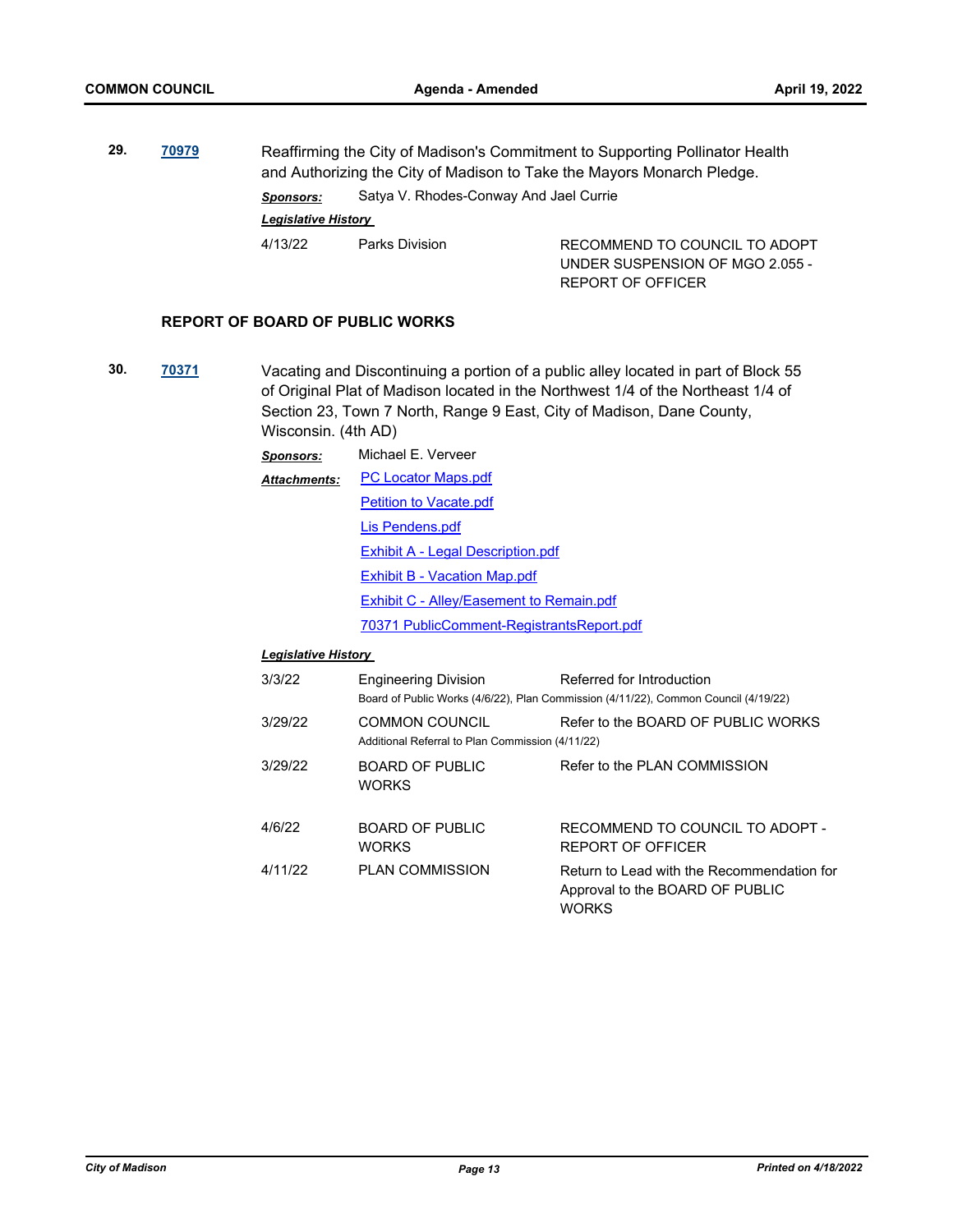| 31.                           | 70421 |                  | Approving the stormwater WPDES annual report to the WDNR. Review and<br>approval of this report is required as a condition of the City of Madison's<br>discharge permit from the WDNR/EPA as authorized under NR-216. (Citywide) |  |
|-------------------------------|-------|------------------|----------------------------------------------------------------------------------------------------------------------------------------------------------------------------------------------------------------------------------|--|
|                               |       | <b>Sponsors:</b> | <b>Grant Foster</b>                                                                                                                                                                                                              |  |
|                               |       | Attachments:     | 001 BadgerSWPPP.pdf                                                                                                                                                                                                              |  |
|                               |       |                  | 002 ForestHillSWPPP.pdf                                                                                                                                                                                                          |  |
|                               |       |                  | 003 GoodmanSWPPP.pdf                                                                                                                                                                                                             |  |
|                               |       |                  | 004 SouthPointSWPPP.pdf                                                                                                                                                                                                          |  |
|                               |       |                  | 005 TrafficSWPPP.pdf                                                                                                                                                                                                             |  |
|                               |       |                  | 006 SummitSWPPP.pdf                                                                                                                                                                                                              |  |
|                               |       |                  | 007 OlinSWPPP 2020.pdf                                                                                                                                                                                                           |  |
|                               |       |                  | 008-SycamoreSWPPP 2020.pdf                                                                                                                                                                                                       |  |
|                               |       |                  | 2020-Yahara WINS-Annual-Report.pdf                                                                                                                                                                                               |  |
| 2021 Budget Stormwater(2).pdf |       |                  |                                                                                                                                                                                                                                  |  |
|                               |       |                  | 2021 IPM Report FINAL.pdf                                                                                                                                                                                                        |  |
|                               |       |                  | 2021 Pond Depth Survey.pdf                                                                                                                                                                                                       |  |
|                               |       |                  | 2021 StreetsStormwater Annual Report.pdf                                                                                                                                                                                         |  |
|                               |       |                  | 2021-IE-Work-Plan-CityofMadison.pdf                                                                                                                                                                                              |  |
|                               |       |                  | cityraingardens 2021.pdf                                                                                                                                                                                                         |  |
|                               |       |                  | IDDE DCMPH 2021 complaints.pdf                                                                                                                                                                                                   |  |
|                               |       |                  | IDDE DCMPH 2021 complaints2.pdf                                                                                                                                                                                                  |  |
|                               |       |                  | IDDE DCMPH_2021 Eng.pdf                                                                                                                                                                                                          |  |
|                               |       |                  | <b>IDDE</b> DryWeather 2021 Structure SurveyAssetList.pdf                                                                                                                                                                        |  |
|                               |       |                  | MadisonWaterways2021-web.pdf                                                                                                                                                                                                     |  |
|                               |       |                  | MAMSWAP WatershedMap2021.pdf                                                                                                                                                                                                     |  |
|                               |       |                  | <b>MMSD Adaptive Mgmt.pdf</b>                                                                                                                                                                                                    |  |
|                               |       |                  | <b>PublicePresentation HistoryofMadison Watershed Study.pdf</b>                                                                                                                                                                  |  |
|                               |       |                  | <b>PublicPresentation Madisons-First-Permeable-Street.pdf</b>                                                                                                                                                                    |  |
|                               |       |                  | <b>PublicPresentationWEFTEC GI Presentation.pdf</b>                                                                                                                                                                              |  |
|                               |       |                  | StormwaterRepairWO2021.pdf                                                                                                                                                                                                       |  |
|                               |       |                  | <b>TMDL Adaptivemanagement Summary 2021.pdf</b>                                                                                                                                                                                  |  |
|                               |       |                  | TMDL Map Adaptivemanagement.pdf                                                                                                                                                                                                  |  |
|                               |       |                  | TrafficEngineeringInspectionReports2021.pdf                                                                                                                                                                                      |  |
|                               |       |                  | BadgerEmil INSPECTION2021.pdf                                                                                                                                                                                                    |  |
|                               |       |                  | Draft SubmittedReport 2021 MS4 AnnualReport.pdf                                                                                                                                                                                  |  |
|                               |       |                  | FORESTHILLINSPECTION2021.pdf                                                                                                                                                                                                     |  |
|                               |       |                  | GoodmanINSPECTION2021.pdf                                                                                                                                                                                                        |  |
|                               |       |                  | OLIN INSPECTION2021.pdf                                                                                                                                                                                                          |  |
|                               |       |                  | SouthpointINSPECTION2021.pdf                                                                                                                                                                                                     |  |
|                               |       |                  | SUMMIT INSPECTION2021.pdf                                                                                                                                                                                                        |  |
|                               |       |                  | MS4 Annual Report CompiliationPresentation 2021c.pdf                                                                                                                                                                             |  |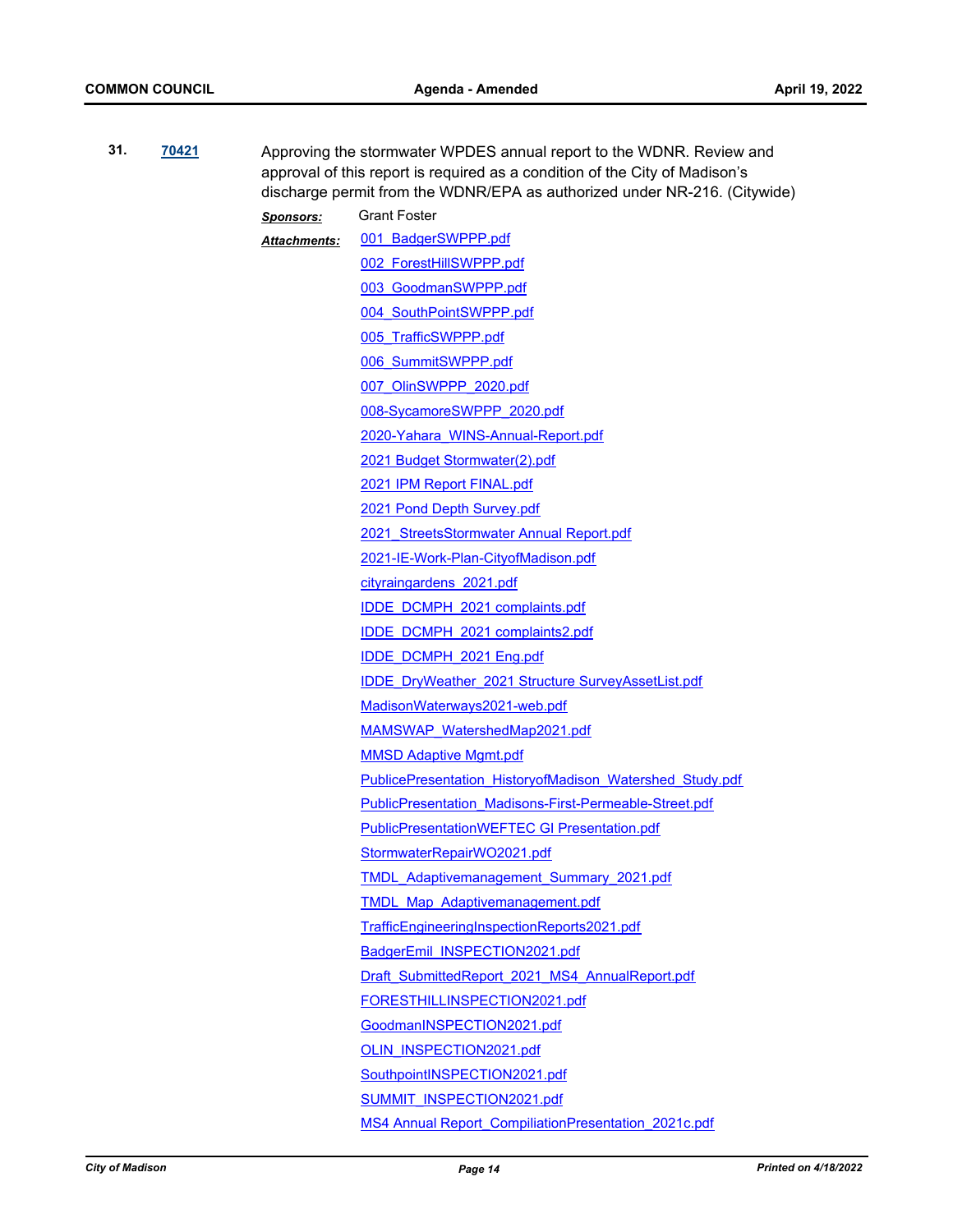|              |       | <b>Legislative History</b>                                                                                                                                                                                                                                     |                                                                                          |                                                                                                                                                                                                                                     |  |
|--------------|-------|----------------------------------------------------------------------------------------------------------------------------------------------------------------------------------------------------------------------------------------------------------------|------------------------------------------------------------------------------------------|-------------------------------------------------------------------------------------------------------------------------------------------------------------------------------------------------------------------------------------|--|
|              |       | 3/7/22                                                                                                                                                                                                                                                         | <b>Engineering Division</b><br>Board of Public Works (3/29/22), Common Council (4/19/22) | Referred for Introduction                                                                                                                                                                                                           |  |
|              |       | 3/29/22                                                                                                                                                                                                                                                        | <b>COMMON COUNCIL</b>                                                                    | Refer to the BOARD OF PUBLIC WORKS                                                                                                                                                                                                  |  |
|              |       | 4/6/22                                                                                                                                                                                                                                                         | <b>BOARD OF PUBLIC</b><br><b>WORKS</b>                                                   | RECOMMEND TO COUNCIL TO ADOPT -<br><b>REPORT OF OFFICER</b>                                                                                                                                                                         |  |
| 32.<br>70579 |       | Authorizing the Mayor and the City Clerk to execute an Amendment to the<br>contract between the City of Madison and Strand Associates, Inc. for additional<br>design engineering services for Pleasant View Road from USH 14 to Timber<br>Wolf Trail. (9th AD) |                                                                                          |                                                                                                                                                                                                                                     |  |
|              |       | Sponsors:                                                                                                                                                                                                                                                      | <b>BOARD OF PUBLIC WORKS</b>                                                             |                                                                                                                                                                                                                                     |  |
|              |       | <b>Legislative History</b>                                                                                                                                                                                                                                     |                                                                                          |                                                                                                                                                                                                                                     |  |
|              |       | 3/17/22                                                                                                                                                                                                                                                        | <b>Engineering Division</b>                                                              | Refer to the BOARD OF PUBLIC WORKS                                                                                                                                                                                                  |  |
|              |       | 4/6/22                                                                                                                                                                                                                                                         | <b>BOARD OF PUBLIC</b><br><b>WORKS</b>                                                   | RECOMMEND TO COUNCIL TO ADOPT -<br><b>REPORT OF OFFICER</b>                                                                                                                                                                         |  |
| 33.<br>70588 |       | Approving plans and specifications for public improvements necessary for the<br>project known as 2300 S Park Street - North Parking Lot and authorizing<br>construction to be completed by permit, Private Development File No. 9166.<br>(14th AD)             |                                                                                          |                                                                                                                                                                                                                                     |  |
|              |       | <b>Sponsors:</b>                                                                                                                                                                                                                                               | <b>BOARD OF PUBLIC WORKS</b>                                                             |                                                                                                                                                                                                                                     |  |
|              |       | Attachments:                                                                                                                                                                                                                                                   | 9166 Exhibit .pdf                                                                        |                                                                                                                                                                                                                                     |  |
|              |       | <b>Legislative History</b>                                                                                                                                                                                                                                     |                                                                                          |                                                                                                                                                                                                                                     |  |
|              |       | 3/17/22                                                                                                                                                                                                                                                        | <b>Engineering Division</b>                                                              | Refer to the BOARD OF PUBLIC WORKS                                                                                                                                                                                                  |  |
|              |       | 4/6/22                                                                                                                                                                                                                                                         | <b>BOARD OF PUBLIC</b><br><b>WORKS</b>                                                   | RECOMMEND TO COUNCIL TO ADOPT -<br><b>REPORT OF OFFICER</b>                                                                                                                                                                         |  |
| 34.          | 70589 |                                                                                                                                                                                                                                                                | Private Contract No. 9003. (19th AD)                                                     | Approving plans and specifications for public improvements required to serve<br>the Subdivision known as Element District and authorizing construction to be<br>undertaken by the Developer and Rescinding Resolution RES-21-00430, |  |
|              |       | <b>Sponsors:</b>                                                                                                                                                                                                                                               | <b>BOARD OF PUBLIC WORKS</b>                                                             |                                                                                                                                                                                                                                     |  |
|              |       | <b>Attachments:</b>                                                                                                                                                                                                                                            | <b>URP-Element Collective Exhibit.pdf</b>                                                |                                                                                                                                                                                                                                     |  |
|              |       | <b>Legislative History</b>                                                                                                                                                                                                                                     |                                                                                          |                                                                                                                                                                                                                                     |  |
|              |       | 3/17/22                                                                                                                                                                                                                                                        | <b>Engineering Division</b>                                                              | Refer to the BOARD OF PUBLIC WORKS                                                                                                                                                                                                  |  |
|              |       | 4/6/22                                                                                                                                                                                                                                                         | <b>BOARD OF PUBLIC</b><br><b>WORKS</b>                                                   | RECOMMEND TO COUNCIL TO ADOPT -<br><b>REPORT OF OFFICER</b>                                                                                                                                                                         |  |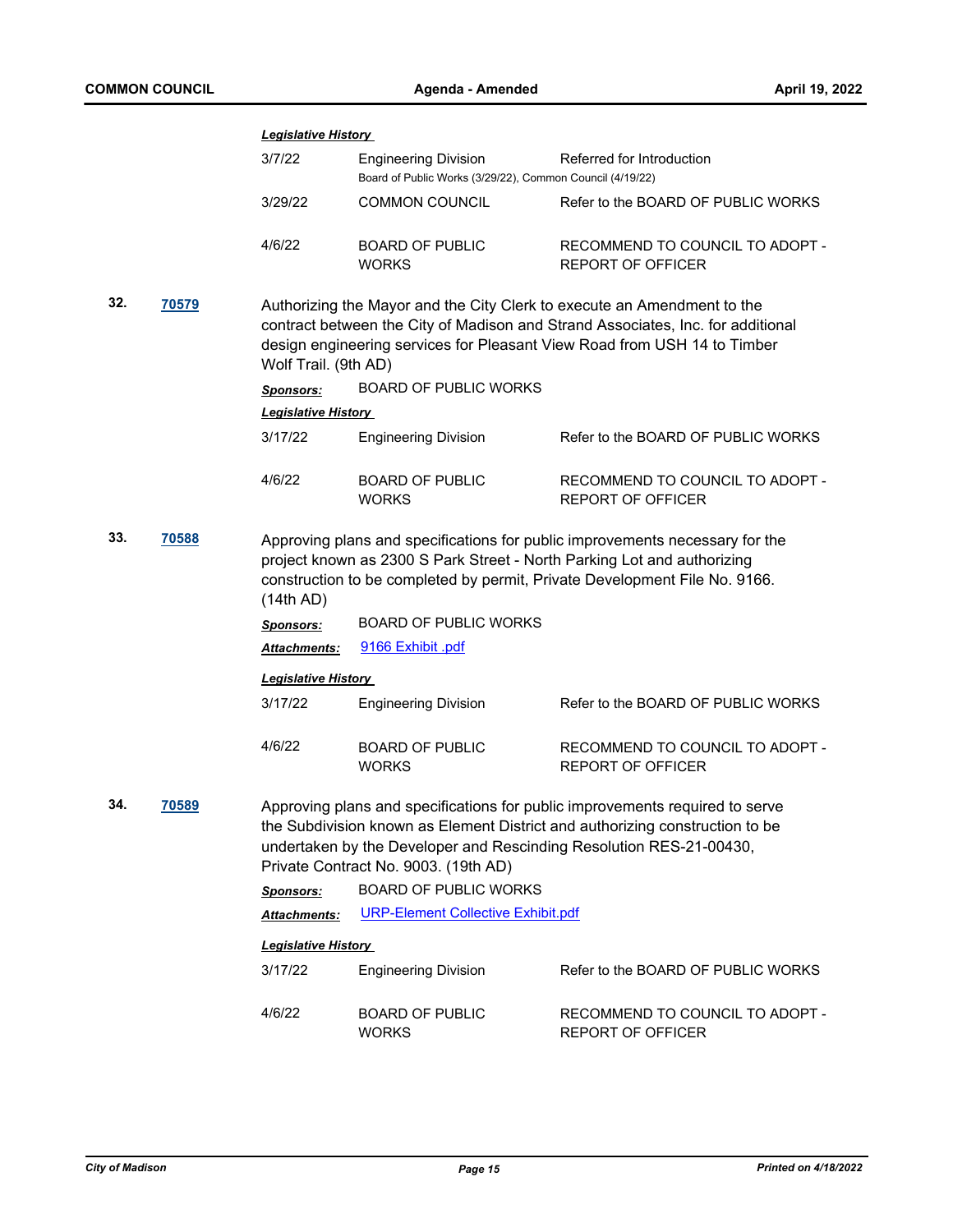| 35. | 70661 | (12th AD)                                                                                                                                                                                          | Authorizing the Mayor and City Clerk to execute an amendment to the existing<br>Purchase of Services contract (Architect) between the City of Madison and<br>Joseph Lee & Associates, LLC to provide professional architectural and<br>engineering design services and construction administrative services for the<br>Imagination Center at Reindahl Park project located at 1818 Portage Road. |                                                             |  |
|-----|-------|----------------------------------------------------------------------------------------------------------------------------------------------------------------------------------------------------|--------------------------------------------------------------------------------------------------------------------------------------------------------------------------------------------------------------------------------------------------------------------------------------------------------------------------------------------------------------------------------------------------|-------------------------------------------------------------|--|
|     |       | <b>Sponsors:</b>                                                                                                                                                                                   |                                                                                                                                                                                                                                                                                                                                                                                                  | Syed Abbas, Lindsay Lemmer, Gary Halverson And Sheri Carter |  |
|     |       | Attachments:                                                                                                                                                                                       | Legistar file 63945                                                                                                                                                                                                                                                                                                                                                                              |                                                             |  |
|     |       | <b>Legislative History</b>                                                                                                                                                                         |                                                                                                                                                                                                                                                                                                                                                                                                  |                                                             |  |
|     |       | 3/23/22                                                                                                                                                                                            | <b>Engineering Division</b><br>Board of Public Works (4/6/22), Common Council (4/19/22)                                                                                                                                                                                                                                                                                                          | Referred for Introduction                                   |  |
|     |       | 3/29/22                                                                                                                                                                                            | COMMON COUNCIL                                                                                                                                                                                                                                                                                                                                                                                   | Refer to the BOARD OF PUBLIC WORKS                          |  |
|     |       | 4/6/22                                                                                                                                                                                             | <b>BOARD OF PUBLIC</b><br><b>WORKS</b>                                                                                                                                                                                                                                                                                                                                                           | RECOMMEND TO COUNCIL TO ADOPT -<br><b>REPORT OF OFFICER</b> |  |
| 36. | 70711 | Approving plans and specifications and authorizing the Board of Public Works<br>to advertise and receive bids for Bridge Repairs - 2022. (5th AD)                                                  |                                                                                                                                                                                                                                                                                                                                                                                                  |                                                             |  |
|     |       | <b>Sponsors:</b>                                                                                                                                                                                   | <b>BOARD OF PUBLIC WORKS</b>                                                                                                                                                                                                                                                                                                                                                                     |                                                             |  |
|     |       | Attachments:                                                                                                                                                                                       | Bridge Repairs 2022 BPW display.pdf                                                                                                                                                                                                                                                                                                                                                              |                                                             |  |
|     |       | <b>Legislative History</b>                                                                                                                                                                         |                                                                                                                                                                                                                                                                                                                                                                                                  |                                                             |  |
|     |       | 3/28/22                                                                                                                                                                                            | <b>Engineering Division</b>                                                                                                                                                                                                                                                                                                                                                                      | Refer to the BOARD OF PUBLIC WORKS                          |  |
|     |       | 4/6/22                                                                                                                                                                                             | <b>BOARD OF PUBLIC</b><br><b>WORKS</b>                                                                                                                                                                                                                                                                                                                                                           | RECOMMEND TO COUNCIL TO ADOPT -<br><b>REPORT OF OFFICER</b> |  |
| 37. | 70712 | Declaring the City of Madison's intention to exercise its police powers<br>establishing the Ohmeda Drive Assessment District - 2022. (16th AD)                                                     |                                                                                                                                                                                                                                                                                                                                                                                                  |                                                             |  |
|     |       | <b>Sponsors:</b>                                                                                                                                                                                   | Jael Currie                                                                                                                                                                                                                                                                                                                                                                                      |                                                             |  |
|     |       | <b>Legislative History</b>                                                                                                                                                                         |                                                                                                                                                                                                                                                                                                                                                                                                  |                                                             |  |
|     |       | 3/28/22                                                                                                                                                                                            | <b>Engineering Division</b>                                                                                                                                                                                                                                                                                                                                                                      | Refer to the BOARD OF PUBLIC WORKS                          |  |
|     |       | 4/6/22                                                                                                                                                                                             | <b>BOARD OF PUBLIC</b><br><b>WORKS</b>                                                                                                                                                                                                                                                                                                                                                           | RECOMMEND TO COUNCIL TO ADOPT -<br><b>REPORT OF OFFICER</b> |  |
| 38. | 70716 | Accepting sanitary sewer, storm sewer, and street improvements (excluding<br>bituminous surface pavement) constructed by Private Contract in Vang<br>Homesites, Private Contract No. 8270. (17 AD) |                                                                                                                                                                                                                                                                                                                                                                                                  |                                                             |  |
|     |       | <b>Sponsors:</b>                                                                                                                                                                                   | <b>BOARD OF PUBLIC WORKS</b>                                                                                                                                                                                                                                                                                                                                                                     |                                                             |  |
|     |       | Attachments:                                                                                                                                                                                       | 8270 Sanitary Schedule A Unit Cost.pdf                                                                                                                                                                                                                                                                                                                                                           |                                                             |  |
|     |       |                                                                                                                                                                                                    | 8270 Street Schedule A excluding bituminous.pdf                                                                                                                                                                                                                                                                                                                                                  |                                                             |  |
|     |       | <b>Legislative History</b>                                                                                                                                                                         |                                                                                                                                                                                                                                                                                                                                                                                                  |                                                             |  |
|     |       | 3/28/22                                                                                                                                                                                            | <b>Engineering Division</b>                                                                                                                                                                                                                                                                                                                                                                      | Refer to the BOARD OF PUBLIC WORKS                          |  |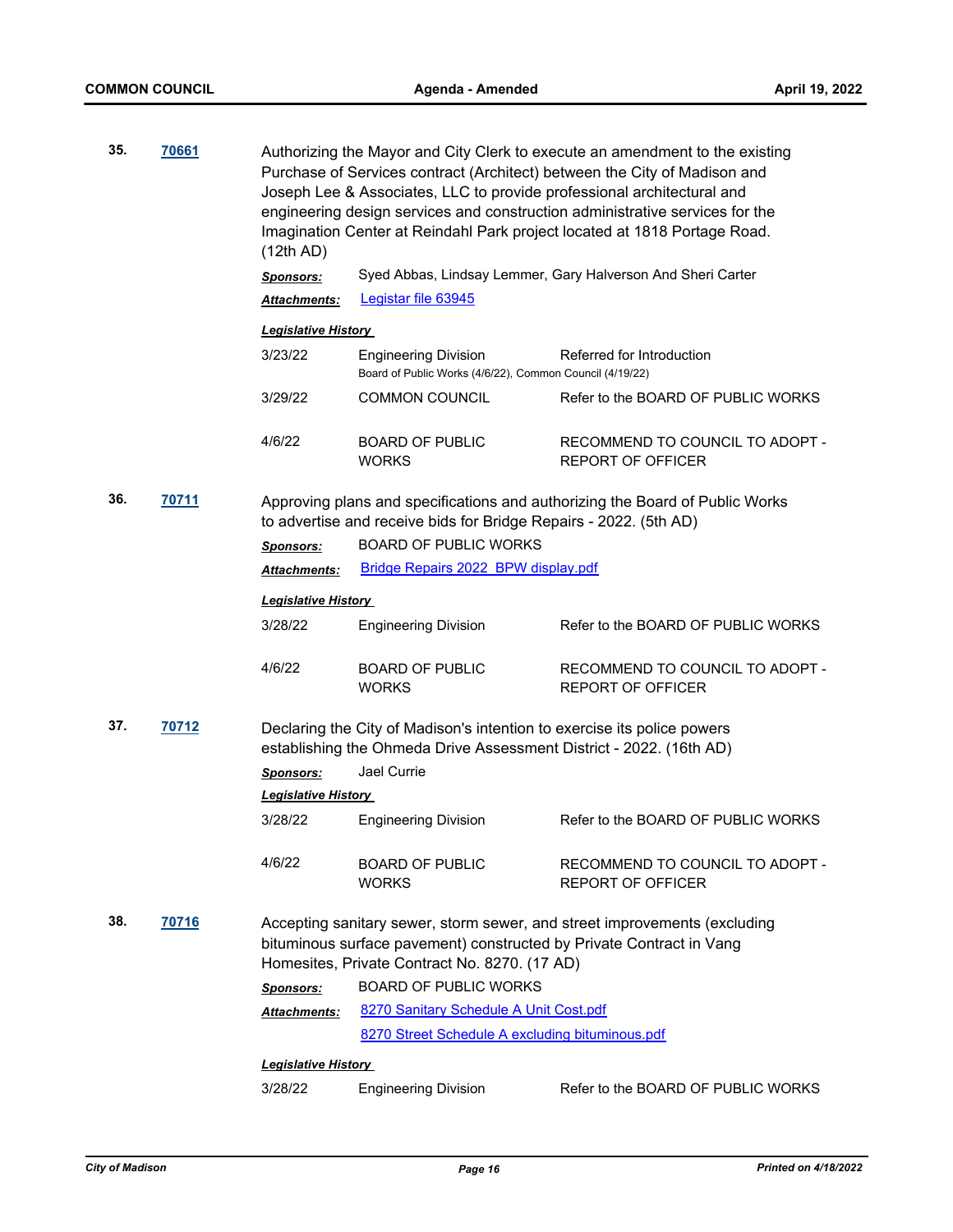|     |                                                                                                                                                                                                                                                                                | 4/6/22                     | <b>BOARD OF PUBLIC</b><br><b>WORKS</b>                                                                                                                                                                                                                                                 | RECOMMEND TO COUNCIL TO ADOPT -<br><b>REPORT OF OFFICER</b>                                                                                                                                                                                |  |
|-----|--------------------------------------------------------------------------------------------------------------------------------------------------------------------------------------------------------------------------------------------------------------------------------|----------------------------|----------------------------------------------------------------------------------------------------------------------------------------------------------------------------------------------------------------------------------------------------------------------------------------|--------------------------------------------------------------------------------------------------------------------------------------------------------------------------------------------------------------------------------------------|--|
| 39. | 70717                                                                                                                                                                                                                                                                          |                            | Approving plans and specifications for public improvements necessary for the<br>project known as Kipp Street CSM and authorizing construction to be<br>undertaken by the Developer, and Rescinding Resolution RES-20-00513, File<br>Number 61186. Private Contract No. 8933. (16th AD) |                                                                                                                                                                                                                                            |  |
|     |                                                                                                                                                                                                                                                                                | <b>Sponsors:</b>           | <b>BOARD OF PUBLIC WORKS</b>                                                                                                                                                                                                                                                           |                                                                                                                                                                                                                                            |  |
|     |                                                                                                                                                                                                                                                                                | <b>Attachments:</b>        | 8933 Exhibit V2.pdf                                                                                                                                                                                                                                                                    |                                                                                                                                                                                                                                            |  |
|     |                                                                                                                                                                                                                                                                                | <b>Legislative History</b> |                                                                                                                                                                                                                                                                                        |                                                                                                                                                                                                                                            |  |
|     |                                                                                                                                                                                                                                                                                | 3/28/22                    | <b>Engineering Division</b>                                                                                                                                                                                                                                                            | Refer to the BOARD OF PUBLIC WORKS                                                                                                                                                                                                         |  |
|     |                                                                                                                                                                                                                                                                                | 4/6/22                     | <b>BOARD OF PUBLIC</b><br><b>WORKS</b>                                                                                                                                                                                                                                                 | RECOMMEND TO COUNCIL TO ADOPT -<br><b>REPORT OF OFFICER</b>                                                                                                                                                                                |  |
| 40. | 70718<br>Approving plans and specifications for public improvements required to serve<br>the Subdivision known as The American Center Plat Eastpark Fourth Addition<br>and authorizing construction to be undertaken by the Developer, Private<br>Contract No. 9122. (17th AD) |                            |                                                                                                                                                                                                                                                                                        |                                                                                                                                                                                                                                            |  |
|     |                                                                                                                                                                                                                                                                                | <b>Sponsors:</b>           | <b>BOARD OF PUBLIC WORKS</b>                                                                                                                                                                                                                                                           |                                                                                                                                                                                                                                            |  |
|     |                                                                                                                                                                                                                                                                                | <b>Attachments:</b>        | 9122 Exhibit American Center Plat.pdf                                                                                                                                                                                                                                                  |                                                                                                                                                                                                                                            |  |
|     |                                                                                                                                                                                                                                                                                | <b>Legislative History</b> |                                                                                                                                                                                                                                                                                        |                                                                                                                                                                                                                                            |  |
|     |                                                                                                                                                                                                                                                                                | 3/28/22                    | <b>Engineering Division</b>                                                                                                                                                                                                                                                            | Refer to the BOARD OF PUBLIC WORKS                                                                                                                                                                                                         |  |
|     |                                                                                                                                                                                                                                                                                | 4/6/22                     | <b>BOARD OF PUBLIC</b><br><b>WORKS</b>                                                                                                                                                                                                                                                 | RECOMMEND TO COUNCIL TO ADOPT -<br><b>REPORT OF OFFICER</b>                                                                                                                                                                                |  |
| 41. | 70719                                                                                                                                                                                                                                                                          | No. 9165. (16th AD)        |                                                                                                                                                                                                                                                                                        | Approving plans and specifications for public improvements required to serve<br>Milwaukee Street Extension of the Subdivision known as The Meadowlands and<br>authorizing construction to be undertaken by the Developer, Private Contract |  |
|     |                                                                                                                                                                                                                                                                                | <b>Sponsors:</b>           | BOARD OF PUBLIC WORKS And Jael Currie                                                                                                                                                                                                                                                  |                                                                                                                                                                                                                                            |  |
|     |                                                                                                                                                                                                                                                                                | <b>Attachments:</b>        | 9165 The Meadowlands Exhibit.pdf                                                                                                                                                                                                                                                       |                                                                                                                                                                                                                                            |  |
|     |                                                                                                                                                                                                                                                                                | <b>Legislative History</b> |                                                                                                                                                                                                                                                                                        |                                                                                                                                                                                                                                            |  |
|     |                                                                                                                                                                                                                                                                                | 3/28/22                    | <b>Engineering Division</b>                                                                                                                                                                                                                                                            | Refer to the BOARD OF PUBLIC WORKS                                                                                                                                                                                                         |  |

| 4/6/22 | BOARD OF PUBLIC | RECOMMEND TO COUNCIL TO ADOPT - |
|--------|-----------------|---------------------------------|
|        | <b>WORKS</b>    | REPORT OF OFFICER               |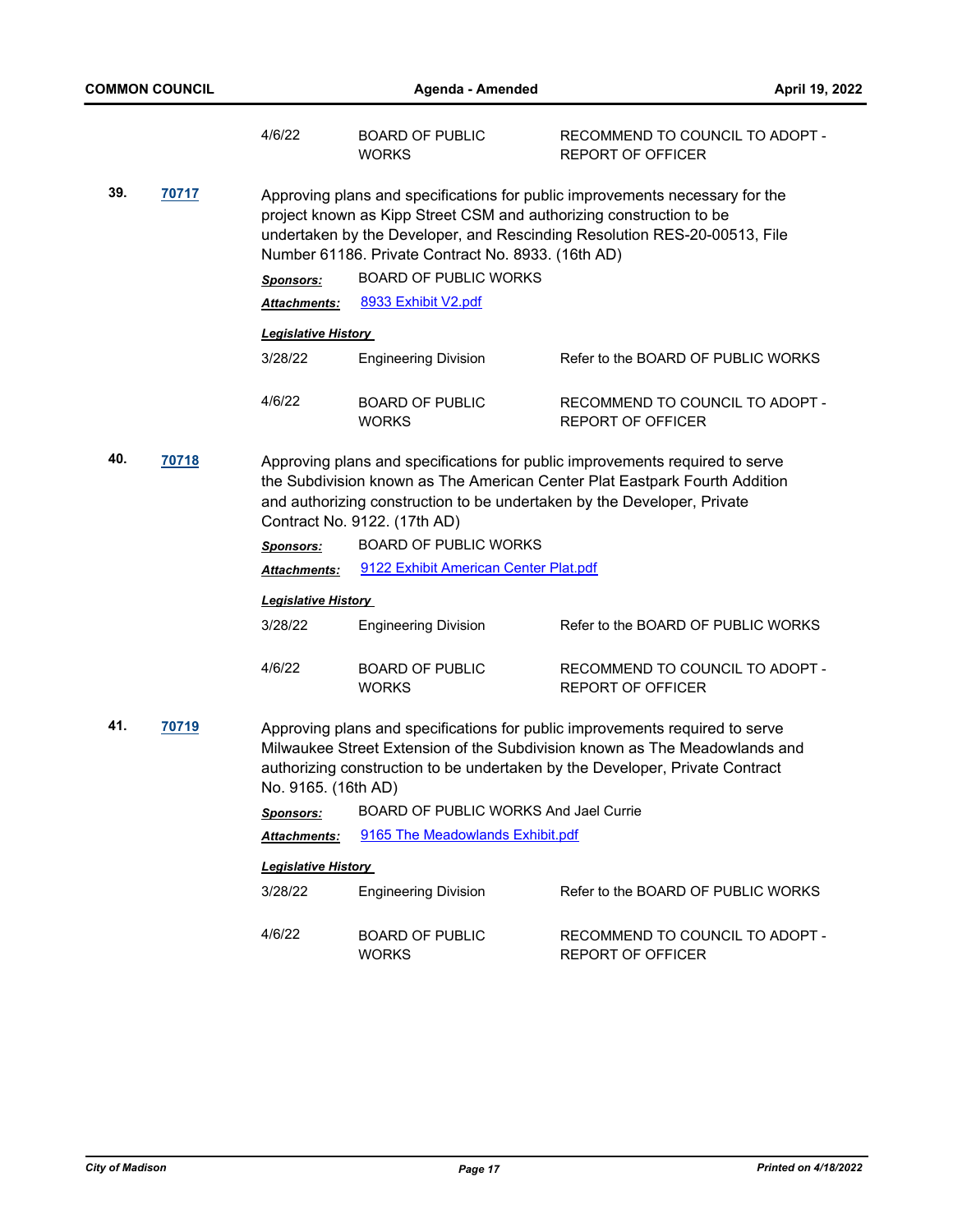| 42.          | 70730 |                                  | Awarding Public Works Contract No. 8622, South Owen Drive, Keating Terrace<br>and Caromar Drive, Resurfacing Assessment District - 2022. (11th AD) |                                                                                                                                                               |  |  |
|--------------|-------|----------------------------------|----------------------------------------------------------------------------------------------------------------------------------------------------|---------------------------------------------------------------------------------------------------------------------------------------------------------------|--|--|
|              |       |                                  | <b>BOARD OF PUBLIC WORKS</b>                                                                                                                       |                                                                                                                                                               |  |  |
|              |       | <b>Sponsors:</b><br>Attachments: | 8622_BidOpeningTab.pdf                                                                                                                             |                                                                                                                                                               |  |  |
|              |       |                                  | 8622 contract.pdf                                                                                                                                  |                                                                                                                                                               |  |  |
|              |       |                                  |                                                                                                                                                    |                                                                                                                                                               |  |  |
|              |       | <b>Legislative History</b>       |                                                                                                                                                    |                                                                                                                                                               |  |  |
|              |       | 3/28/22                          | <b>Engineering Division</b>                                                                                                                        | Refer to the BOARD OF PUBLIC WORKS                                                                                                                            |  |  |
|              |       | 4/6/22                           | <b>BOARD OF PUBLIC</b><br><b>WORKS</b>                                                                                                             | RECOMMEND TO COUNCIL TO ADOPT -<br><b>REPORT OF OFFICER</b>                                                                                                   |  |  |
| 43.<br>70732 |       | Replacement. (4th AD)            | Awarding Public Works Contract No. 9159, Senior Center Lighting                                                                                    |                                                                                                                                                               |  |  |
|              |       | <b>Sponsors:</b>                 | <b>BOARD OF PUBLIC WORKS</b>                                                                                                                       |                                                                                                                                                               |  |  |
|              |       | Attachments:                     | 9159 BidOpeningTab.pdf                                                                                                                             |                                                                                                                                                               |  |  |
|              |       |                                  | 9159 contract.pdf                                                                                                                                  |                                                                                                                                                               |  |  |
|              |       | <b>Legislative History</b>       |                                                                                                                                                    |                                                                                                                                                               |  |  |
|              |       | 3/28/22                          | <b>Engineering Division</b>                                                                                                                        | Refer to the BOARD OF PUBLIC WORKS                                                                                                                            |  |  |
|              |       | 4/6/22                           | <b>BOARD OF PUBLIC</b><br><b>WORKS</b>                                                                                                             | RECOMMEND TO COUNCIL TO ADOPT -<br><b>REPORT OF OFFICER</b>                                                                                                   |  |  |
| 44.          | 70735 |                                  |                                                                                                                                                    | Approving plans and specifications and authorizing the Board of Public Works<br>to advertise and receive bids for Median Conversion-Concrete 2022. (Citywide) |  |  |
|              |       | <b>Sponsors:</b>                 | <b>BOARD OF PUBLIC WORKS</b>                                                                                                                       |                                                                                                                                                               |  |  |
|              |       | Attachments:                     | <b>East Washington from Fair Oaks to Lien Rd.pdf</b>                                                                                               |                                                                                                                                                               |  |  |
|              |       |                                  | John Nolen proposed to concrete.pdf                                                                                                                |                                                                                                                                                               |  |  |
|              |       |                                  | <b>Packers overpass of Aberg Ave.pdf</b>                                                                                                           |                                                                                                                                                               |  |  |
|              |       |                                  | <b>East Washington from Blount to Brearly .pdf</b>                                                                                                 |                                                                                                                                                               |  |  |
|              |       |                                  | <b>East Washington from Ingersoll to Second St. pdf</b>                                                                                            |                                                                                                                                                               |  |  |
|              |       |                                  | <b>East Washington from Sixth St to Aberg ramps pdf</b>                                                                                            |                                                                                                                                                               |  |  |
|              |       | <b>Legislative History</b>       |                                                                                                                                                    |                                                                                                                                                               |  |  |
|              |       | 3/28/22                          | <b>Engineering Division</b>                                                                                                                        | Refer to the BOARD OF PUBLIC WORKS                                                                                                                            |  |  |
|              |       | 4/6/22                           | <b>BOARD OF PUBLIC</b><br><b>WORKS</b>                                                                                                             | RECOMMEND TO COUNCIL TO ADOPT -<br><b>REPORT OF OFFICER</b>                                                                                                   |  |  |
| 45.          | 70744 | 17th, and 19th AD)               |                                                                                                                                                    | Assessing Benefits - Resurfacing 2021 - Assessment District. (1st, 2nd, 12th,                                                                                 |  |  |
|              |       | <b>Sponsors:</b>                 | <b>BOARD OF PUBLIC WORKS</b>                                                                                                                       |                                                                                                                                                               |  |  |
|              |       | Attachments:                     | 2021 Schedule Of Assessments Final with total.pdf                                                                                                  |                                                                                                                                                               |  |  |
|              |       | <b>Legislative History</b>       |                                                                                                                                                    |                                                                                                                                                               |  |  |
|              |       | 3/29/22                          | <b>Engineering Division</b>                                                                                                                        | Refer to the BOARD OF PUBLIC WORKS                                                                                                                            |  |  |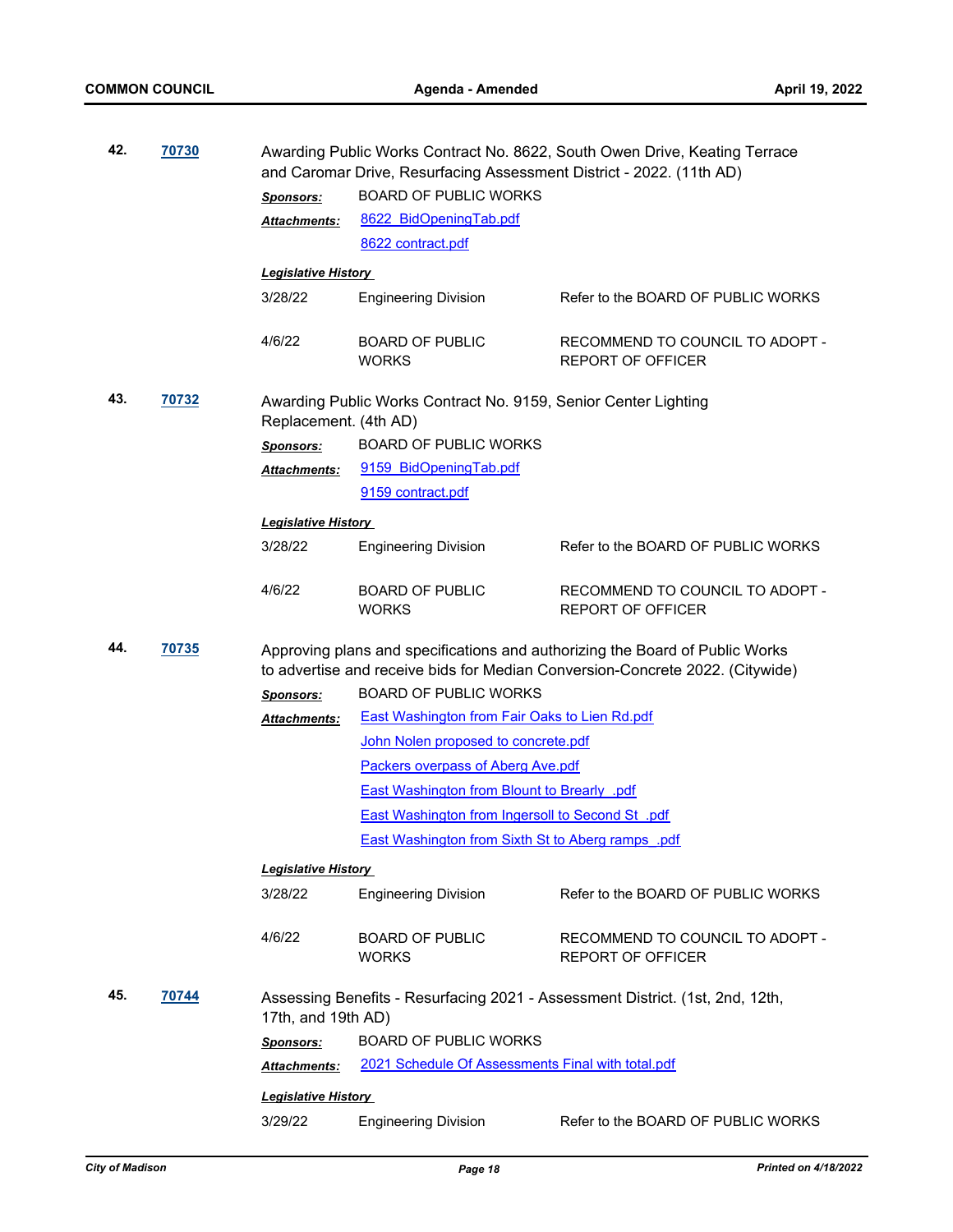|              |       | 4/6/22                                                                                                                                                                                                                                                                                                                     | <b>BOARD OF PUBLIC</b><br><b>WORKS</b>                                                                                                            | RECOMMEND TO COUNCIL TO ADOPT -<br><b>REPORT OF OFFICER</b>       |  |
|--------------|-------|----------------------------------------------------------------------------------------------------------------------------------------------------------------------------------------------------------------------------------------------------------------------------------------------------------------------------|---------------------------------------------------------------------------------------------------------------------------------------------------|-------------------------------------------------------------------|--|
| 46.          | 70774 | Approving plans and specifications for public improvements (excluding surface<br>paving) required to serve Phase 2 of the Subdivision known as Jannah Village<br>and authorizing construction to be undertaken by the Developer, and<br>Rescinding RES-21-00349, File Number 65255. Private Contract No. 9027. (3rd<br>AD) |                                                                                                                                                   |                                                                   |  |
|              |       | Sponsors:                                                                                                                                                                                                                                                                                                                  | <b>BOARD OF PUBLIC WORKS</b>                                                                                                                      |                                                                   |  |
|              |       | <b>Attachments:</b>                                                                                                                                                                                                                                                                                                        |                                                                                                                                                   | 9027 Exhibit Jannah Village Ph 2 V2 Change of Scope2.pdf          |  |
|              |       | <b>Legislative History</b>                                                                                                                                                                                                                                                                                                 |                                                                                                                                                   |                                                                   |  |
|              |       | 4/5/22                                                                                                                                                                                                                                                                                                                     | <b>Engineering Division</b>                                                                                                                       | Refer to the BOARD OF PUBLIC WORKS                                |  |
|              |       | 4/6/22                                                                                                                                                                                                                                                                                                                     | <b>BOARD OF PUBLIC</b><br><b>WORKS</b>                                                                                                            | RECOMMEND TO COUNCIL TO ADOPT -<br><b>REPORT OF OFFICER</b>       |  |
|              |       | <b>REPORT OF CITY ATTORNEY</b>                                                                                                                                                                                                                                                                                             |                                                                                                                                                   |                                                                   |  |
| 47.          | 69127 |                                                                                                                                                                                                                                                                                                                            | Alan Marcuvitz, attorney for 1801 East Washington Apartments, LLC -<br>excessive assessment - \$165,363.00.                                       |                                                                   |  |
|              |       | Attachments:                                                                                                                                                                                                                                                                                                               | 69127Claim.pdf                                                                                                                                    |                                                                   |  |
|              |       |                                                                                                                                                                                                                                                                                                                            |                                                                                                                                                   | 69127 1801 E. Washington Msn. Apts. Tax Claim Report (TY2021).pdf |  |
|              |       | <b>Legislative History</b>                                                                                                                                                                                                                                                                                                 |                                                                                                                                                   |                                                                   |  |
|              |       | 1/18/22                                                                                                                                                                                                                                                                                                                    | <b>COMMON COUNCIL</b>                                                                                                                             | Refer to the Attorney's Office                                    |  |
|              |       | 4/13/22                                                                                                                                                                                                                                                                                                                    | Attorney's Office                                                                                                                                 | RECOMMEND TO COUNCIL TO DENY -<br><b>REPORT OF OFFICER</b>        |  |
| 48.          | 69383 | C. Strohbehn, Gimbel, Reilly, Guerin & Brown, LLP, attorney for Wal-Mart Real<br>Estate Business Trust, d/b/a 4198 Nakoosa Trl., Madison - excessive<br>assessment - \$105,590.72.                                                                                                                                         |                                                                                                                                                   |                                                                   |  |
|              |       | Attachments:                                                                                                                                                                                                                                                                                                               | 69383Claim.pdf                                                                                                                                    |                                                                   |  |
|              |       |                                                                                                                                                                                                                                                                                                                            |                                                                                                                                                   | 69383 Walmart - 4198 Nakoosa Tr. Tax Claim Report (TY2021).pdf    |  |
|              |       | <b>Legislative History</b>                                                                                                                                                                                                                                                                                                 |                                                                                                                                                   |                                                                   |  |
|              |       | 2/1/22                                                                                                                                                                                                                                                                                                                     | COMMON COUNCIL                                                                                                                                    | Referred to the CITY ATTORNEY                                     |  |
|              |       | 4/13/22                                                                                                                                                                                                                                                                                                                    | Attorney's Office                                                                                                                                 | RECOMMEND TO COUNCIL TO DENY -<br><b>REPORT OF OFFICER</b>        |  |
| 49.<br>69384 |       | assessment - \$74,259.71.                                                                                                                                                                                                                                                                                                  | C. Strohbehn, Gimbel, Reilly, Guerin & Brown, LLP, attorney for Wal-Mart Real<br>Estate Business Trust, d/b/a 7202 Watts Rd., Madison - excessive |                                                                   |  |
|              |       | Attachments:                                                                                                                                                                                                                                                                                                               | 69384Claim.pdf                                                                                                                                    |                                                                   |  |
|              |       |                                                                                                                                                                                                                                                                                                                            |                                                                                                                                                   | 69384 Walmart - 7202 Watts Rd. Tax Claim Report (TY2021).pdf      |  |
|              |       | <b>Legislative History</b>                                                                                                                                                                                                                                                                                                 |                                                                                                                                                   |                                                                   |  |
|              |       | 2/1/22                                                                                                                                                                                                                                                                                                                     | <b>COMMON COUNCIL</b>                                                                                                                             | Referred to the CITY ATTORNEY                                     |  |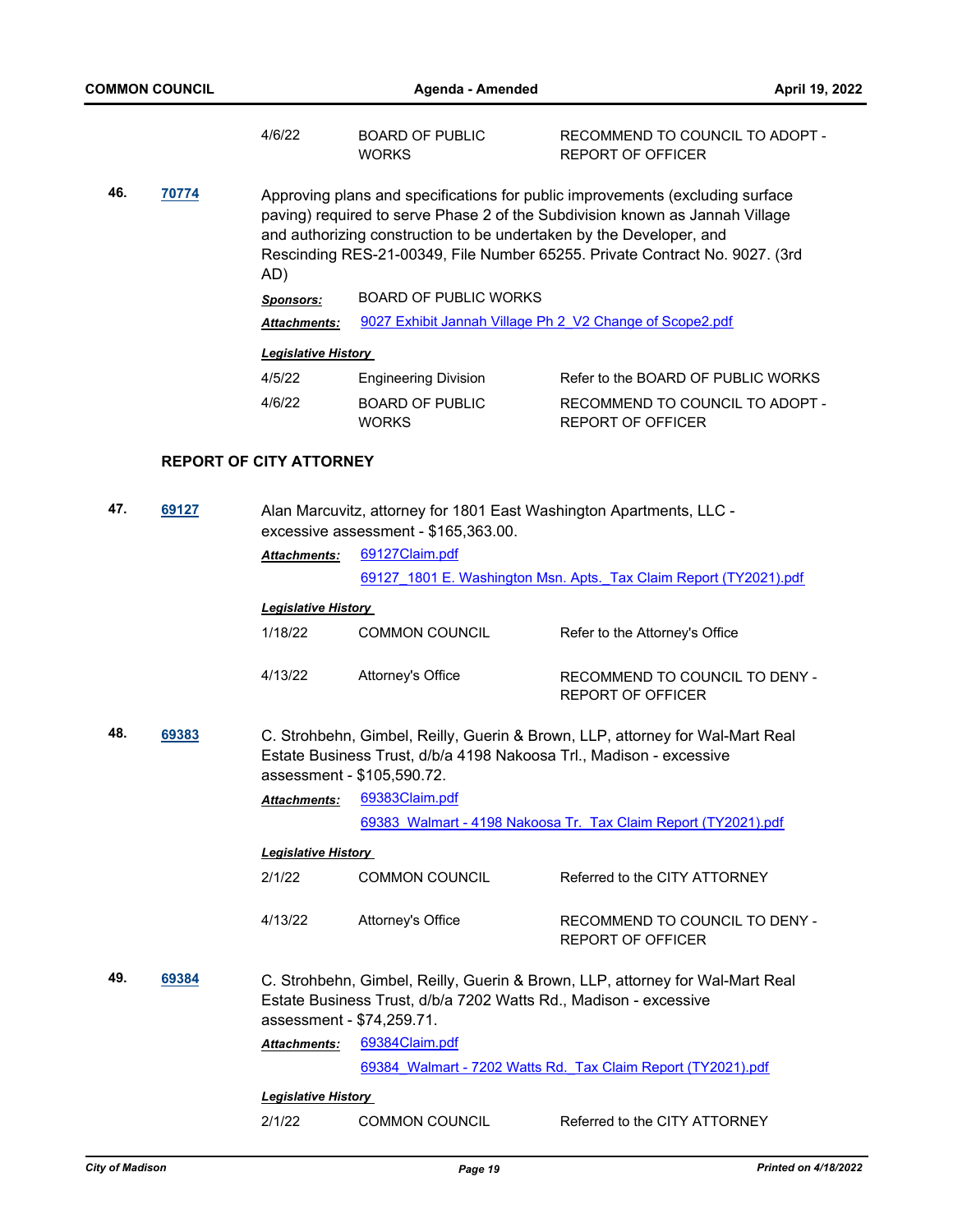|                                                                                                                                        |       | 4/13/22                    | Attorney's Office                                                                                              | RECOMMEND TO COUNCIL TO DENY -<br><b>REPORT OF OFFICER</b>               |
|----------------------------------------------------------------------------------------------------------------------------------------|-------|----------------------------|----------------------------------------------------------------------------------------------------------------|--------------------------------------------------------------------------|
| 50.<br>69544<br>N. Boerke, Michael Best & Friedrich LLP, attorney for Russ Darrow-Madison LLC -<br>excessive assessment - \$51,896.22. |       |                            |                                                                                                                |                                                                          |
|                                                                                                                                        |       | Attachments:               | 69544Claim.pdf                                                                                                 |                                                                          |
|                                                                                                                                        |       |                            |                                                                                                                | 69544 Russ Darrow-Madison Tax Claim Report (TY2021).pdf                  |
|                                                                                                                                        |       | <b>Legislative History</b> |                                                                                                                |                                                                          |
|                                                                                                                                        |       | 2/1/22                     | <b>COMMON COUNCIL</b>                                                                                          | Referred to the CITY ATTORNEY                                            |
|                                                                                                                                        |       | 4/13/22                    | Attorney's Office                                                                                              | RECOMMEND TO COUNCIL TO DENY -<br><b>REPORT OF OFFICER</b>               |
| 51.                                                                                                                                    | 69615 |                            | E. Hatchell, Foley & Lardner LLP, attorney for 1000 Mifflin Street LLC -<br>excessive assessment - \$17,627.37 |                                                                          |
|                                                                                                                                        |       | Attachments:               | 69615Claim.pdf                                                                                                 |                                                                          |
|                                                                                                                                        |       |                            | 69615 1000 Mifflin St., LLC Tax Claim Report (TY2021).pdf                                                      |                                                                          |
|                                                                                                                                        |       | <b>Legislative History</b> |                                                                                                                |                                                                          |
|                                                                                                                                        |       | 2/22/22                    | <b>COMMON COUNCIL</b>                                                                                          | Referred to the CITY ATTORNEY                                            |
|                                                                                                                                        |       |                            |                                                                                                                |                                                                          |
|                                                                                                                                        |       | 4/13/22                    | Attorney's Office                                                                                              | RECOMMEND TO COUNCIL TO DENY -<br><b>REPORT OF OFFICER</b>               |
| 52.                                                                                                                                    | 69616 |                            | excessive assessment - \$29,101.94                                                                             | E. Hatchell, Foley & Lardner LLP, attorney for Madison on Broadway LLC - |
|                                                                                                                                        |       | Attachments:               | 69616Claim.pdf                                                                                                 |                                                                          |
|                                                                                                                                        |       |                            | 69616 Madison on B'way Tax Claim Report (TY2021).pdf                                                           |                                                                          |
|                                                                                                                                        |       | <b>Legislative History</b> |                                                                                                                |                                                                          |
|                                                                                                                                        |       | 2/22/22                    | <b>COMMON COUNCIL</b>                                                                                          | Referred to the CITY ATTORNEY                                            |
|                                                                                                                                        |       | 4/13/22                    | Attorney's Office                                                                                              | RECOMMEND TO COUNCIL TO DENY -<br><b>REPORT OF OFFICER</b>               |
| 53.                                                                                                                                    | 69617 |                            | E. Hatchell, Foley & Lardner LLP, attorney for 301 South Ingersoll LLC -<br>excessive assessment - \$22,009.64 |                                                                          |
|                                                                                                                                        |       | Attachments:               | 69617Claim.pdf                                                                                                 |                                                                          |
|                                                                                                                                        |       |                            | 69617 301 S. Ingersoll, LLC Tax Claim Report (TY2021).pdf                                                      |                                                                          |
|                                                                                                                                        |       | <b>Legislative History</b> |                                                                                                                |                                                                          |
|                                                                                                                                        |       | 2/22/22                    | <b>COMMON COUNCIL</b>                                                                                          | Referred to the CITY ATTORNEY                                            |
|                                                                                                                                        |       |                            |                                                                                                                |                                                                          |
|                                                                                                                                        |       | 4/13/22                    | Attorney's Office                                                                                              | RECOMMEND TO COUNCIL TO DENY -<br>REPORT OF OFFICER                      |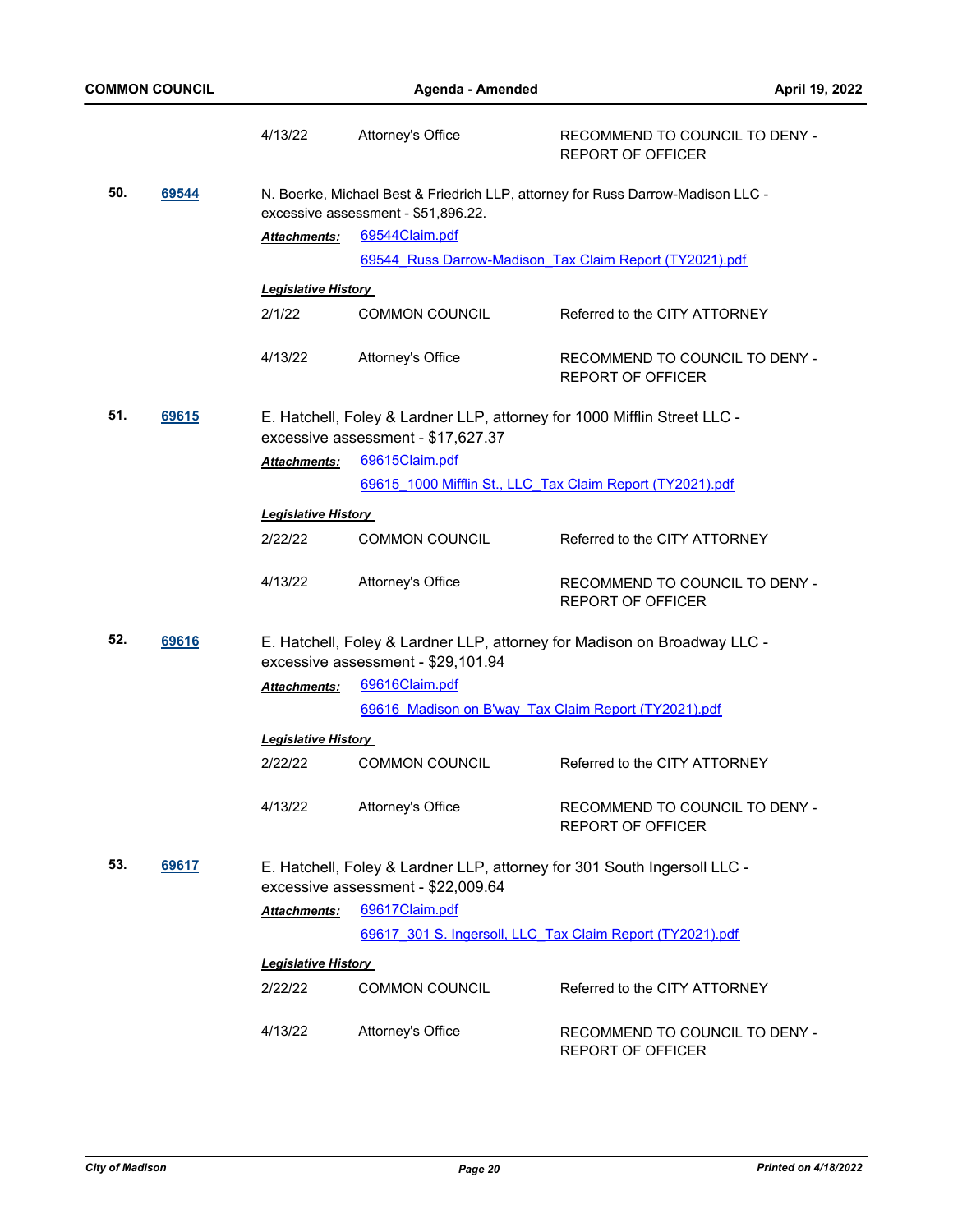| 54. | 69618 |                            | E. Hatchell, Foley & Lardner LLP, attorney for City Row Apartments LLC -<br>excessive assessment - \$36,435.03 |                                                                          |  |
|-----|-------|----------------------------|----------------------------------------------------------------------------------------------------------------|--------------------------------------------------------------------------|--|
|     |       | Attachments:               | 69618Claim.pdf                                                                                                 |                                                                          |  |
|     |       |                            | 69618 City Row Apts. Tax Claim Report (TY2021).pdf                                                             |                                                                          |  |
|     |       | <b>Legislative History</b> |                                                                                                                |                                                                          |  |
|     |       | 2/22/22                    | <b>COMMON COUNCIL</b>                                                                                          | Referred to the CITY ATTORNEY                                            |  |
|     |       | 4/13/22                    | Attorney's Office                                                                                              | RECOMMEND TO COUNCIL TO DENY -<br><b>REPORT OF OFFICER</b>               |  |
| 55. | 69619 | assessment - \$47,581.90   |                                                                                                                | E. Hatchell, Foley & Lardner LLP, attorney for 709 Segoe LLC - excessive |  |
|     |       | Attachments:               | 69619Claim.pdf                                                                                                 |                                                                          |  |
|     |       |                            | 69619 709 Segoe, LLC Tax Claim Report (TY2021).pdf                                                             |                                                                          |  |
|     |       | <b>Legislative History</b> |                                                                                                                |                                                                          |  |
|     |       | 2/22/22                    | <b>COMMON COUNCIL</b>                                                                                          | Referred to the CITY ATTORNEY                                            |  |
|     |       | 4/13/22                    | Attorney's Office                                                                                              | RECOMMEND TO COUNCIL TO DENY -<br><b>REPORT OF OFFICER</b>               |  |
| 56. | 69620 |                            | E. Hatchell, Foley & Lardner LLP, attorney for Lots 2 and 3 LLC - 2021<br>excessive assessment - \$14,098.23   |                                                                          |  |
|     |       | Attachments:               | 69620Claim.pdf                                                                                                 |                                                                          |  |
|     |       |                            |                                                                                                                | 69620 Lots 2 & 3 - 8101 Mayo Dr. Tax Claim Report (TY2021).pdf           |  |
|     |       | <b>Legislative History</b> |                                                                                                                |                                                                          |  |
|     |       | 2/22/22                    | <b>COMMON COUNCIL</b>                                                                                          | Referred to the CITY ATTORNEY                                            |  |
|     |       | 4/13/22                    | Attorney's Office                                                                                              | RECOMMEND TO COUNCIL TO DENY -<br><b>REPORT OF OFFICER</b>               |  |
| 57. | 69621 |                            | E. Hatchell, Foley & Lardner LLP, attorney for Lots 2 and 3 LLC - 2020<br>excessive assessment - \$4,339.42    |                                                                          |  |
|     |       | <b>Attachments:</b>        | 69621Claim.pdf                                                                                                 |                                                                          |  |
|     |       |                            |                                                                                                                | 69621 Lots 2 & 3 - 8119 Mayo Dr. Tax Claim Report (TY2021).pdf           |  |
|     |       | <b>Legislative History</b> |                                                                                                                |                                                                          |  |
|     |       | 2/22/22                    | <b>COMMON COUNCIL</b>                                                                                          | Referred to the CITY ATTORNEY                                            |  |
|     |       |                            |                                                                                                                |                                                                          |  |
|     |       | 4/13/22                    | Attorney's Office                                                                                              | RECOMMEND TO COUNCIL TO DENY -<br>REPORT OF OFFICER                      |  |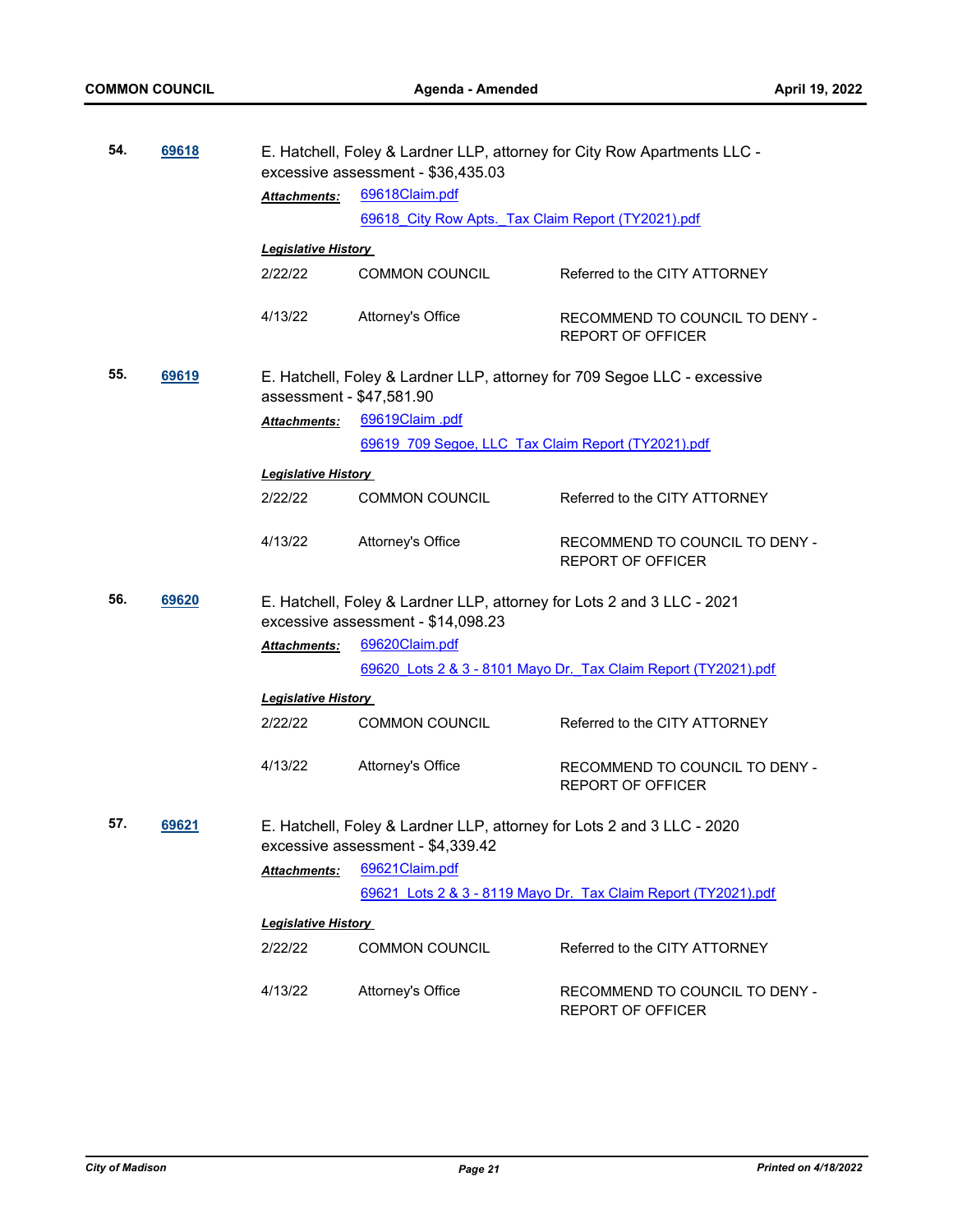| 58. | 69622 |                                                                                                              | E. Hatchell, Foley & Lardner LLP, attorney for Bird Dog Hospitality IV LLC -<br>excessive assessment - \$67,862.09 |                                                                              |
|-----|-------|--------------------------------------------------------------------------------------------------------------|--------------------------------------------------------------------------------------------------------------------|------------------------------------------------------------------------------|
|     |       | Attachments:                                                                                                 | 69622Claim.pdf                                                                                                     |                                                                              |
|     |       |                                                                                                              | 69622 Bird Dog Hosp. IV Tax Claim Report (TY2021).pdf                                                              |                                                                              |
|     |       | <b>Legislative History</b>                                                                                   |                                                                                                                    |                                                                              |
|     |       | 2/22/22                                                                                                      | <b>COMMON COUNCIL</b>                                                                                              | Referred to the CITY ATTORNEY                                                |
|     |       | 4/13/22                                                                                                      | Attorney's Office                                                                                                  | RECOMMEND TO COUNCIL TO DENY -<br><b>REPORT OF OFFICER</b>                   |
| 59. | 69623 | E. Hatchell, Foley & Lardner LLP, attorney for 1050 Residential LLC - excessive<br>assessment - \$102,029.31 |                                                                                                                    |                                                                              |
|     |       | Attachments:                                                                                                 | 69623Claim.pdf                                                                                                     |                                                                              |
|     |       |                                                                                                              |                                                                                                                    | 69623 1050 Residential, LLC Tax Claim Report (TY2021).pdf                    |
|     |       | <b>Legislative History</b>                                                                                   |                                                                                                                    |                                                                              |
|     |       | 2/22/22                                                                                                      | <b>COMMON COUNCIL</b>                                                                                              | Referred to the CITY ATTORNEY                                                |
|     |       |                                                                                                              |                                                                                                                    |                                                                              |
|     |       | 4/13/22                                                                                                      | Attorney's Office                                                                                                  | RECOMMEND TO COUNCIL TO DENY -<br><b>REPORT OF OFFICER</b>                   |
| 60. | 69624 |                                                                                                              | Peloton TWE TIC LLC - excessive assessment - \$415,673.25                                                          | S. Frassetto, Menn Law Firm LTD, attorney for Peloton Residences LLC and     |
|     |       | Attachments:                                                                                                 | 69624Claim.pdf                                                                                                     |                                                                              |
|     |       |                                                                                                              |                                                                                                                    | 69624 Peloton Residences, et al. Tax Claim Report (TY2021).pdf               |
|     |       | <b>Legislative History</b>                                                                                   |                                                                                                                    |                                                                              |
|     |       | 2/22/22                                                                                                      | <b>COMMON COUNCIL</b>                                                                                              | Referred to the CITY ATTORNEY                                                |
|     |       | 4/13/22                                                                                                      | Attorney's Office                                                                                                  | RECOMMEND TO COUNCIL TO DENY -<br><b>REPORT OF OFFICER</b>                   |
| 61. | 69625 | assessment - \$203,214.83                                                                                    |                                                                                                                    | S. Frassetto, Menn Law Firm LTD, attorney for Veritas Village LLC- excessive |
|     |       | Attachments:                                                                                                 | 69625Claim.pdf                                                                                                     |                                                                              |
|     |       |                                                                                                              | 69625 Veritas Village Tax Claim Report (TY2021).pdf                                                                |                                                                              |
|     |       | <b>Legislative History</b>                                                                                   |                                                                                                                    |                                                                              |
|     |       | 2/22/22                                                                                                      | <b>COMMON COUNCIL</b>                                                                                              | Referred to the CITY ATTORNEY                                                |
|     |       |                                                                                                              |                                                                                                                    |                                                                              |
|     |       | 4/13/22                                                                                                      | Attorney's Office                                                                                                  | RECOMMEND TO COUNCIL TO DENY -<br><b>REPORT OF OFFICER</b>                   |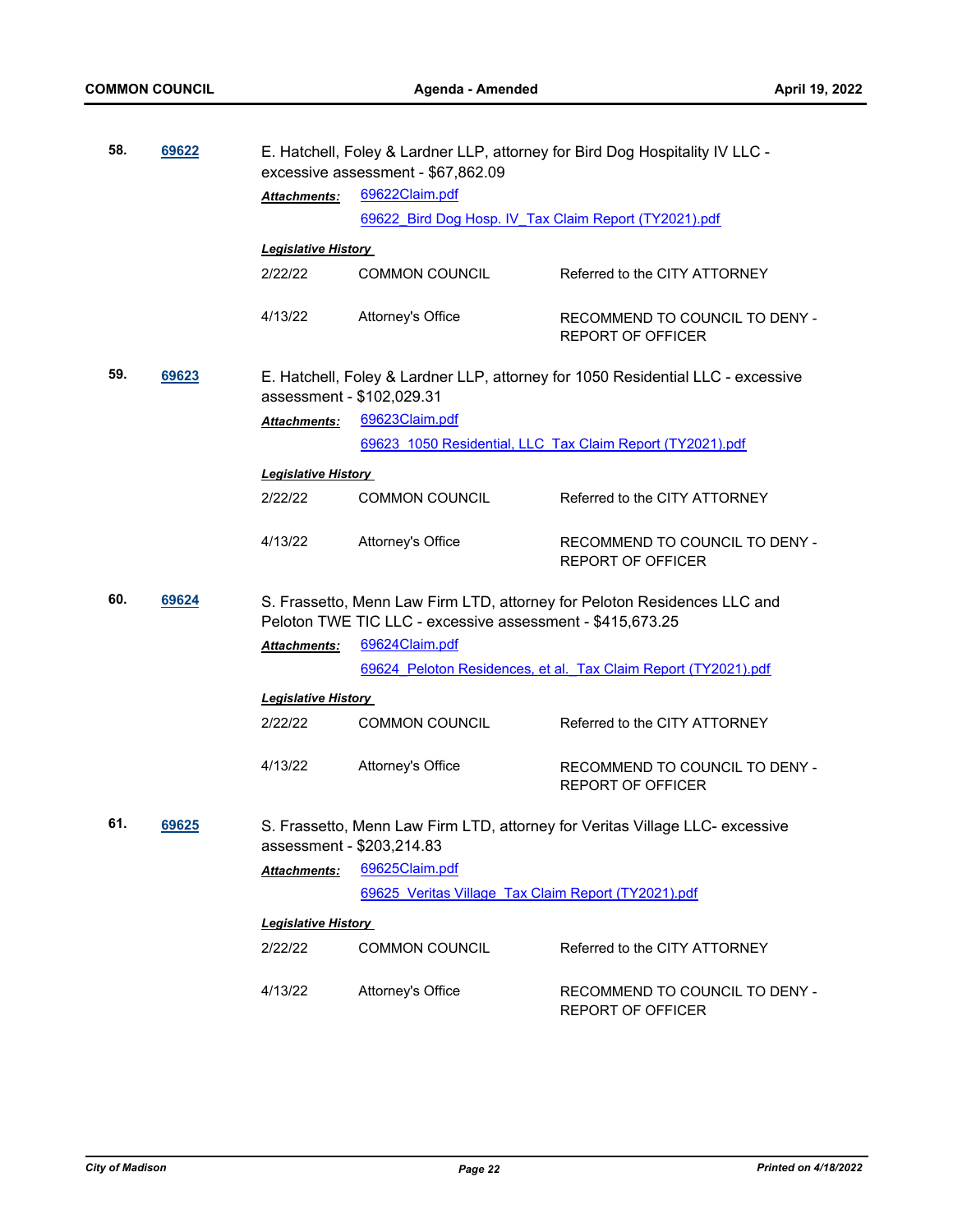| 62. | 69645 |                            | Don Millis, Reinhart Boerner Van Deuren S.C., attorney for 8Twenty Park II, LLC<br>- excessive assessment - \$7,344.00.                               |                                                                              |  |  |
|-----|-------|----------------------------|-------------------------------------------------------------------------------------------------------------------------------------------------------|------------------------------------------------------------------------------|--|--|
|     |       | Attachments:               | 69645Claim.pdf                                                                                                                                        |                                                                              |  |  |
|     |       |                            | 69645 8Twenty Park II Tax Claim Report (TY2021).pdf                                                                                                   |                                                                              |  |  |
|     |       | <b>Legislative History</b> |                                                                                                                                                       |                                                                              |  |  |
|     |       | 2/22/22                    | <b>COMMON COUNCIL</b>                                                                                                                                 | Referred to the CITY ATTORNEY                                                |  |  |
|     |       | 4/13/22                    | Attorney's Office                                                                                                                                     | RECOMMEND TO COUNCIL TO DENY -<br><b>REPORT OF OFFICER</b>                   |  |  |
| 63. | 69646 |                            | (Tax Parcel No. 0709-262-2901-8) - excessive assessment - \$9,744.00.                                                                                 | Don Millis, Reinhart Boerner Van Deuren S.C., attorney for 8Twenty Park, LLC |  |  |
|     |       | <b>Attachments:</b>        | 69646Claim.pdf                                                                                                                                        |                                                                              |  |  |
|     |       |                            |                                                                                                                                                       | 69646 8Twenty Park - 903 Delaplaine Ct. TIF Tax Claim Report (TY2021).pdf    |  |  |
|     |       | <b>Legislative History</b> |                                                                                                                                                       |                                                                              |  |  |
|     |       | 2/22/22                    | <b>COMMON COUNCIL</b>                                                                                                                                 | Referred to the CITY ATTORNEY                                                |  |  |
|     |       |                            |                                                                                                                                                       |                                                                              |  |  |
|     |       | 4/13/22                    | Attorney's Office                                                                                                                                     | RECOMMEND TO COUNCIL TO DENY -<br><b>REPORT OF OFFICER</b>                   |  |  |
| 64. | 69647 |                            | Don Millis, Reinhart Boerner Van Deuren S.C., attorney for 8Twenty Park, LLC<br>(Tax Parcel No. 0709-262-2999-3) - excessive assessment - \$9,744.00. |                                                                              |  |  |
|     |       | <b>Attachments:</b>        | 69647Claim.pdf                                                                                                                                        |                                                                              |  |  |
|     |       |                            |                                                                                                                                                       | 69647 8Twenty Park - 903 Delaplaine Ct. Tax Claim Report (TY2021).pdf        |  |  |
|     |       | <b>Legislative History</b> |                                                                                                                                                       |                                                                              |  |  |
|     |       | 2/22/22                    | <b>COMMON COUNCIL</b>                                                                                                                                 | Referred to the CITY ATTORNEY                                                |  |  |
|     |       | 4/13/22                    | Attorney's Office                                                                                                                                     | RECOMMEND TO COUNCIL TO DENY -<br><b>REPORT OF OFFICER</b>                   |  |  |
| 65. | 69648 |                            | Partners II, LLC - excessive assessment - \$36,412.00.                                                                                                | Don Millis, Reinhart Boerner Van Deuren S.C., attorney for Beltline Hotel    |  |  |
|     |       | Attachments:               | 69648Claim.pdf                                                                                                                                        |                                                                              |  |  |
|     |       |                            | 69648 Beltline Hotel Ptns. II Tax Claim Report (TY2021).pdf                                                                                           |                                                                              |  |  |
|     |       |                            |                                                                                                                                                       |                                                                              |  |  |
|     |       | <b>Legislative History</b> |                                                                                                                                                       |                                                                              |  |  |
|     |       | 2/22/22                    | <b>COMMON COUNCIL</b>                                                                                                                                 | Referred to the CITY ATTORNEY                                                |  |  |
|     |       | 4/13/22                    | Attorney's Office                                                                                                                                     | RECOMMEND TO COUNCIL TO DENY -<br><b>REPORT OF OFFICER</b>                   |  |  |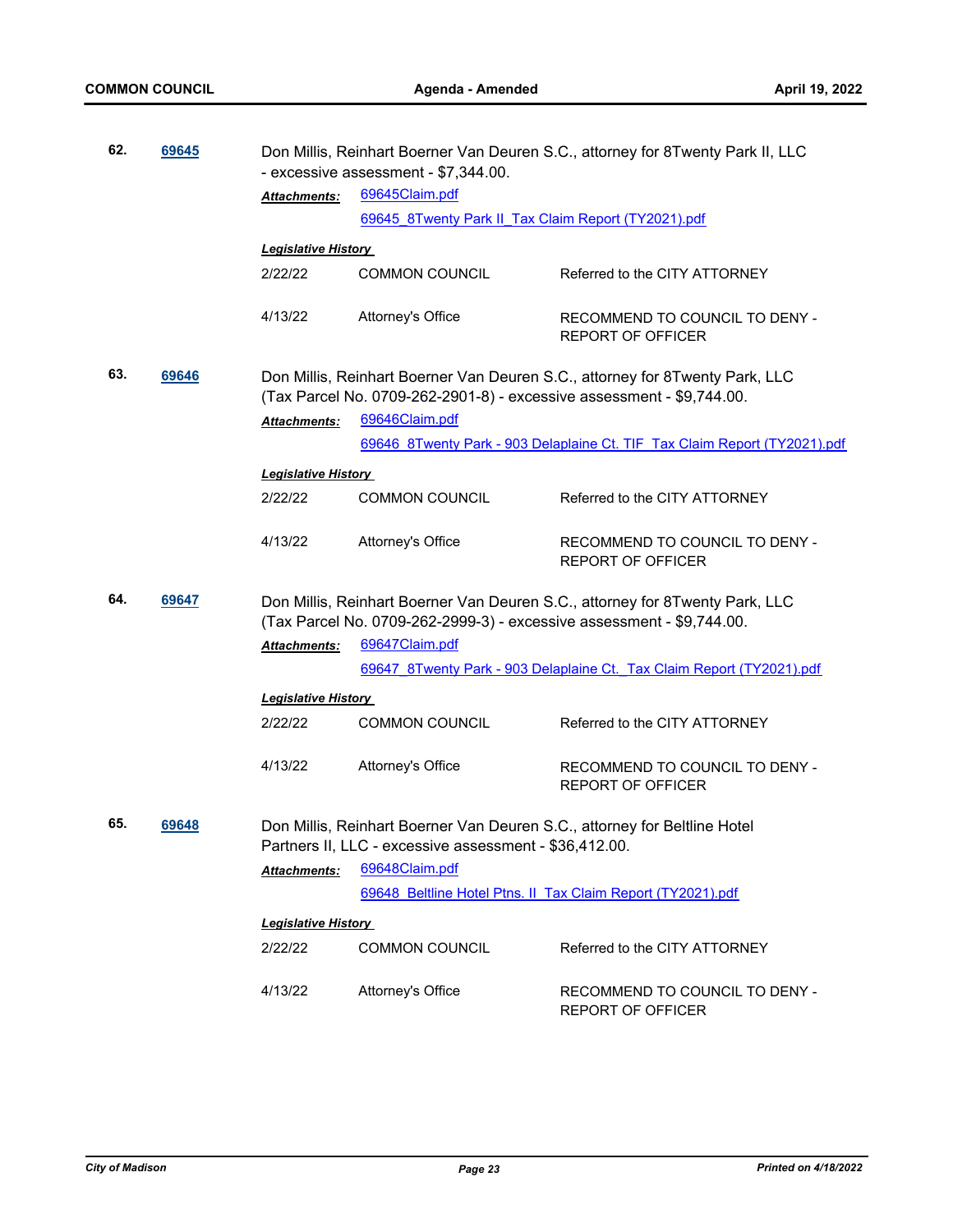| 66.                                                                                                                                                  | 69649 |                                                                                                                                                                    | Don Millis, Reinhart Boerner Van Deuren S.C., attorney for M&P Holdings, LLC -<br>excessive assessment - \$37,692.00.          |                                                                       |  |  |
|------------------------------------------------------------------------------------------------------------------------------------------------------|-------|--------------------------------------------------------------------------------------------------------------------------------------------------------------------|--------------------------------------------------------------------------------------------------------------------------------|-----------------------------------------------------------------------|--|--|
|                                                                                                                                                      |       | Attachments:                                                                                                                                                       | 69649Claim.pdf                                                                                                                 |                                                                       |  |  |
|                                                                                                                                                      |       |                                                                                                                                                                    | 69649 M&P Holdings Tax Claim Report (TY2021).pdf                                                                               |                                                                       |  |  |
|                                                                                                                                                      |       |                                                                                                                                                                    |                                                                                                                                |                                                                       |  |  |
|                                                                                                                                                      |       | <b>Legislative History</b>                                                                                                                                         |                                                                                                                                |                                                                       |  |  |
|                                                                                                                                                      |       | 2/22/22                                                                                                                                                            | <b>COMMON COUNCIL</b>                                                                                                          | Referred to the CITY ATTORNEY                                         |  |  |
|                                                                                                                                                      |       | 4/13/22                                                                                                                                                            | Attorney's Office                                                                                                              | RECOMMEND TO COUNCIL TO DENY -<br><b>REPORT OF OFFICER</b>            |  |  |
| 67.<br>69650<br>Don Millis, Reinhart Boerner Van Deuren S.C., attorney for Madison Yards<br>Block 2 Condo Assn - excessive assessment - \$41,969.00. |       |                                                                                                                                                                    |                                                                                                                                |                                                                       |  |  |
|                                                                                                                                                      |       | Attachments:                                                                                                                                                       | 69650Claim.pdf                                                                                                                 |                                                                       |  |  |
|                                                                                                                                                      |       |                                                                                                                                                                    |                                                                                                                                | 69650 Madison Yards Block 2 Condo Assn. Tax Claim Report (TY2021).pdf |  |  |
|                                                                                                                                                      |       | <b>Legislative History</b>                                                                                                                                         |                                                                                                                                |                                                                       |  |  |
|                                                                                                                                                      |       | 2/22/22                                                                                                                                                            | <b>COMMON COUNCIL</b>                                                                                                          | Referred to the CITY ATTORNEY                                         |  |  |
|                                                                                                                                                      |       |                                                                                                                                                                    |                                                                                                                                |                                                                       |  |  |
|                                                                                                                                                      |       | 4/13/22                                                                                                                                                            | Attorney's Office                                                                                                              | RECOMMEND TO COUNCIL TO DENY -<br><b>REPORT OF OFFICER</b>            |  |  |
| 68.                                                                                                                                                  | 69651 |                                                                                                                                                                    | Don Millis, Reinhart Boerner Van Deuren S.C., attorney for Madison Yards<br>Block 1, LLC - excessive assessment - \$45,756.00. |                                                                       |  |  |
|                                                                                                                                                      |       | <b>Attachments:</b>                                                                                                                                                | 69651Claim.pdf                                                                                                                 |                                                                       |  |  |
|                                                                                                                                                      |       |                                                                                                                                                                    |                                                                                                                                | 69651 Madison Yards Block 1 Tax Claim Report (TY2021).pdf             |  |  |
|                                                                                                                                                      |       | <b>Legislative History</b>                                                                                                                                         |                                                                                                                                |                                                                       |  |  |
|                                                                                                                                                      |       | 2/22/22                                                                                                                                                            | <b>COMMON COUNCIL</b>                                                                                                          | Referred to the CITY ATTORNEY                                         |  |  |
|                                                                                                                                                      |       | 4/13/22                                                                                                                                                            | Attorney's Office                                                                                                              | RECOMMEND TO COUNCIL TO DENY -<br><b>REPORT OF OFFICER</b>            |  |  |
| 69.                                                                                                                                                  | 69652 | Don Millis, Reinhart Boerner Van Deuren S.C., attorney for Madison Yards<br>Block 6, LLC (Tax Parcel No. 0709-202-0306-8) - excessive assessment -<br>\$23,322.00. |                                                                                                                                |                                                                       |  |  |
|                                                                                                                                                      |       | Attachments:                                                                                                                                                       | 69652Claim.pdf                                                                                                                 |                                                                       |  |  |
|                                                                                                                                                      |       |                                                                                                                                                                    | 69652 Madison Yards Block 6 - 702 Gardener Rd. Tax Claim Report (TY2021)                                                       |                                                                       |  |  |
|                                                                                                                                                      |       | <b>Legislative History</b>                                                                                                                                         |                                                                                                                                |                                                                       |  |  |
|                                                                                                                                                      |       | 2/22/22                                                                                                                                                            | <b>COMMON COUNCIL</b>                                                                                                          | Referred to the CITY ATTORNEY                                         |  |  |
|                                                                                                                                                      |       | 4/13/22                                                                                                                                                            | Attorney's Office                                                                                                              | RECOMMEND TO COUNCIL TO DENY -<br><b>REPORT OF OFFICER</b>            |  |  |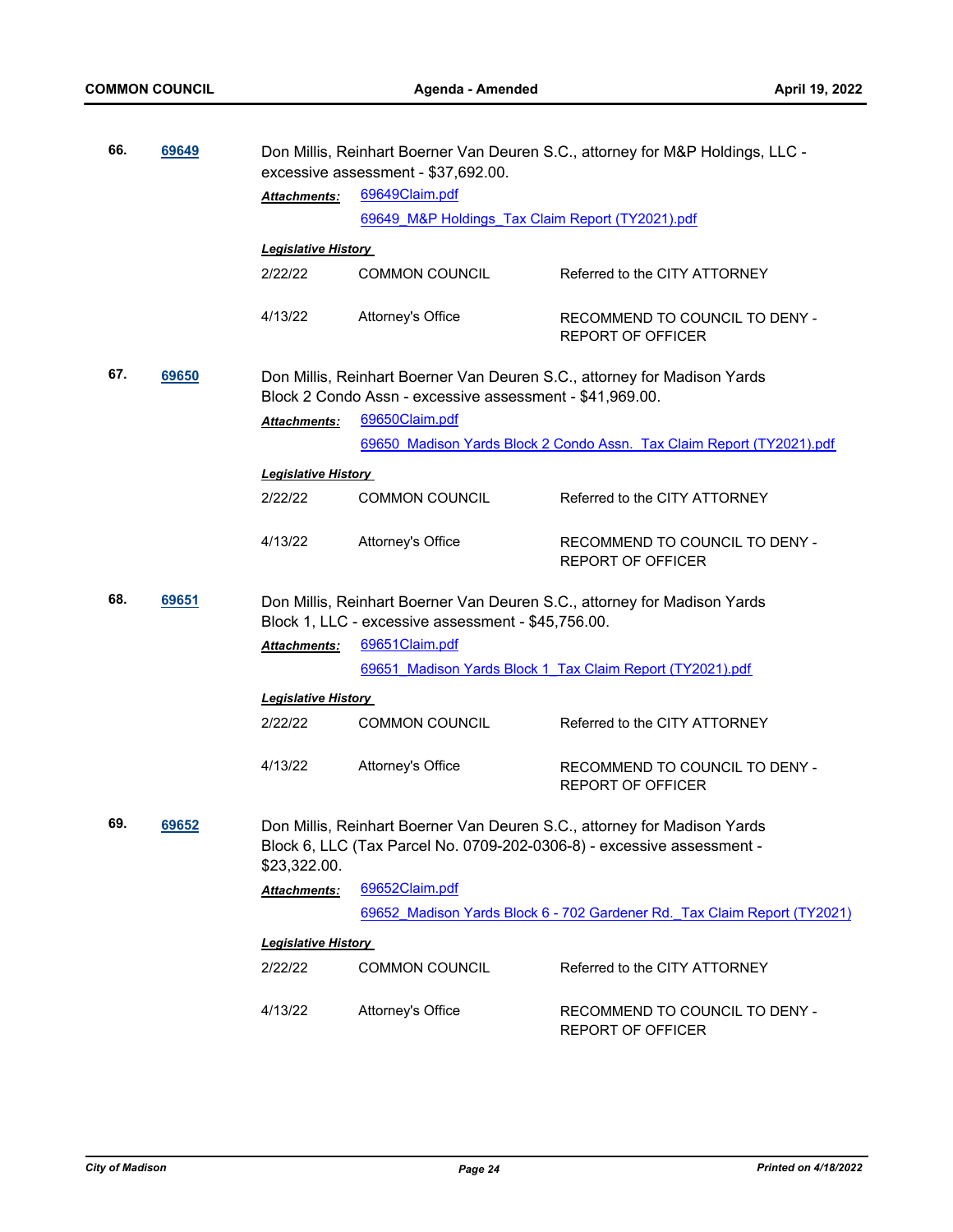| 70. | 69653 | \$23,117.00                | Don Millis, Reinhart Boerner Van Deuren S.C., attorney for Madison Yards<br>Block 6, LLC (Tax Parcel No. 0709-202-0307-6) - excessive assessment - |                                                                                                                                                    |  |  |
|-----|-------|----------------------------|----------------------------------------------------------------------------------------------------------------------------------------------------|----------------------------------------------------------------------------------------------------------------------------------------------------|--|--|
|     |       | Attachments:               | 69653Claim.pdf                                                                                                                                     |                                                                                                                                                    |  |  |
|     |       |                            |                                                                                                                                                    | 69653 Madison Yards Block 6 - 4730 Sheboygan Ave. Tax Claim Report (TY2)                                                                           |  |  |
|     |       | <b>Legislative History</b> |                                                                                                                                                    |                                                                                                                                                    |  |  |
|     |       | 2/22/22                    | <b>COMMON COUNCIL</b>                                                                                                                              | Referred to the CITY ATTORNEY                                                                                                                      |  |  |
|     |       |                            |                                                                                                                                                    |                                                                                                                                                    |  |  |
|     |       | 4/13/22                    | Attorney's Office                                                                                                                                  | RECOMMEND TO COUNCIL TO DENY -<br><b>REPORT OF OFFICER</b>                                                                                         |  |  |
| 71. | 69654 | \$10,469.00                |                                                                                                                                                    | Don Millis, Reinhart Boerner Van Deuren S.C., attorney for Madison Yards<br>Block 6, LLC (Tax Parcel No. 0709-202-0308-4) - excessive assessment - |  |  |
|     |       | Attachments:               | 69654Claim.pdf                                                                                                                                     |                                                                                                                                                    |  |  |
|     |       |                            |                                                                                                                                                    | 69654 Madison Yards Block 6 - 4716 Sheboygan Ave. Tax Claim Report (TY2)                                                                           |  |  |
|     |       | <b>Legislative History</b> |                                                                                                                                                    |                                                                                                                                                    |  |  |
|     |       | 2/22/22                    | <b>COMMON COUNCIL</b>                                                                                                                              | Referred to the CITY ATTORNEY                                                                                                                      |  |  |
|     |       | 4/13/22                    | Attorney's Office                                                                                                                                  | RECOMMEND TO COUNCIL TO DENY -<br><b>REPORT OF OFFICER</b>                                                                                         |  |  |
| 72. | 69655 | \$726.00                   | Don Millis, Reinhart Boerner Van Deuren S.C., attorney for Madison Yards<br>Block 6, LLC (Tax Parcel No. 0709-202-0309-2) - excessive assessment - |                                                                                                                                                    |  |  |
|     |       | Attachments:               | 69655Claim.pdf                                                                                                                                     |                                                                                                                                                    |  |  |
|     |       |                            |                                                                                                                                                    | 69655 Madison Yards Block 6 - 4728 Sheboygan ave. Tax Claim Report (TY20)                                                                          |  |  |
|     |       | <b>Legislative History</b> |                                                                                                                                                    |                                                                                                                                                    |  |  |
|     |       | 2/22/22                    | <b>COMMON COUNCIL</b>                                                                                                                              | Referred to the CITY ATTORNEY                                                                                                                      |  |  |
|     |       | 4/13/22                    | Attorney's Office                                                                                                                                  | RECOMMEND TO COUNCIL TO DENY -<br><b>REPORT OF OFFICER</b>                                                                                         |  |  |
| 73. | 69656 |                            | Parcel No. 0709-221-1507-1) - excessive assessment - \$12,868.00                                                                                   | Don Millis, Reinhart Boerner Van Deuren S.C., attorney for Roger Charley (Tax                                                                      |  |  |
|     |       | <b>Attachments:</b>        | 69656Claim.pdf                                                                                                                                     |                                                                                                                                                    |  |  |
|     |       |                            | 69656 Roger Charley - 1230 Regent St. Tax Claim Report (TY2021).pdf                                                                                |                                                                                                                                                    |  |  |
|     |       | <b>Legislative History</b> |                                                                                                                                                    |                                                                                                                                                    |  |  |
|     |       | 2/22/22                    | <b>COMMON COUNCIL</b>                                                                                                                              | Referred to the CITY ATTORNEY                                                                                                                      |  |  |
|     |       | 4/13/22                    | Attorney's Office                                                                                                                                  | RECOMMEND TO COUNCIL TO DENY -<br>REPORT OF OFFICER                                                                                                |  |  |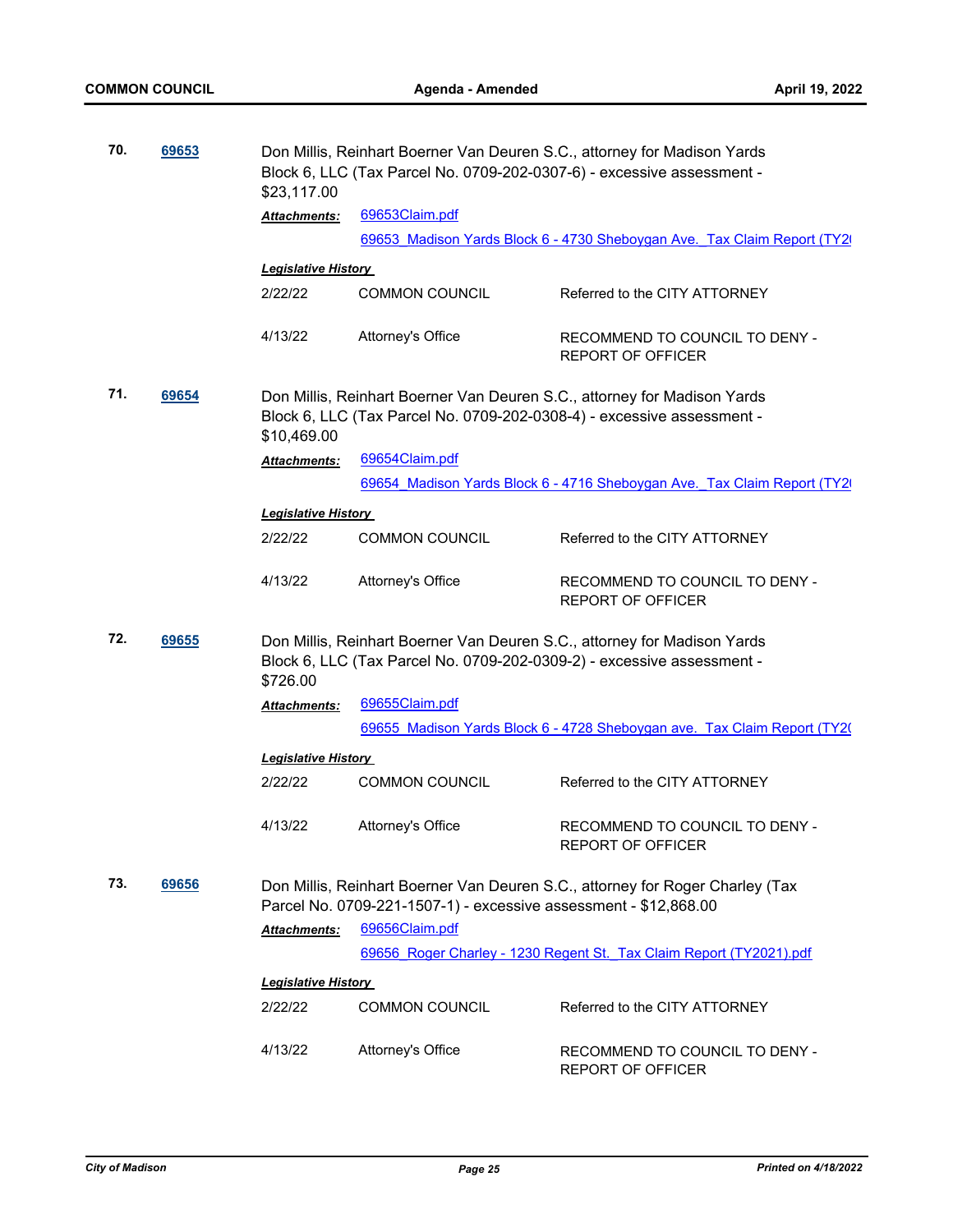| 74. | 69657 |                                                                                                                                                    | Don Millis, Reinhart Boerner Van Deuren S.C., attorney for Roger Charley (Tax<br>Parcel No. 0709-224-0201-4) - excessive assessment - \$15,764.00 |                                                                             |  |  |
|-----|-------|----------------------------------------------------------------------------------------------------------------------------------------------------|---------------------------------------------------------------------------------------------------------------------------------------------------|-----------------------------------------------------------------------------|--|--|
|     |       | <b>Attachments:</b>                                                                                                                                | 69657Claim.pdf                                                                                                                                    |                                                                             |  |  |
|     |       |                                                                                                                                                    |                                                                                                                                                   | 69657 Roger Charley - 1201 Regent St. Tax Claim Report (TY2021).pdf         |  |  |
|     |       | <b>Legislative History</b>                                                                                                                         |                                                                                                                                                   |                                                                             |  |  |
|     |       | 2/22/22                                                                                                                                            | <b>COMMON COUNCIL</b>                                                                                                                             | Referred to the CITY ATTORNEY                                               |  |  |
|     |       | 4/13/22                                                                                                                                            | Attorney's Office                                                                                                                                 | RECOMMEND TO COUNCIL TO DENY -<br><b>REPORT OF OFFICER</b>                  |  |  |
| 75. | 69658 |                                                                                                                                                    | Projects, LLC- excessive assessment - \$8,787.00                                                                                                  | Don Millis, Reinhart Boerner Van Deuren S.C., attorney for Voyos Capital    |  |  |
|     |       | <b>Attachments:</b>                                                                                                                                | 69658Claim.pdf                                                                                                                                    |                                                                             |  |  |
|     |       |                                                                                                                                                    |                                                                                                                                                   | 69658 Voyos Capital Projects Tax Claim Report (TY2021).pdf                  |  |  |
|     |       | <b>Legislative History</b>                                                                                                                         |                                                                                                                                                   |                                                                             |  |  |
|     |       | 2/22/22                                                                                                                                            | <b>COMMON COUNCIL</b>                                                                                                                             | Referred to the CITY ATTORNEY                                               |  |  |
|     |       | 4/13/22                                                                                                                                            | Attorney's Office                                                                                                                                 | RECOMMEND TO COUNCIL TO DENY -<br><b>REPORT OF OFFICER</b>                  |  |  |
| 76. | 69665 |                                                                                                                                                    | LLC - excessive assessment - \$31,386.00                                                                                                          | Don Millis, Reinhart Boerner Van Deuren S.C., attorney for West Place Three |  |  |
|     |       | Attachments:                                                                                                                                       | 69665Claim.pdf                                                                                                                                    |                                                                             |  |  |
|     |       |                                                                                                                                                    | 69665 West Place Three Tax Claim Report (TY2021).pdf                                                                                              |                                                                             |  |  |
|     |       | <b>Legislative History</b>                                                                                                                         |                                                                                                                                                   |                                                                             |  |  |
|     |       | 2/22/22                                                                                                                                            | <b>COMMON COUNCIL</b>                                                                                                                             | Referred to the CITY ATTORNEY                                               |  |  |
|     |       | 4/13/22                                                                                                                                            | Attorney's Office                                                                                                                                 | RECOMMEND TO COUNCIL TO DENY -<br><b>REPORT OF OFFICER</b>                  |  |  |
| 77. | 69666 | Don Millis, Reinhart Boerner Van Deuren S.C., attorney for Roger Charley (Tax<br>Parcel No. 0709-221-1706-9) - excessive assessment - \$16,883.00. |                                                                                                                                                   |                                                                             |  |  |
|     |       | <b>Attachments:</b>                                                                                                                                | 69666Claim.pdf                                                                                                                                    |                                                                             |  |  |
|     |       |                                                                                                                                                    |                                                                                                                                                   | 69666 Roger Charley - 1134 Regent St. Tax Claim Report (TY2021).pdf         |  |  |
|     |       | <b>Legislative History</b>                                                                                                                         |                                                                                                                                                   |                                                                             |  |  |
|     |       | 2/22/22                                                                                                                                            | <b>COMMON COUNCIL</b>                                                                                                                             | Referred to the CITY ATTORNEY                                               |  |  |
|     |       |                                                                                                                                                    |                                                                                                                                                   |                                                                             |  |  |
|     |       | 4/13/22                                                                                                                                            | Attorney's Office                                                                                                                                 | RECOMMEND TO COUNCIL TO DENY -<br><b>REPORT OF OFFICER</b>                  |  |  |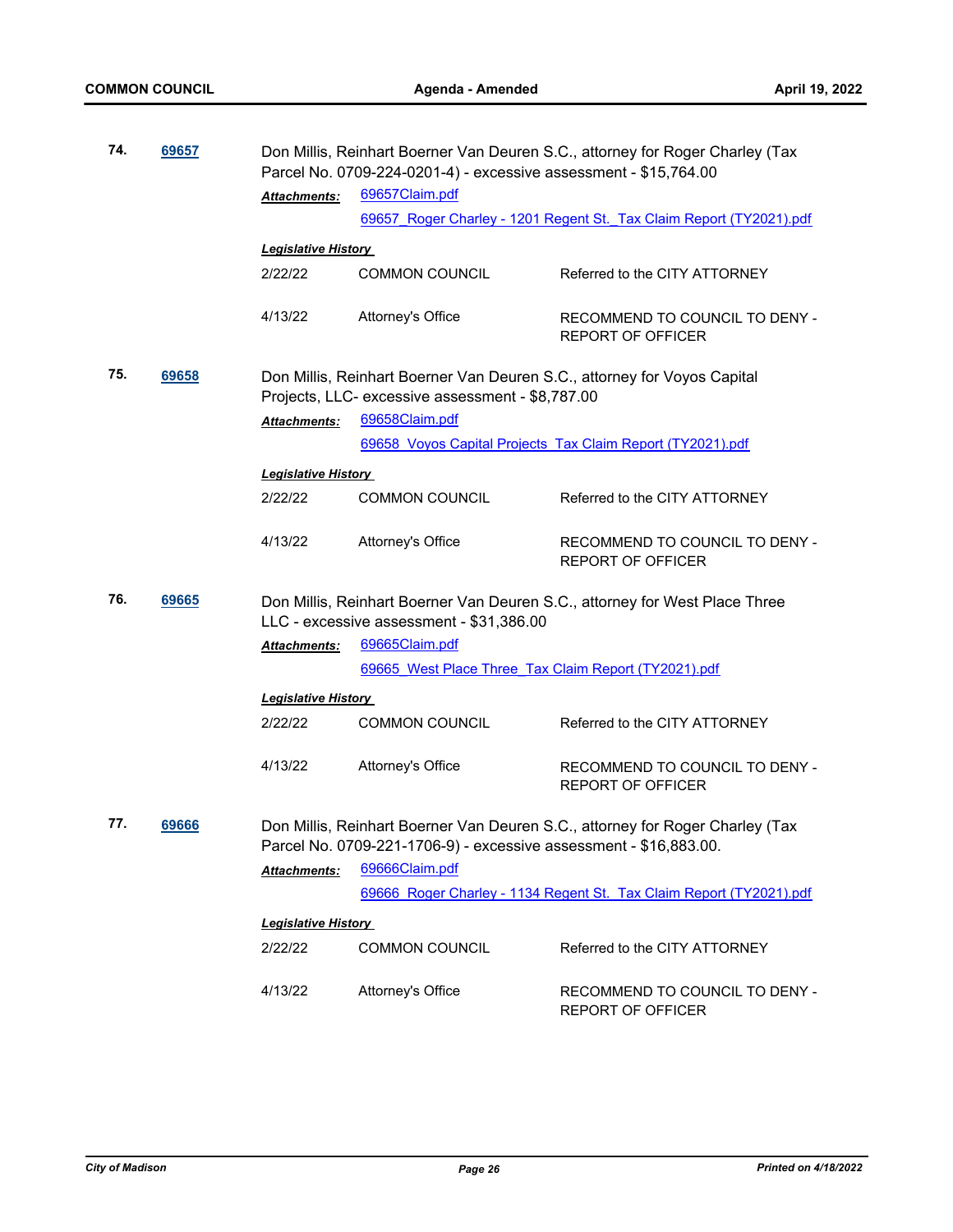| 78.                                                                                                                                                                              | 69667 | \$1,408.73.                | R. Procter, authorized agent for Real Suite Assets LLC - unlawful taxation - |                                                            |  |  |
|----------------------------------------------------------------------------------------------------------------------------------------------------------------------------------|-------|----------------------------|------------------------------------------------------------------------------|------------------------------------------------------------|--|--|
|                                                                                                                                                                                  |       | <b>Attachments:</b>        | 69667Claim.pdf                                                               |                                                            |  |  |
|                                                                                                                                                                                  |       |                            | 69667 Real Suite Assets Tax Claim Report (TY2021).pdf                        |                                                            |  |  |
|                                                                                                                                                                                  |       | <b>Legislative History</b> |                                                                              |                                                            |  |  |
|                                                                                                                                                                                  |       | 2/22/22                    | COMMON COUNCIL                                                               | Referred to the CITY ATTORNEY                              |  |  |
|                                                                                                                                                                                  |       | 4/13/22                    | Attorney's Office                                                            | RECOMMEND TO COUNCIL TO DENY -<br><b>REPORT OF OFFICER</b> |  |  |
| 79.<br>69675<br>K. Somers, Reinhart Boerner Van Deuren S.C., attorney for Modern Gaming<br>Company, LLC (f/k/a Cash For Your Customers, LLC) - unlawful taxation-<br>\$5,451.89. |       |                            |                                                                              |                                                            |  |  |
|                                                                                                                                                                                  |       | <b>Attachments:</b>        | 69675Claim.pdf                                                               |                                                            |  |  |
|                                                                                                                                                                                  |       |                            |                                                                              | 69675 Modern Gaming Co. Tax Claim Report (TY2021).pdf      |  |  |
|                                                                                                                                                                                  |       | <b>Legislative History</b> |                                                                              |                                                            |  |  |
|                                                                                                                                                                                  |       | 2/22/22                    | <b>COMMON COUNCIL</b>                                                        | Referred to the CITY ATTORNEY                              |  |  |
|                                                                                                                                                                                  |       | 4/13/22                    | Attorney's Office                                                            | RECOMMEND TO COUNCIL TO DENY -<br>REPORT OF OFFICER        |  |  |

#### **REPORT OF CITY CLERK**

**80. [68986](http://madison.legistar.com/gateway.aspx?m=l&id=/matter.aspx?key=80527)** Report of Operator License Applications April 19, 2022. See attached report for list of operators. **Attachments:** [New Operators](http://madison.legistar.com/gateway.aspx?M=F&ID=7d8c4c08-a9d7-4231-9aff-4610d346614a.pdf)

# *Legislative History*

12/27/21 Clerk's Office RECOMMEND TO COUNCIL TO GRANT - REPORT OF OFFICER

#### **REPORT OF COMMON COUNCIL EXECUTIVE COMMITTEE**

**81. [70634](http://madison.legistar.com/gateway.aspx?m=l&id=/matter.aspx?key=82665)** Accepting the Final Report from the President's Work Group on Environmental Justice *Sponsors:* Grant Foster, Lindsay Lemmer And Tag Evers *Attachments:* [Final Report from the President's Work Group on Environmental Justice.pdf](http://madison.legistar.com/gateway.aspx?M=F&ID=7228625a-5955-4b9c-a02d-319579acbf0f.pdf) *Legislative History*  3/22/22 Council Office Referred for Introduction Common Council Executive Committee (4/19/22), Common Council (4/19/22) 3/29/22 COMMON COUNCIL Refer to the COMMON COUNCIL EXECUTIVE COMMITTEE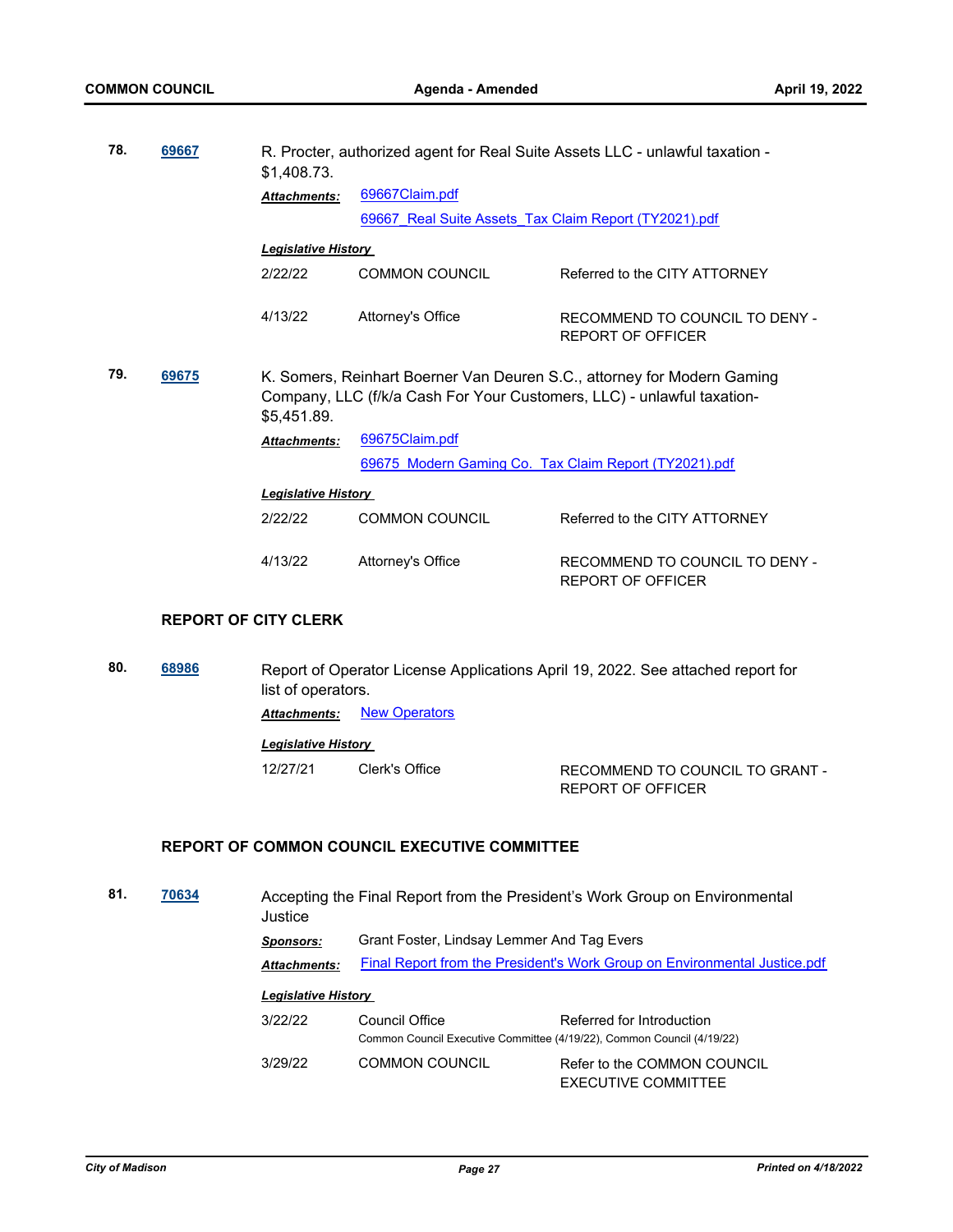The Common Council Executive Committee will take this item up at their 4/19/22 meeting and a recommendation will be made from the floor.

| 82. | 70642 | <b>SUBSTITUTE:</b> Establishing a Common Council Prohibited Harassment and/or |                                                                                          |                                                           |  |
|-----|-------|-------------------------------------------------------------------------------|------------------------------------------------------------------------------------------|-----------------------------------------------------------|--|
|     |       | <b>Discrimination Policy</b>                                                  |                                                                                          |                                                           |  |
|     |       | <b>Sponsors:</b>                                                              | Syed Abbas, Nasra Wehelie, Sheri Carter And Gary Halverson                               |                                                           |  |
|     |       | 70642 v1.pdf<br><b>Attachments:</b>                                           |                                                                                          |                                                           |  |
|     |       |                                                                               | <b>Council Harassment Discrimination Policy v1.pdf</b>                                   |                                                           |  |
|     |       |                                                                               | 70642 v2.pdf                                                                             |                                                           |  |
|     |       |                                                                               | <b>Council Harrasment Discrimination Policy v2.pdf</b>                                   |                                                           |  |
|     |       | <b>Legislative History</b>                                                    |                                                                                          |                                                           |  |
|     |       | 3/22/22                                                                       | Council Office<br>Common Council Executive Committee (4/19/22), Common Council (4/19/22) | Referred for Introduction                                 |  |
|     |       | 3/29/22                                                                       | <b>COMMON COUNCIL</b>                                                                    | Refer to the COMMON COUNCIL<br><b>EXECUTIVE COMMITTEE</b> |  |

The Common Council Executive Committee will take this item up at their 4/19/22 meeting and a recommendation will be made from the floor.

| 83. | 70645 |                            | Creating Section $33.01(9)(q)$ of the Madison General Ordinances to add a<br>self-evaluation of Sub-Unit meetings. |                                                                                                     |  |
|-----|-------|----------------------------|--------------------------------------------------------------------------------------------------------------------|-----------------------------------------------------------------------------------------------------|--|
|     |       | <b>Sponsors:</b>           | Nasra Wehelie, Brian Benford, Sheri Carter, Barbara Harrington-McKinney,<br>Charles Myadze And Gary Halverson      |                                                                                                     |  |
|     |       | <b>Attachments:</b>        | <b>BCC Self-Evaluation form with instructions.pdf</b>                                                              |                                                                                                     |  |
|     |       |                            | <b>BCC Self-Evaluation Resolution.pdf</b>                                                                          |                                                                                                     |  |
|     |       | <b>Legislative History</b> |                                                                                                                    |                                                                                                     |  |
|     |       | 3/22/22                    | Attorney's Office                                                                                                  | Referred for Introduction<br>Common Council Executive Committee (4/19/22); Common Council (4/19/22) |  |
|     |       | 3/29/22                    | <b>COMMON COUNCIL</b>                                                                                              | Refer to the COMMON COUNCIL<br>EXECUTIVE COMMITTEE                                                  |  |

The Common Council Executive Committee will take this item up at their 4/19/22 meeting and a recommendation will be made from the floor.

**84. [70650](http://madison.legistar.com/gateway.aspx?m=l&id=/matter.aspx?key=82681)** Amending Section 33.01(7)(d) of the Madison General Ordinances regarding cancellation of Sub-Unit meetings. *Sponsors:* Nasra Wehelie And Barbara Harrington-McKinney *Legislative History*  3/22/22 Attorney's Office Referred for Introduction Common Council Executive Committee (4/19/22); Common Council (4/19/22) 3/29/22 COMMON COUNCIL Refer to the COMMON COUNCIL EXECUTIVE COMMITTEE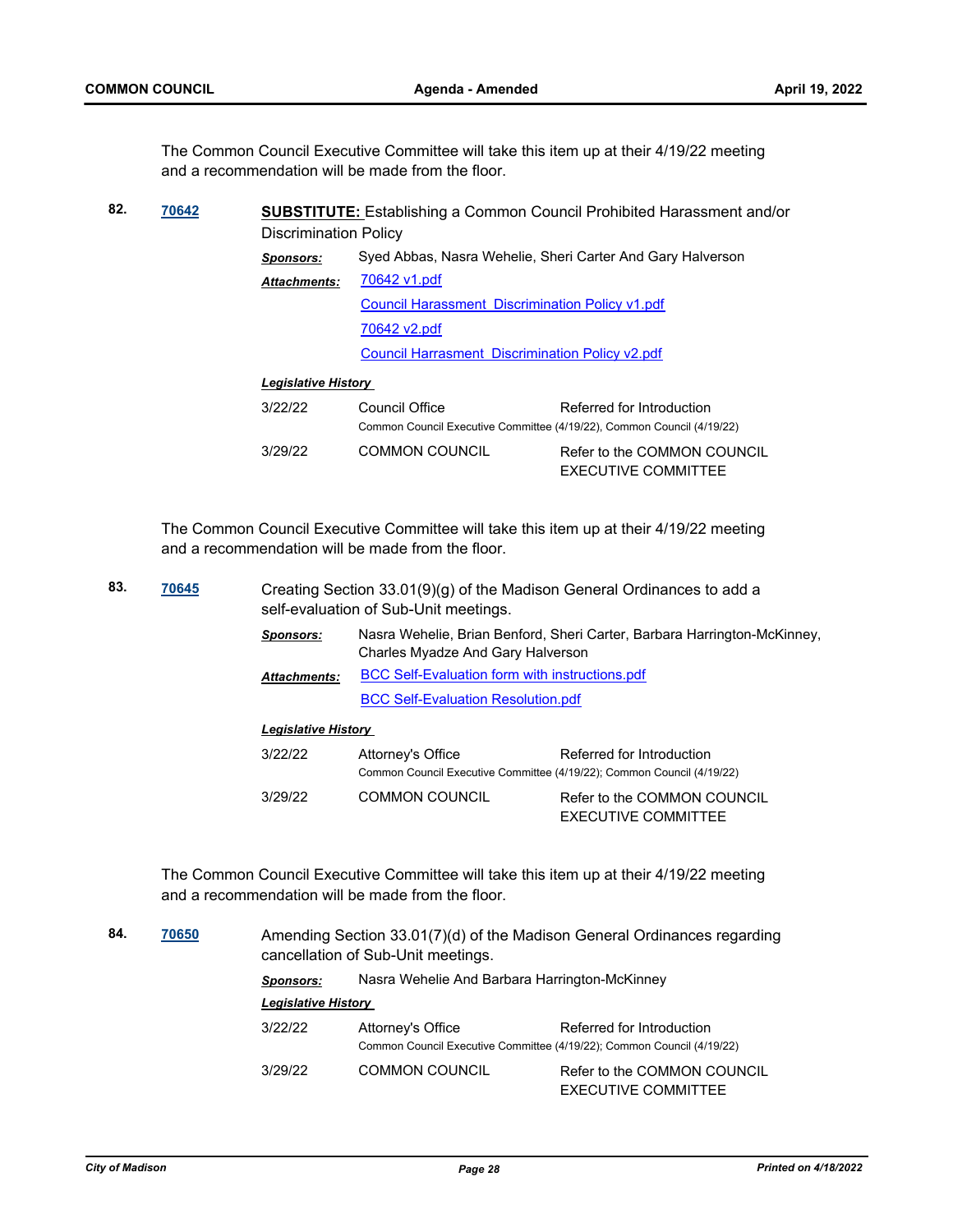The Common Council Executive Committee will take this item up at their 4/19/22 meeting and a recommendation will be made from the floor.

| 85. | 70667 | <b>Engagement of Members</b> | <b>SUBSTITUTE:</b> Adopting a Boards, Commission, and Committees (BCC)<br>Member Self-Evaluation Form to Improve the Communication and Equitable |                                                                                                          |  |
|-----|-------|------------------------------|--------------------------------------------------------------------------------------------------------------------------------------------------|----------------------------------------------------------------------------------------------------------|--|
|     |       | <b>Sponsors:</b>             | And Charles Myadze                                                                                                                               | Nasra Wehelie, Brian Benford, Sheri Carter, Barbara Harrington-McKinney                                  |  |
|     |       | <b>Attachments:</b>          | <b>BCC Self-Evaluation form with instructions.pdf</b>                                                                                            |                                                                                                          |  |
|     |       |                              | 65755SubUnitSelfEval.pdf                                                                                                                         |                                                                                                          |  |
|     |       |                              | 70667 v 1.pdf                                                                                                                                    |                                                                                                          |  |
|     |       | <b>Legislative History</b>   |                                                                                                                                                  |                                                                                                          |  |
|     |       | 3/23/22                      | Council Office                                                                                                                                   | Referred for Introduction<br>Common Council Executive Committee (4/19/2022); Common Council (5/10, 2022) |  |
|     |       | 3/29/22                      | <b>COMMON COUNCIL</b>                                                                                                                            | Refer to the COMMON COUNCIL<br>EXECUTIVE COMMITTEE                                                       |  |

The Common Council Executive Committee will take this item up at their 4/19/22 meeting and a recommendation will be made from the floor.

#### **REPORT OF DEPARTMENT OF PLANNING AND COMMUNITY AND ECONOMIC**

**86. [70904](http://madison.legistar.com/gateway.aspx?m=l&id=/matter.aspx?key=82896)** Re-approving a Certified Survey Map of property owned by 7050 Watts Rd, LLC and Wal-Mart Stores, Inc. located at 7050-7202 Watts Road; 1st Ald. Dist.

| Attachments: | 2021 Letter of Intent.pdf        |
|--------------|----------------------------------|
|              | 7050-7202 Watts Rd CSM.pdf       |
|              | CSM Approval Letter 04-05-21.pdf |

#### *Legislative History*

| 4/12/22 | Department of Planning and | RECOMMEND TO COUNCIL TO ADOPT   |
|---------|----------------------------|---------------------------------|
|         | Community and Economic     | UNDER SUSPENSION OF MGO 2.055 - |
|         | Development                | REPORT OF OFFICER               |

#### **REPORT OF FINANCE COMMITTEE**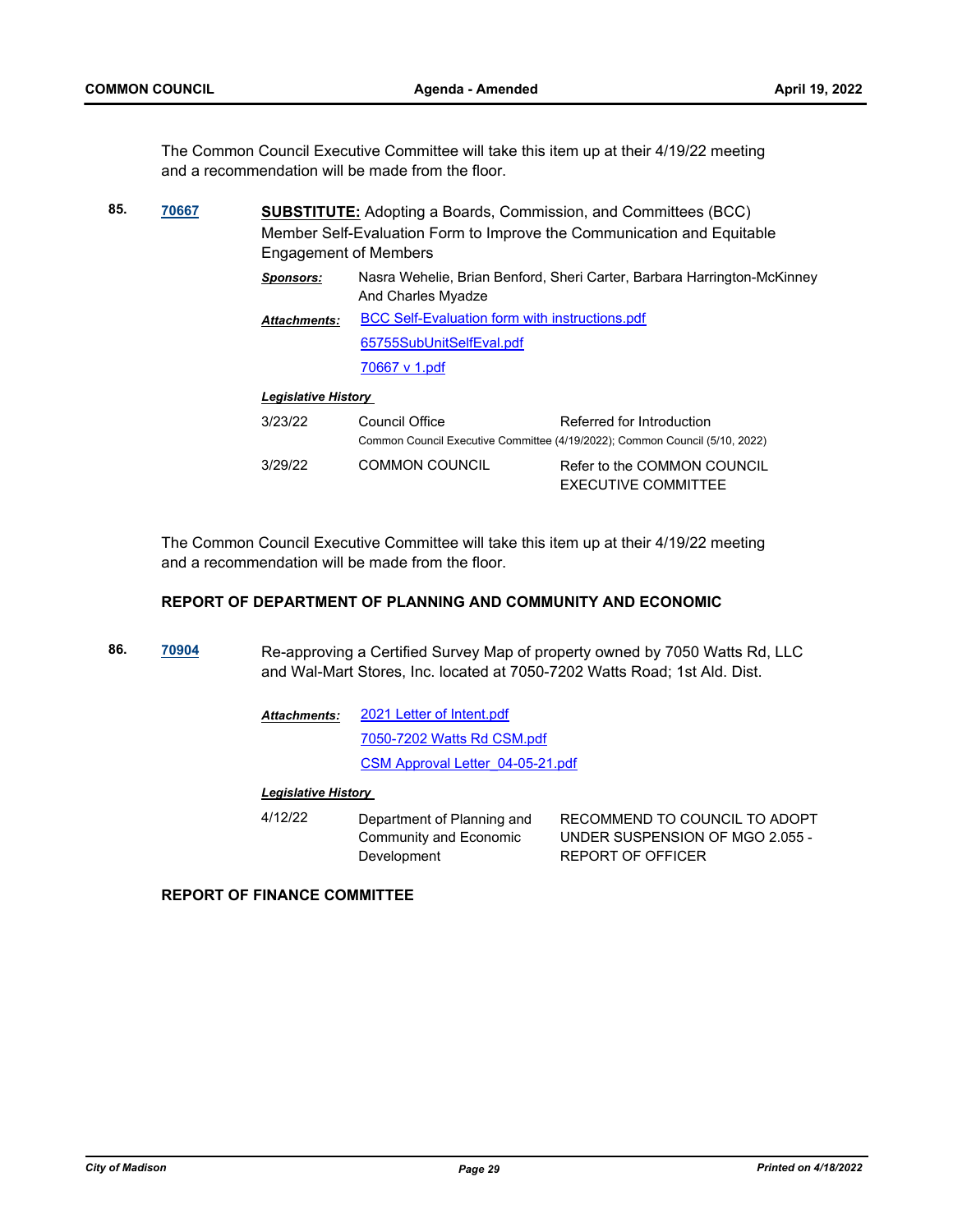| 87.<br>70109 |  | Authorizing the execution of a Lease with Cellco Partnership d/b/a Verizon<br>Wireless, for premises at McPike Park located at 1130 E. Wilson Street. (6th<br>AD) |                                                                                               |                                                                                                                                                                                                                      |  |  |  |  |
|--------------|--|-------------------------------------------------------------------------------------------------------------------------------------------------------------------|-----------------------------------------------------------------------------------------------|----------------------------------------------------------------------------------------------------------------------------------------------------------------------------------------------------------------------|--|--|--|--|
|              |  | <b>Sponsors:</b>                                                                                                                                                  | <b>Brian Benford</b>                                                                          |                                                                                                                                                                                                                      |  |  |  |  |
|              |  | <b>Attachments:</b>                                                                                                                                               | <b>PC Locator Maps.pdf</b>                                                                    |                                                                                                                                                                                                                      |  |  |  |  |
|              |  |                                                                                                                                                                   | 11406 Exhibit A - Locator Map.pdf                                                             |                                                                                                                                                                                                                      |  |  |  |  |
|              |  |                                                                                                                                                                   | 11406 Exhibit B - Lease.pdf                                                                   |                                                                                                                                                                                                                      |  |  |  |  |
|              |  |                                                                                                                                                                   | Public Comment 03-07-22.pdf                                                                   |                                                                                                                                                                                                                      |  |  |  |  |
|              |  |                                                                                                                                                                   |                                                                                               | McPike Park Cell Tower Lease- Parks Memo to Plan Commission.pdf                                                                                                                                                      |  |  |  |  |
|              |  | <b>Legislative History</b>                                                                                                                                        |                                                                                               |                                                                                                                                                                                                                      |  |  |  |  |
|              |  | 2/21/22                                                                                                                                                           | <b>Economic Development</b><br>Division                                                       | Referred for Introduction<br>Finance Committee (3/21/22), Plan Commission (3/7/22), Board of Park Commissioners                                                                                                      |  |  |  |  |
|              |  |                                                                                                                                                                   | (3/9/22), Common Council (3/29/22)                                                            |                                                                                                                                                                                                                      |  |  |  |  |
|              |  | 3/1/22                                                                                                                                                            | <b>COMMON COUNCIL</b><br>Additional referrals to Plan Commission, Board of Park Commissioners | Refer to the FINANCE COMMITTEE                                                                                                                                                                                       |  |  |  |  |
|              |  | 3/1/22                                                                                                                                                            | <b>FINANCE COMMITTEE</b>                                                                      | Referred to the PLAN COMMISSION                                                                                                                                                                                      |  |  |  |  |
|              |  | 3/1/22                                                                                                                                                            | <b>FINANCE COMMITTEE</b>                                                                      | Referred to the BOARD OF PARK<br><b>COMMISSIONERS</b>                                                                                                                                                                |  |  |  |  |
|              |  | 3/7/22                                                                                                                                                            | <b>PLAN COMMISSION</b><br>passed by voice vote/ other.                                        | Refer to the PLAN COMMISSION<br>On a motion by Cantrell, seconded by Fernandez, the Plan Commission referred the<br>request to March 21, 2022 at the request of the Parks Division. The motion to refer              |  |  |  |  |
|              |  | 3/9/22                                                                                                                                                            | <b>BOARD OF PARK</b><br><b>COMMISSIONERS</b>                                                  | Return to Lead with the Recommendation for<br>Approval to the FINANCE COMMITTEE                                                                                                                                      |  |  |  |  |
|              |  | 3/21/22                                                                                                                                                           | <b>PLAN COMMISSION</b><br>by voice vote/ other.                                               | Re-refer to the PLAN COMMISSION<br>On a motion by Cantrell, seconded by Fernandez, the Plan Commission re-referred the<br>request to April 11, 2022 at the request of the Parks Division. The motion to refer passed |  |  |  |  |
|              |  | 4/11/22                                                                                                                                                           | <b>PLAN COMMISSION</b>                                                                        | Return to Lead with the Recommendation for<br>Approval                                                                                                                                                               |  |  |  |  |
|              |  | 4/11/22                                                                                                                                                           | <b>FINANCE COMMITTEE</b>                                                                      | RECOMMEND TO COUNCIL TO ADOPT -<br><b>REPORT OF OFFICER</b>                                                                                                                                                          |  |  |  |  |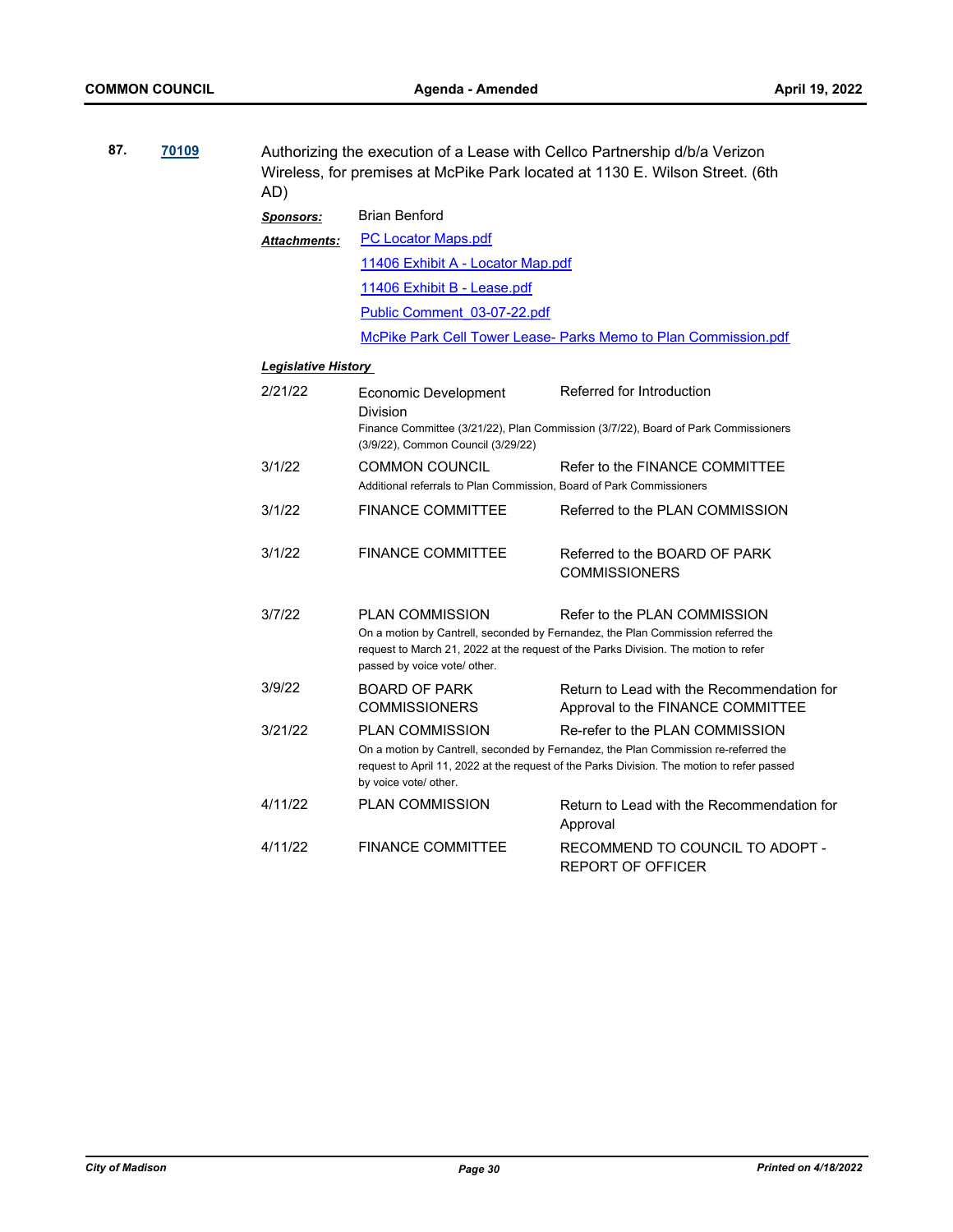| 88. | 70208        | SUBSTITUTE: Authorizing the Mayor and City Clerk to execute contract                                                                                                             |                                                                                                                               |                                                                                   |  |  |  |
|-----|--------------|----------------------------------------------------------------------------------------------------------------------------------------------------------------------------------|-------------------------------------------------------------------------------------------------------------------------------|-----------------------------------------------------------------------------------|--|--|--|
|     |              |                                                                                                                                                                                  |                                                                                                                               | amendments with specific Dane County Continuum of Care (CoC) agencies to          |  |  |  |
|     |              | provide services using \$125,000 in previously allocated but unspent ESG-CV                                                                                                      |                                                                                                                               |                                                                                   |  |  |  |
|     |              | funds within Dane CoC. BY TITLE ONLY: Authorizing the City of Madison, on-                                                                                                       |                                                                                                                               |                                                                                   |  |  |  |
|     |              |                                                                                                                                                                                  |                                                                                                                               | behalf of the Dane County Continuum of Care (CoC), to accept an additional-       |  |  |  |
|     |              |                                                                                                                                                                                  |                                                                                                                               | ESG-CV allocation award of up to \$245,963 from the State of Wisconsin-           |  |  |  |
|     |              |                                                                                                                                                                                  |                                                                                                                               | Department of Administration; authorizing the Mayor and City Clerk to execute-    |  |  |  |
|     |              |                                                                                                                                                                                  |                                                                                                                               | contract amendments with specific Dane County CoC agencies to provide-            |  |  |  |
|     |              |                                                                                                                                                                                  |                                                                                                                               | services using the additional ESG-CV funds and up to \$125,000 in previously-     |  |  |  |
|     |              |                                                                                                                                                                                  |                                                                                                                               | allocated, but unspent, funds within Dane CoC; and amending the Community-        |  |  |  |
|     |              |                                                                                                                                                                                  |                                                                                                                               | Development Division's 2022 Adopted Operating Budget to reflect receipt of the-   |  |  |  |
|     |              |                                                                                                                                                                                  | additional funds and commensurate expenditures.                                                                               |                                                                                   |  |  |  |
|     |              |                                                                                                                                                                                  |                                                                                                                               |                                                                                   |  |  |  |
|     |              | <b>Sponsors:</b>                                                                                                                                                                 | Christian A. Albouras, Nikki Conklin, Barbara Harrington-McKinney And<br>Regina M. Vidaver                                    |                                                                                   |  |  |  |
|     |              | <b>Attachments:</b>                                                                                                                                                              | <b>Accepting ESG-CV Award 70208 v1.pdf</b>                                                                                    |                                                                                   |  |  |  |
|     |              | <b>Legislative History</b>                                                                                                                                                       |                                                                                                                               |                                                                                   |  |  |  |
|     |              | 2/23/22                                                                                                                                                                          | <b>Community Development</b>                                                                                                  | Referred for Introduction                                                         |  |  |  |
|     |              |                                                                                                                                                                                  | <b>Division</b>                                                                                                               |                                                                                   |  |  |  |
|     |              |                                                                                                                                                                                  | Finance Committee (3/7/22), Community Development Block Grant Committee (3/3/22),<br>Common Council (3/15/22)                 |                                                                                   |  |  |  |
|     |              | 3/1/22                                                                                                                                                                           | <b>COMMON COUNCIL</b><br>Refer to the FINANCE COMMITTEE<br>Additional referral to Community Development Block Grant Committee |                                                                                   |  |  |  |
|     |              | 3/1/22                                                                                                                                                                           | <b>FINANCE COMMITTEE</b>                                                                                                      | Referred to the COMMUNITY<br>DEVELOPMENT BLOCK GRANT<br><b>COMMITTEE</b>          |  |  |  |
|     |              | 3/7/22                                                                                                                                                                           | <b>FINANCE COMMITTEE</b>                                                                                                      | Refer to the FINANCE COMMITTEE                                                    |  |  |  |
|     |              | 4/7/22                                                                                                                                                                           | <b>COMMUNITY</b><br>DEVELOPMENT BLOCK<br><b>GRANT COMMITTEE</b>                                                               | Return to Lead with the Recommendation for<br>Approval to the FINANCE COMMITTEE   |  |  |  |
|     |              | 4/11/22                                                                                                                                                                          | <b>FINANCE COMMITTEE</b>                                                                                                      | RECOMMEND TO COUNCIL TO ADOPT -<br><b>REPORT OF OFFICER</b>                       |  |  |  |
| 89. | <b>70211</b> |                                                                                                                                                                                  |                                                                                                                               |                                                                                   |  |  |  |
|     |              | Authorizing the Mayor and City Clerk to execute contract amendments with<br>specific Dane CoC agencies to extend contract terms through June 30, 2022<br>and September 30, 2022. |                                                                                                                               |                                                                                   |  |  |  |
|     |              | <b>Sponsors:</b>                                                                                                                                                                 | Regina M. Vidaver                                                                                                             | Christian A. Albouras, Nikki Conklin, Barbara Harrington-McKinney And             |  |  |  |
|     |              | <b>Legislative History</b>                                                                                                                                                       |                                                                                                                               |                                                                                   |  |  |  |
|     |              | 2/23/22                                                                                                                                                                          | <b>Community Development</b><br>Division                                                                                      | Referred for Introduction                                                         |  |  |  |
|     |              |                                                                                                                                                                                  | Common Council (3/15/22)                                                                                                      | Finance Committee (3/7/22), Community Development Block Grant Committee (3/3/22), |  |  |  |
|     |              | 3/1/22                                                                                                                                                                           | <b>COMMON COUNCIL</b><br>Additional referral to Community Development Block Grant Committee                                   | Refer to the FINANCE COMMITTEE                                                    |  |  |  |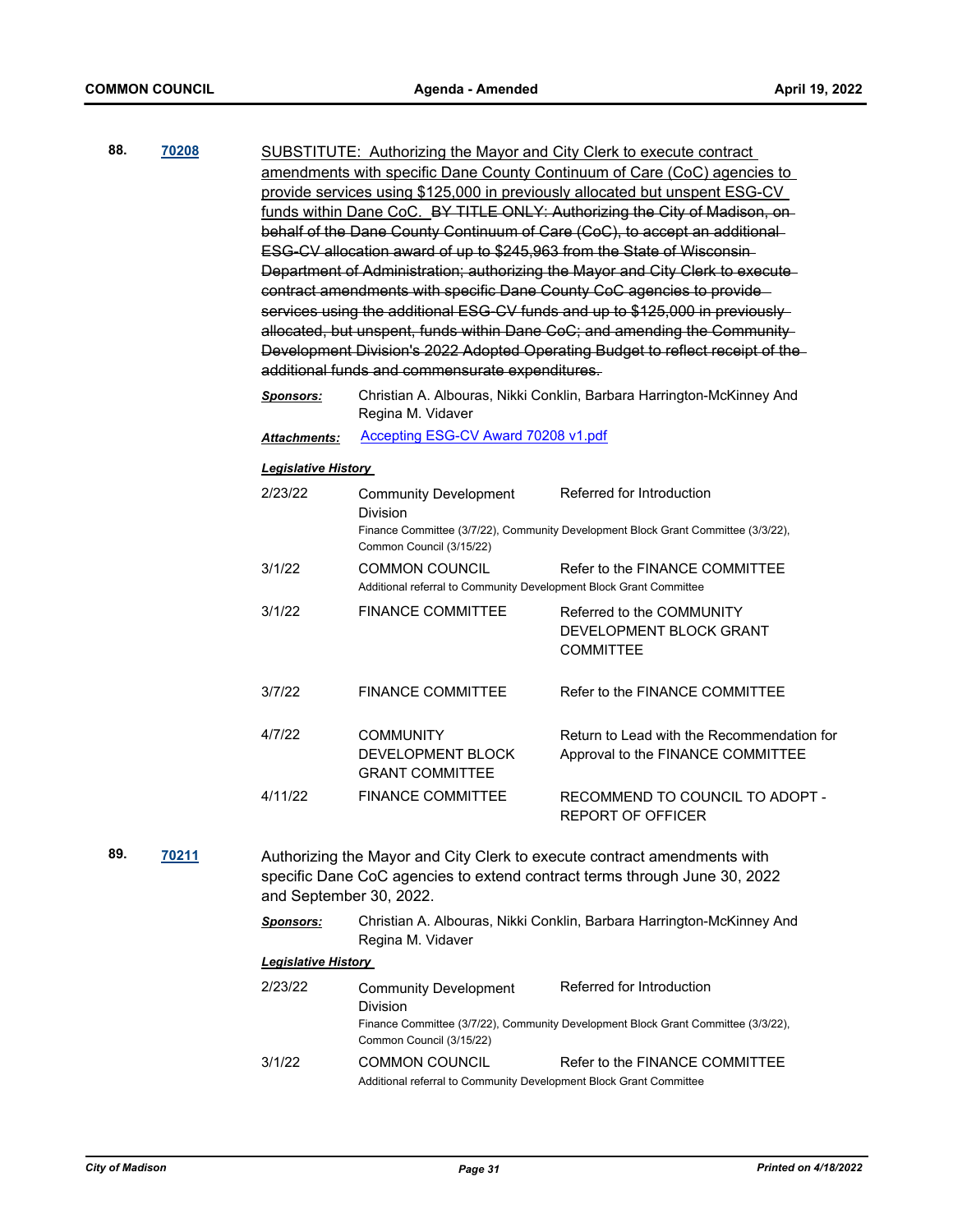|     | <b>COMMON COUNCIL</b> |                            | Agenda - Amended                                                               |                                                                                                                                                                                                                                      |  |
|-----|-----------------------|----------------------------|--------------------------------------------------------------------------------|--------------------------------------------------------------------------------------------------------------------------------------------------------------------------------------------------------------------------------------|--|
|     |                       | 3/1/22                     | <b>FINANCE COMMITTEE</b>                                                       | Referred to the COMMUNITY<br>DEVELOPMENT BLOCK GRANT<br><b>COMMITTEE</b>                                                                                                                                                             |  |
|     |                       | 3/7/22                     | <b>FINANCE COMMITTEE</b>                                                       | Refer to the FINANCE COMMITTEE                                                                                                                                                                                                       |  |
|     |                       | 4/7/22                     | <b>COMMUNITY</b><br>DEVELOPMENT BLOCK<br><b>GRANT COMMITTEE</b>                | Return to Lead with the Recommendation for<br>Approval to the FINANCE COMMITTEE                                                                                                                                                      |  |
|     |                       | 4/11/22                    | <b>FINANCE COMMITTEE</b>                                                       | RECOMMEND TO COUNCIL TO ADOPT -<br><b>REPORT OF OFFICER</b>                                                                                                                                                                          |  |
| 90. | <b>70216</b>          |                            | Ministry's Rapid Rehousing project                                             | Authorizing the Mayor and City Clerk to amend the 2021-22 EHH contracts with<br>The Road Home Dane County and Salvation Army of Dane County to add a<br>total of \$51,975 of State EHH funds reallocated from Shelter from the Storm |  |
|     |                       | <b>Sponsors:</b>           | Regina M. Vidaver                                                              | Christian A. Albouras, Nikki Conklin, Barbara Harrington-McKinney And                                                                                                                                                                |  |
|     |                       | <b>Legislative History</b> |                                                                                |                                                                                                                                                                                                                                      |  |
|     |                       | 2/23/22                    | <b>Community Development</b><br><b>Division</b>                                | Referred for Introduction<br>Finance Committee (3/7/22), Community Development Block Grant Committee (3/3/22),                                                                                                                       |  |
|     |                       | 3/1/22                     | Common Council (3/15/22)<br><b>COMMON COUNCIL</b>                              | Refer to the FINANCE COMMITTEE                                                                                                                                                                                                       |  |
|     |                       |                            | Additional referral to Community Development Block Grant Committee             |                                                                                                                                                                                                                                      |  |
|     |                       | 3/1/22                     | <b>FINANCE COMMITTEE</b>                                                       | Referred to the COMMUNITY<br>DEVELOPMENT BLOCK GRANT<br><b>COMMITTEE</b>                                                                                                                                                             |  |
|     |                       | 3/7/22                     | <b>FINANCE COMMITTEE</b>                                                       | Refer to the FINANCE COMMITTEE                                                                                                                                                                                                       |  |
|     |                       | 4/7/22                     | <b>COMMUNITY</b><br>DEVELOPMENT BLOCK<br><b>GRANT COMMITTEE</b>                | Return to Lead with the Recommendation for<br>Approval to the FINANCE COMMITTEE                                                                                                                                                      |  |
|     |                       | 4/11/22                    | <b>FINANCE COMMITTEE</b>                                                       | RECOMMEND TO COUNCIL TO ADOPT -<br><b>REPORT OF OFFICER</b>                                                                                                                                                                          |  |
| 91. | 70253                 | in the unit.               | Approving the continued double fill of one full time Customer Service          | Representative position on March 18, 2022 due to a leave and anticipated layoff                                                                                                                                                      |  |
|     |                       | Sponsors:                  | Myadze And Nasra Wehelie                                                       | Grant Foster, Barbara Harrington-McKinney, Keith Furman, Charles                                                                                                                                                                     |  |
|     |                       | <b>Legislative History</b> |                                                                                |                                                                                                                                                                                                                                      |  |
|     |                       | 2/24/22                    | <b>Metro Transit</b><br>Finance Committee (4/11/22); Common Council (4/19/22). | Referred for Introduction                                                                                                                                                                                                            |  |
|     |                       | 3/29/22                    | <b>COMMON COUNCIL</b>                                                          | Refer to the FINANCE COMMITTEE                                                                                                                                                                                                       |  |
|     |                       | 4/11/22                    | <b>FINANCE COMMITTEE</b>                                                       | RECOMMEND TO COUNCIL TO ADOPT -<br>REPORT OF OFFICER                                                                                                                                                                                 |  |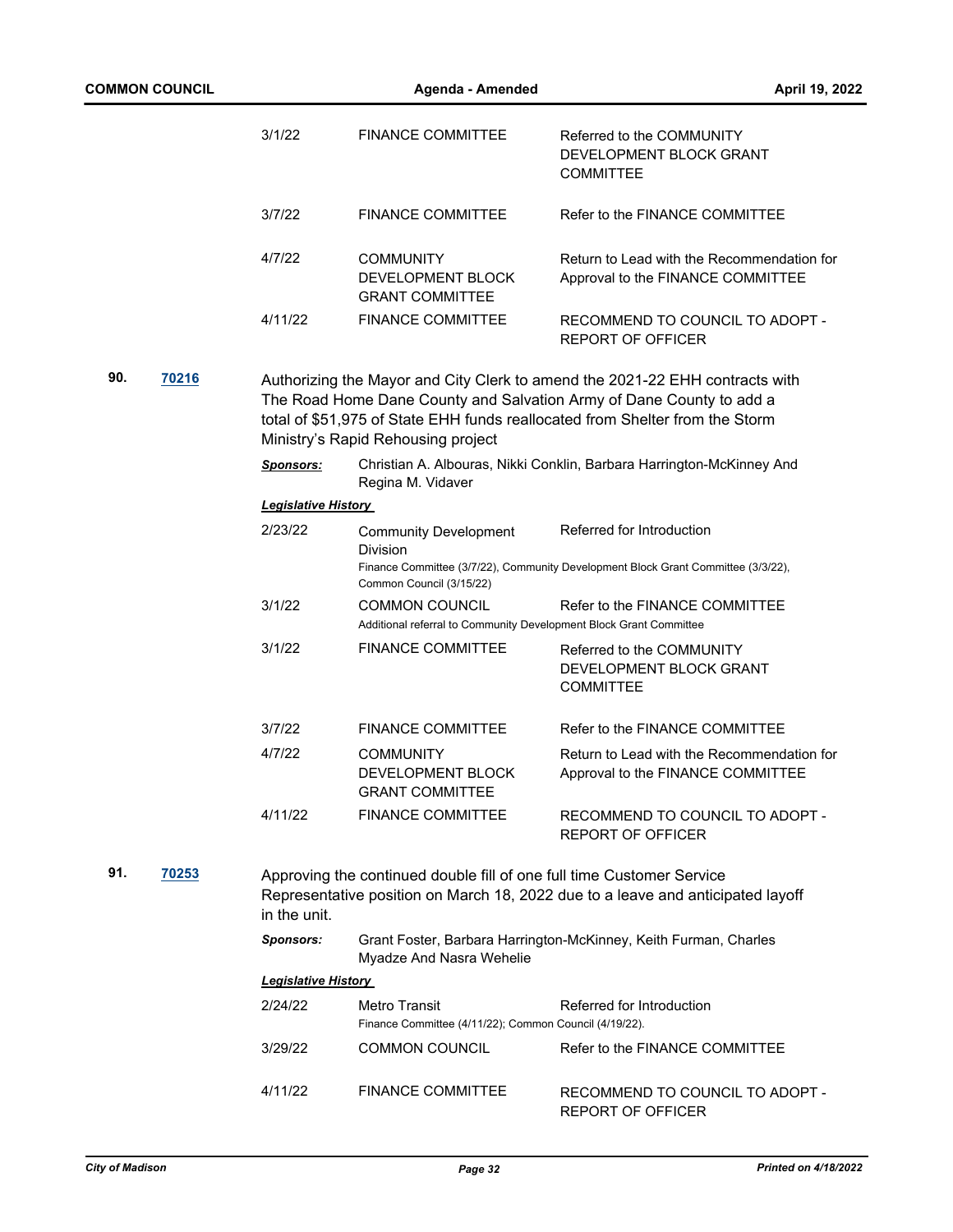| 92. | 70314        | Utility. (19th AD)         | Authorizing the City of Madison, through the City Engineer, to apply for and<br>accept a Wisconsin Department of Natural Resources (WDNR) grant award in<br>the amount of \$150,000 for the Wexford Pond Dredging Project and to allow for<br>the commitment of matching funds in the 2023 Capital Budget for Stormwater |                                                                                                                    |  |  |  |
|-----|--------------|----------------------------|--------------------------------------------------------------------------------------------------------------------------------------------------------------------------------------------------------------------------------------------------------------------------------------------------------------------------|--------------------------------------------------------------------------------------------------------------------|--|--|--|
|     |              | <b>Sponsors:</b>           | Keith Furman                                                                                                                                                                                                                                                                                                             |                                                                                                                    |  |  |  |
|     |              | <b>Legislative History</b> |                                                                                                                                                                                                                                                                                                                          |                                                                                                                    |  |  |  |
|     |              | 3/1/22                     | <b>Engineering Division</b>                                                                                                                                                                                                                                                                                              | Referred for Introduction<br>Finance Committee (4/11/22), Board of Public Works (4/6/22), Common Council (4/19/22) |  |  |  |
|     |              | 3/29/22                    | <b>COMMON COUNCIL</b><br>Additional Referral to Board of Public Works (4/6/22)                                                                                                                                                                                                                                           | Refer to the FINANCE COMMITTEE                                                                                     |  |  |  |
|     |              | 3/29/22                    | <b>FINANCE COMMITTEE</b>                                                                                                                                                                                                                                                                                                 | Referred to the BOARD OF PUBLIC<br><b>WORKS</b>                                                                    |  |  |  |
|     |              | 4/6/22                     | <b>BOARD OF PUBLIC</b><br><b>WORKS</b>                                                                                                                                                                                                                                                                                   | Return to Lead with the Recommendation for<br>Approval to the FINANCE COMMITTEE                                    |  |  |  |
|     |              | 4/11/22                    | <b>FINANCE COMMITTEE</b>                                                                                                                                                                                                                                                                                                 | RECOMMEND TO COUNCIL TO ADOPT -<br><b>REPORT OF OFFICER</b>                                                        |  |  |  |
| 93. | <u>70344</u> |                            | Creating Section 4.097 of the Madison General Ordinances to Create a<br>Resource Recovery Special Charge.                                                                                                                                                                                                                |                                                                                                                    |  |  |  |
|     |              | <b>Sponsors:</b>           | Vidaver                                                                                                                                                                                                                                                                                                                  | Satya V. Rhodes-Conway, Keith Furman, Patrick W. Heck And Regina M.                                                |  |  |  |
|     |              | Attachments:               | Public Comment -- Agenda Item 24, Legistar 70344.pdf                                                                                                                                                                                                                                                                     |                                                                                                                    |  |  |  |
|     |              |                            | Resource Recovery Special Charge (final) (corrected).pdf                                                                                                                                                                                                                                                                 |                                                                                                                    |  |  |  |
|     |              |                            | Written Public Comment #70344.pdf                                                                                                                                                                                                                                                                                        |                                                                                                                    |  |  |  |
|     |              |                            | RRSC (2022 Apportionment Policy) (Draft) (04.14.22)                                                                                                                                                                                                                                                                      |                                                                                                                    |  |  |  |
|     |              |                            |                                                                                                                                                                                                                                                                                                                          | Public Comment -- Agenda Item 24, Legistar 70344 Addtl Comment.pdf                                                 |  |  |  |
|     |              | <b>Legislative History</b> |                                                                                                                                                                                                                                                                                                                          |                                                                                                                    |  |  |  |
|     |              | 3/2/22                     | Attorney's Office<br>Finance Committee (4/11/22); Common Council (4/19/22).                                                                                                                                                                                                                                              | Referred for Introduction                                                                                          |  |  |  |
|     |              | 3/29/22                    | <b>COMMON COUNCIL</b>                                                                                                                                                                                                                                                                                                    | Refer to the FINANCE COMMITTEE                                                                                     |  |  |  |
|     |              | 4/11/22                    | <b>FINANCE COMMITTEE</b>                                                                                                                                                                                                                                                                                                 | RECOMMEND TO COUNCIL TO ADOPT -<br>REPORT OF OFFICER                                                               |  |  |  |
| 94. | 70454        |                            | SC Wave) for Reindahl Park Field use for the 2022-2026 Seasons                                                                                                                                                                                                                                                           | Authorizing the City to execute an agreement with ROC Ventures, LLC (d/b/a                                         |  |  |  |
|     |              | <b>Sponsors:</b>           | Syed Abbas                                                                                                                                                                                                                                                                                                               |                                                                                                                    |  |  |  |
|     |              | <b>Attachments:</b>        | Reindahl Park Use Agreement (SC Waves) (2022-2026).pdf                                                                                                                                                                                                                                                                   |                                                                                                                    |  |  |  |
|     |              | <b>Legislative History</b> |                                                                                                                                                                                                                                                                                                                          |                                                                                                                    |  |  |  |
|     |              | 3/9/22                     | <b>Parks Division</b>                                                                                                                                                                                                                                                                                                    | Referred for Introduction                                                                                          |  |  |  |
|     |              |                            | (4/19/22)                                                                                                                                                                                                                                                                                                                | Finance Committee (4/11/22), Board of Park Commissioners (4/13/22), Common Council                                 |  |  |  |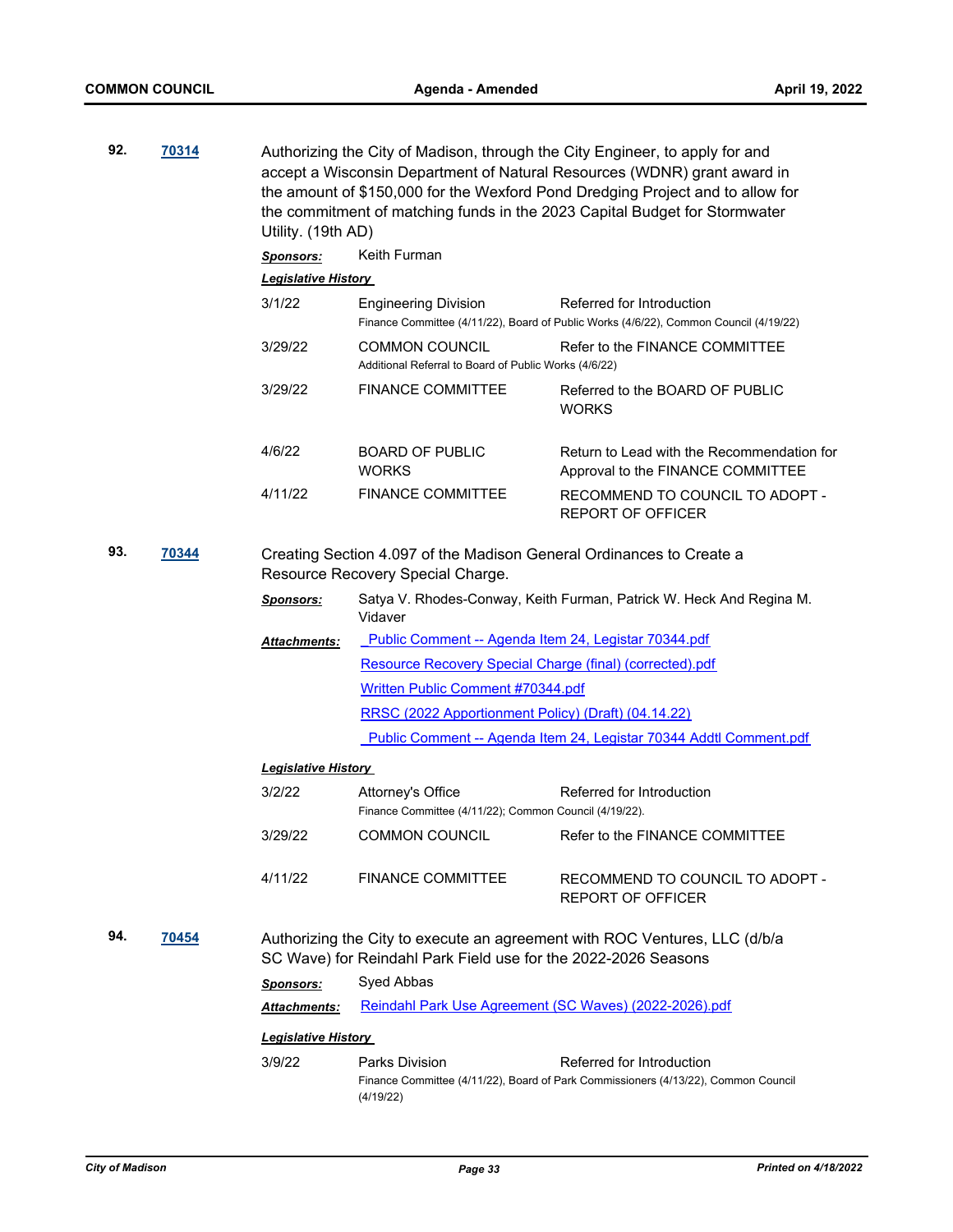| <b>COMMON COUNCIL</b>                                                                                                                                                                                                                                                                                                                                                                                                                                                                                                                                              |       |                                  | Agenda - Amended                                                                                | April 19, 2022                                                                                                                                                                                                                               |
|--------------------------------------------------------------------------------------------------------------------------------------------------------------------------------------------------------------------------------------------------------------------------------------------------------------------------------------------------------------------------------------------------------------------------------------------------------------------------------------------------------------------------------------------------------------------|-------|----------------------------------|-------------------------------------------------------------------------------------------------|----------------------------------------------------------------------------------------------------------------------------------------------------------------------------------------------------------------------------------------------|
|                                                                                                                                                                                                                                                                                                                                                                                                                                                                                                                                                                    |       | 3/29/22                          | <b>COMMON COUNCIL</b>                                                                           | Refer to the BOARD OF PARK<br><b>COMMISSIONERS</b>                                                                                                                                                                                           |
|                                                                                                                                                                                                                                                                                                                                                                                                                                                                                                                                                                    |       |                                  | Additional Referral to the Finance Committee (4/11/22)                                          |                                                                                                                                                                                                                                              |
|                                                                                                                                                                                                                                                                                                                                                                                                                                                                                                                                                                    |       | 3/29/22                          | <b>BOARD OF PARK</b><br><b>COMMISSIONERS</b>                                                    | Referred to the FINANCE COMMITTEE                                                                                                                                                                                                            |
|                                                                                                                                                                                                                                                                                                                                                                                                                                                                                                                                                                    |       | 4/11/22                          | <b>FINANCE COMMITTEE</b>                                                                        | RECOMMEND TO COUNCIL TO ADOPT -<br><b>REPORT OF OFFICER</b>                                                                                                                                                                                  |
|                                                                                                                                                                                                                                                                                                                                                                                                                                                                                                                                                                    |       | 4/13/22                          | <b>BOARD OF PARK</b><br><b>COMMISSIONERS</b>                                                    | RECOMMEND TO COUNCIL TO ADOPT -<br><b>REPORT OF OFFICER</b>                                                                                                                                                                                  |
| 95.                                                                                                                                                                                                                                                                                                                                                                                                                                                                                                                                                                | 70578 | and 8th AD.)<br><b>Sponsors:</b> | Michael E. Verveer And Sheri Carter                                                             | Authorizing a \$62,225 contract with Madison's Central Business Improvement<br>District (BID) to fund the continuation of the Downtown Activities Program<br>focused on existing plazas around the Capitol Square and State Street (2nd, 4th |
|                                                                                                                                                                                                                                                                                                                                                                                                                                                                                                                                                                    |       | <b>Legislative History</b>       |                                                                                                 |                                                                                                                                                                                                                                              |
|                                                                                                                                                                                                                                                                                                                                                                                                                                                                                                                                                                    |       | 3/17/22                          | Economic Development<br><b>Division</b>                                                         | Referred for Introduction                                                                                                                                                                                                                    |
|                                                                                                                                                                                                                                                                                                                                                                                                                                                                                                                                                                    |       | 3/29/22                          | Finance Committee (4/11/22), Common Council (4/19/22)                                           |                                                                                                                                                                                                                                              |
|                                                                                                                                                                                                                                                                                                                                                                                                                                                                                                                                                                    |       |                                  | <b>COMMON COUNCIL</b>                                                                           | Refer to the FINANCE COMMITTEE                                                                                                                                                                                                               |
|                                                                                                                                                                                                                                                                                                                                                                                                                                                                                                                                                                    |       | 4/11/22                          | <b>FINANCE COMMITTEE</b>                                                                        | RECOMMEND TO COUNCIL TO ADOPT -<br><b>REPORT OF OFFICER</b>                                                                                                                                                                                  |
| 96.<br>70582<br>Approving the selection of the property located at 1902 Bartillon Drive as the site<br>for a permanent shelter facility serving men experiencing homelessness,<br>authorizing the City's Engineering Division to undertake a competitive process<br>to select an entity to provide architectural and engineering design services,<br>subject to Common Council approval, and authorizing the City's Community<br>Development Division to undertake a similar effort to select an operator for the<br>facility, again, subject to Council approval. |       |                                  |                                                                                                 |                                                                                                                                                                                                                                              |
|                                                                                                                                                                                                                                                                                                                                                                                                                                                                                                                                                                    |       | <b>Sponsors:</b>                 | Currie, Tag Evers, Sheri Carter And Juliana R. Bennett                                          | Satya V. Rhodes-Conway, Yannette Figueroa Cole, Regina M. Vidaver,<br>Patrick W. Heck, Charles Myadze, Keith Furman, Michael E. Verveer, Jael                                                                                                |
|                                                                                                                                                                                                                                                                                                                                                                                                                                                                                                                                                                    |       | <b>Legislative History</b>       |                                                                                                 |                                                                                                                                                                                                                                              |
|                                                                                                                                                                                                                                                                                                                                                                                                                                                                                                                                                                    |       | 3/17/22                          | <b>Community Development</b><br><b>Division</b><br>Committee (4/7/22), Common Council (4/19/22) | Referred for Introduction<br>Finance Committee (4/11/22), City-County Homeless Issues Committee (4/4/22), CDBG                                                                                                                               |
|                                                                                                                                                                                                                                                                                                                                                                                                                                                                                                                                                                    |       | 3/29/22                          | <b>COMMON COUNCIL</b><br>Development Block Grant Committee (4/7/22)                             | Refer to the FINANCE COMMITTEE<br>Additional Referrals to the City-County Homeless Issues Committee (4/4/22); Community                                                                                                                      |
|                                                                                                                                                                                                                                                                                                                                                                                                                                                                                                                                                                    |       | 3/29/22                          | <b>FINANCE COMMITTEE</b>                                                                        | Referred to the CITY-COUNTY HOMELESS<br><b>ISSUES COMMITTEE</b>                                                                                                                                                                              |
|                                                                                                                                                                                                                                                                                                                                                                                                                                                                                                                                                                    |       | 3/29/22                          | <b>FINANCE COMMITTEE</b>                                                                        | Referred to the COMMUNITY<br>DEVELOPMENT BLOCK GRANT<br><b>COMMITTEE</b>                                                                                                                                                                     |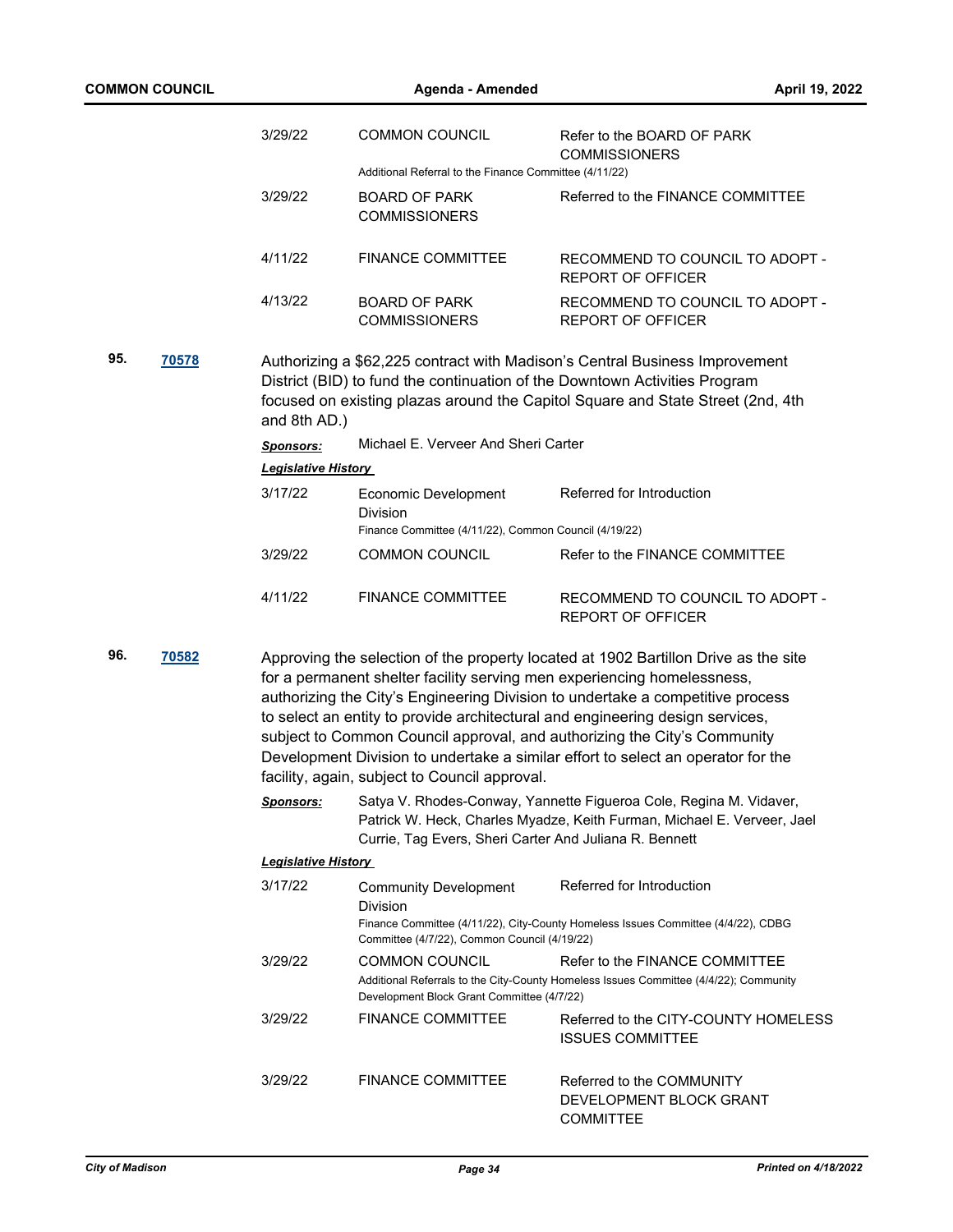|     |       | 4/4/22                     | <b>CITY-COUNTY HOMELESS</b><br><b>ISSUES COMMITTEE</b>                                                                                                                                                    | Return to Lead with the Recommendation for<br>Approval to the FINANCE COMMITTEE                                                                                                                                                    |
|-----|-------|----------------------------|-----------------------------------------------------------------------------------------------------------------------------------------------------------------------------------------------------------|------------------------------------------------------------------------------------------------------------------------------------------------------------------------------------------------------------------------------------|
|     |       | 4/7/22                     | <b>COMMUNITY</b><br>DEVELOPMENT BLOCK<br><b>GRANT COMMITTEE</b>                                                                                                                                           | Return to Lead with the Recommendation for<br>Approval to the FINANCE COMMITTEE                                                                                                                                                    |
|     |       | 4/11/22                    | <b>FINANCE COMMITTEE</b>                                                                                                                                                                                  | RECOMMEND TO COUNCIL TO ADOPT -<br><b>REPORT OF OFFICER</b>                                                                                                                                                                        |
| 97. | 70583 |                            | Division to accept \$4 million in Wisconsin Department of Administration<br>Neighborhood Investment Fund Grant Program funding to support the<br>the State of Wisconsin for the same. (12th AD)           | Amending the 2022 Adopted Capital Budget for the Economic Development<br>implementation costs of the Madison Public Market and authorizing the Mayor<br>and City Clerk to sign an agreement and any other necessary documents with |
|     |       | <b>Sponsors:</b>           | Abbas And Sheri Carter                                                                                                                                                                                    | Patrick W. Heck, Satya V. Rhodes-Conway, Lindsay Lemmer, Syed                                                                                                                                                                      |
|     |       | <b>Legislative History</b> |                                                                                                                                                                                                           |                                                                                                                                                                                                                                    |
|     |       | 3/17/22                    | <b>Economic Development</b><br><b>Division</b><br>Finance Committee (4/11/22), Common Council (4/19/22)                                                                                                   | Referred for Introduction                                                                                                                                                                                                          |
|     |       | 3/29/22                    | <b>COMMON COUNCIL</b>                                                                                                                                                                                     | Refer to the FINANCE COMMITTEE                                                                                                                                                                                                     |
|     |       |                            |                                                                                                                                                                                                           |                                                                                                                                                                                                                                    |
|     |       | 4/11/22                    | <b>FINANCE COMMITTEE</b>                                                                                                                                                                                  | RECOMMEND TO COUNCIL TO ADOPT<br>(15 VOTES REQUIRED) - REPORT OF<br><b>OFFICER</b>                                                                                                                                                 |
| 98. | 70629 |                            | Approving the 2022 Neighborhood Grant Program recommendations,<br>agreements on behalf of the City, and authorizing the acceptance of any<br>arant funded improvements to he leasted an Oity owned lands. | authorizing the execution of agreements required to administer the program,<br>authorizing the Planning Division Director and Finance Director to execute grant                                                                    |

|                            | grant-funded improvements to be located on City-owned lands.                                                                        |                                                      |  |  |  |
|----------------------------|-------------------------------------------------------------------------------------------------------------------------------------|------------------------------------------------------|--|--|--|
| <b>Sponsors:</b>           | Satya V. Rhodes-Conway                                                                                                              |                                                      |  |  |  |
| <b>Attachments:</b>        | 2022NGP PlanningRecomms.pdf                                                                                                         |                                                      |  |  |  |
| <b>Legislative History</b> |                                                                                                                                     |                                                      |  |  |  |
| 3/21/22                    | Department of Planning and<br><b>Community and Economic</b><br>Development<br>Finance Committee (4/11/22); Common Council (4/19/22) | Referred for Introduction                            |  |  |  |
| 3/29/22                    | <b>COMMON COUNCIL</b>                                                                                                               | Refer to the FINANCE COMMITTEE                       |  |  |  |
| 4/11/22                    | <b>FINANCE COMMITTEE</b>                                                                                                            | RECOMMEND TO COUNCIL TO ADOPT -<br>REPORT OF OFFICER |  |  |  |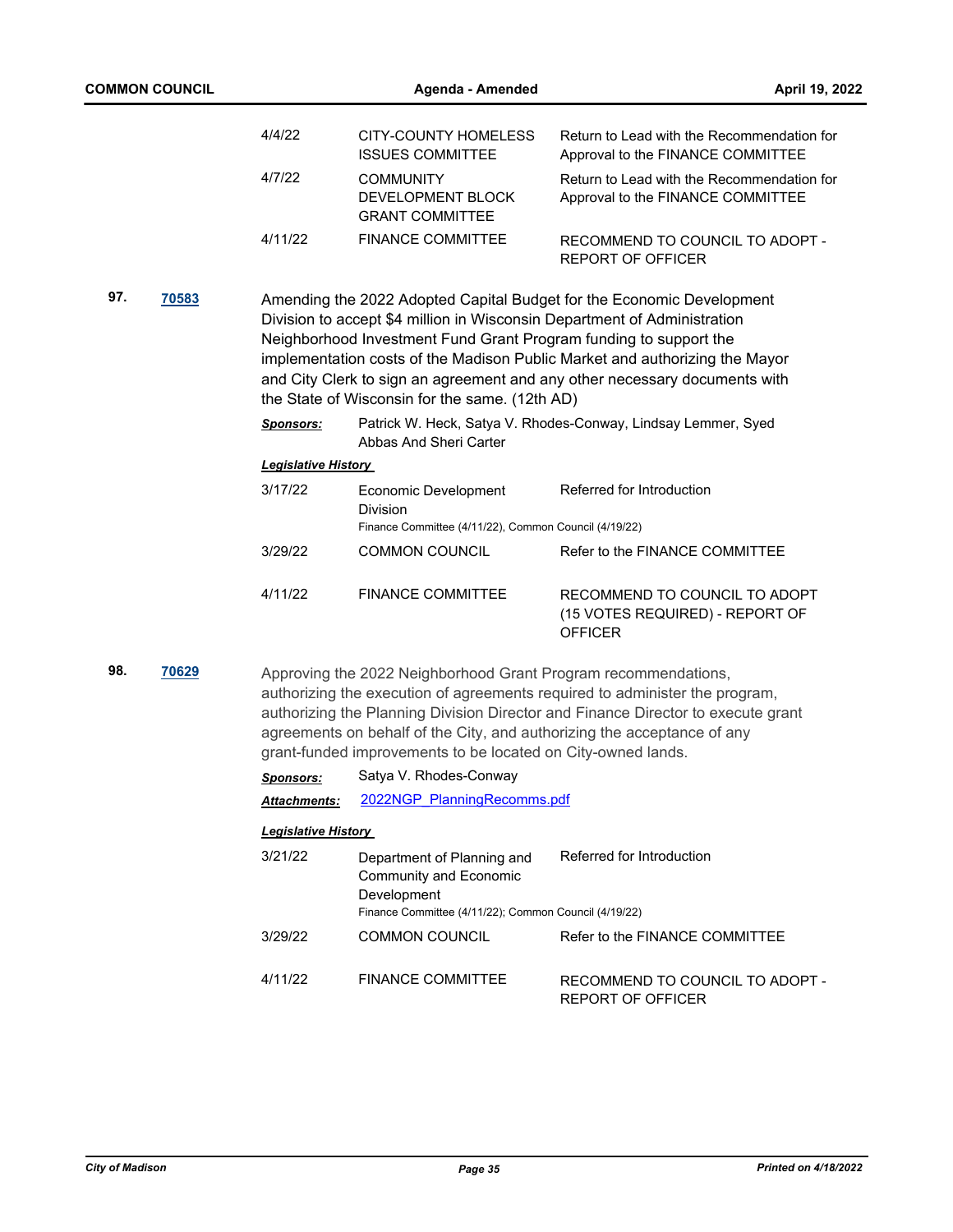| 99.           | 70635 |                                                                                                                                                                                                                                     | Modifying the employment agreement of Charles J. Romines to include further<br>amended duties of the Public Works Team Leader role, and providing additional<br>compensation for the performance of these additional duties. |                                                                                                                    |  |
|---------------|-------|-------------------------------------------------------------------------------------------------------------------------------------------------------------------------------------------------------------------------------------|------------------------------------------------------------------------------------------------------------------------------------------------------------------------------------------------------------------------------|--------------------------------------------------------------------------------------------------------------------|--|
|               |       | <b>Sponsors:</b>                                                                                                                                                                                                                    | Satya V. Rhodes-Conway                                                                                                                                                                                                       |                                                                                                                    |  |
|               |       | Attachments:                                                                                                                                                                                                                        | Romines PW Team Lead Addendum - 2022.pdf                                                                                                                                                                                     |                                                                                                                    |  |
|               |       | <b>Legislative History</b>                                                                                                                                                                                                          |                                                                                                                                                                                                                              |                                                                                                                    |  |
|               |       | 3/22/22                                                                                                                                                                                                                             | Human Resources<br>Department<br>Finance Committee (4/11/22), Common Council (4/19/22)                                                                                                                                       | Referred for Introduction                                                                                          |  |
|               |       | 3/29/22                                                                                                                                                                                                                             | <b>COMMON COUNCIL</b>                                                                                                                                                                                                        | Refer to the FINANCE COMMITTEE                                                                                     |  |
|               |       | 4/11/22                                                                                                                                                                                                                             | <b>FINANCE COMMITTEE</b>                                                                                                                                                                                                     | RECOMMEND TO COUNCIL TO ADOPT -<br><b>REPORT OF OFFICER</b>                                                        |  |
| 100.<br>70636 |       | Amending the 2022 Adopted Capital Budget and approving plans and<br>receive bids for Cannonball Path Phase 6. (14th AD)                                                                                                             | specifications and authorizing the Board of Public Works to advertise and                                                                                                                                                    |                                                                                                                    |  |
|               |       | <b>Sponsors:</b>                                                                                                                                                                                                                    | <b>Sheri Carter</b>                                                                                                                                                                                                          |                                                                                                                    |  |
|               |       | Attachments:                                                                                                                                                                                                                        | <b>Cannonball Path Display.pdf</b>                                                                                                                                                                                           |                                                                                                                    |  |
|               |       |                                                                                                                                                                                                                                     | Cannonball Ph6 BPW notes.pdf                                                                                                                                                                                                 |                                                                                                                    |  |
|               |       | <b>Legislative History</b>                                                                                                                                                                                                          |                                                                                                                                                                                                                              |                                                                                                                    |  |
|               |       | 3/22/22                                                                                                                                                                                                                             | <b>Engineering Division</b>                                                                                                                                                                                                  | Referred for Introduction<br>Finance Committee (4/11/22), Board of Public Works (4/6/22), Common Council (4/19/22) |  |
|               |       | 3/29/22                                                                                                                                                                                                                             | <b>COMMON COUNCIL</b><br>Additional Referral to the Finance Committee (4/11/22)                                                                                                                                              | Refer to the BOARD OF PUBLIC WORKS                                                                                 |  |
|               |       | 3/29/22                                                                                                                                                                                                                             | <b>BOARD OF PUBLIC</b><br><b>WORKS</b>                                                                                                                                                                                       | Refer to the FINANCE COMMITTEE                                                                                     |  |
|               |       | 4/6/22                                                                                                                                                                                                                              | <b>BOARD OF PUBLIC</b><br><b>WORKS</b>                                                                                                                                                                                       | Return to Lead with the Recommendation for<br>Approval to the FINANCE COMMITTEE                                    |  |
|               |       | 4/11/22                                                                                                                                                                                                                             | <b>FINANCE COMMITTEE</b>                                                                                                                                                                                                     | RECOMMEND TO COUNCIL TO ADOPT<br>(15 VOTES REQUIRED) - REPORT OF<br><b>OFFICER</b>                                 |  |
| 101.<br>70638 |       | Authorizing the execution of a Purchase and Sale Agreement between the City<br>of Madison and JEAJR 1935, LLC or its assigns, for the Purchase of Property<br>located in the Center for Industry & Commerce Business Park (17th AD) |                                                                                                                                                                                                                              |                                                                                                                    |  |
|               |       | <b>Sponsors:</b>                                                                                                                                                                                                                    | Gary Halverson                                                                                                                                                                                                               |                                                                                                                    |  |
|               |       | <b>Attachments:</b>                                                                                                                                                                                                                 | Location Map CIC Lot 27 & 28 JEAJR 1935 LLC.pdf                                                                                                                                                                              |                                                                                                                    |  |
|               |       | <b>Legislative History</b>                                                                                                                                                                                                          |                                                                                                                                                                                                                              |                                                                                                                    |  |
|               |       | 3/22/22                                                                                                                                                                                                                             | Economic Development<br>Division<br>Finance Committee (4/11/22), Common Council (4/19/22)                                                                                                                                    | Referred for Introduction                                                                                          |  |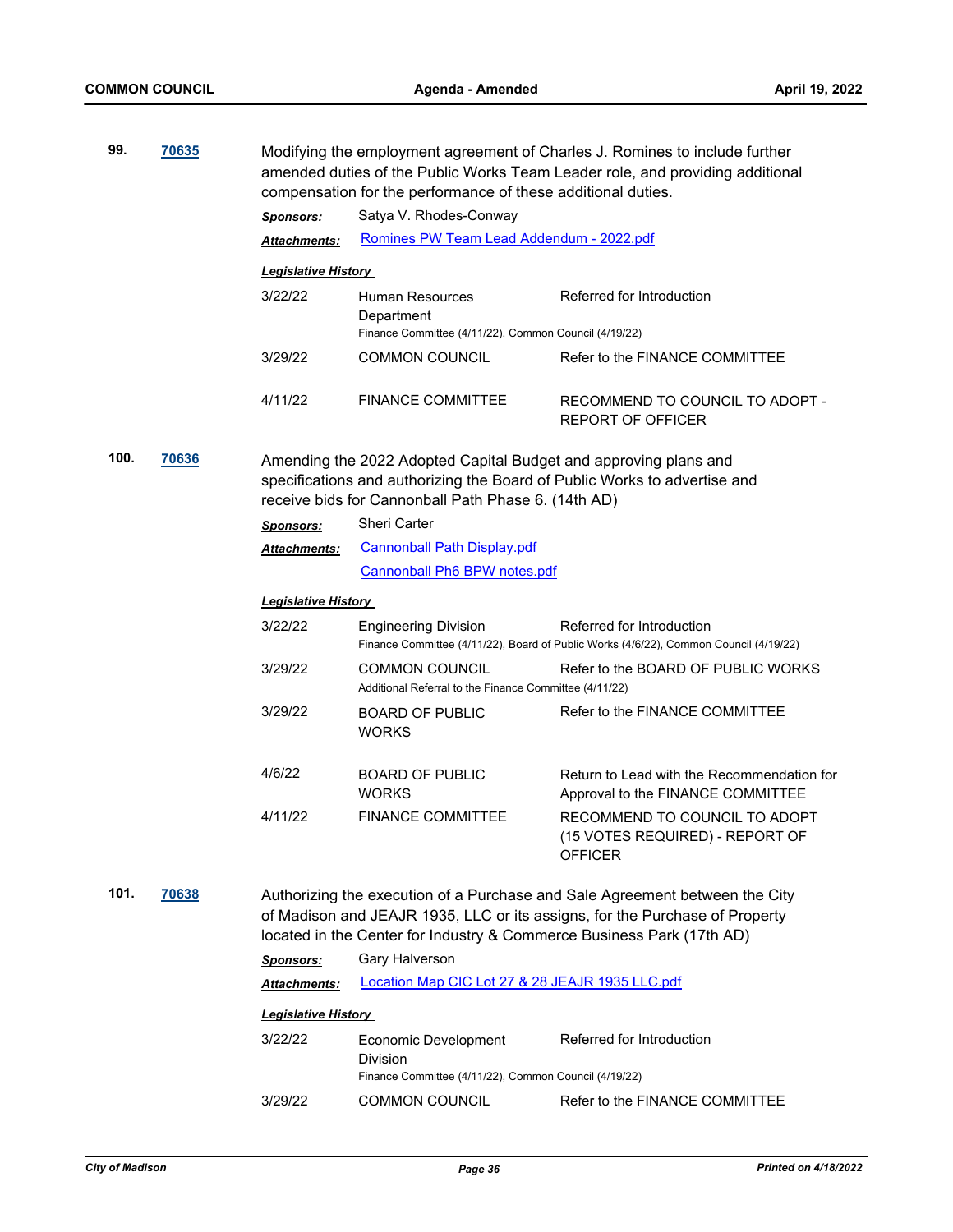|               |       | 4/11/22                                                                                                                             | <b>FINANCE COMMITTEE</b>                                                                                                                                                                                                                                                                                        | RECOMMEND TO COUNCIL TO ADOPT -<br><b>REPORT OF OFFICER</b>                                                                                                                                                                                                                                                         |  |  |  |  |
|---------------|-------|-------------------------------------------------------------------------------------------------------------------------------------|-----------------------------------------------------------------------------------------------------------------------------------------------------------------------------------------------------------------------------------------------------------------------------------------------------------------|---------------------------------------------------------------------------------------------------------------------------------------------------------------------------------------------------------------------------------------------------------------------------------------------------------------------|--|--|--|--|
| 102.<br>70640 |       | Authorizing City departments to engage in redevelopment activities in support of<br>Centro Hispano redevelopment project. (14th AD) |                                                                                                                                                                                                                                                                                                                 |                                                                                                                                                                                                                                                                                                                     |  |  |  |  |
|               |       | <b>Sponsors:</b>                                                                                                                    | Nasra Wehelie                                                                                                                                                                                                                                                                                                   | Sheri Carter, Satya V. Rhodes-Conway, Yannette Figueroa Cole And                                                                                                                                                                                                                                                    |  |  |  |  |
|               |       | <b>Attachments:</b>                                                                                                                 | <b>FILE ID 68333</b>                                                                                                                                                                                                                                                                                            |                                                                                                                                                                                                                                                                                                                     |  |  |  |  |
|               |       |                                                                                                                                     | <b>FILE ID 68084</b>                                                                                                                                                                                                                                                                                            |                                                                                                                                                                                                                                                                                                                     |  |  |  |  |
|               |       | <b>Legislative History</b>                                                                                                          |                                                                                                                                                                                                                                                                                                                 |                                                                                                                                                                                                                                                                                                                     |  |  |  |  |
|               |       | 3/22/22                                                                                                                             | Economic Development<br>Division                                                                                                                                                                                                                                                                                | Referred for Introduction                                                                                                                                                                                                                                                                                           |  |  |  |  |
|               |       |                                                                                                                                     | Finance Committee (4/11/22), Common Council (4/19/22)                                                                                                                                                                                                                                                           |                                                                                                                                                                                                                                                                                                                     |  |  |  |  |
|               |       | 3/29/22                                                                                                                             | <b>COMMON COUNCIL</b>                                                                                                                                                                                                                                                                                           | Refer to the FINANCE COMMITTEE                                                                                                                                                                                                                                                                                      |  |  |  |  |
|               |       | 4/11/22                                                                                                                             | <b>FINANCE COMMITTEE</b>                                                                                                                                                                                                                                                                                        | RECOMMEND TO COUNCIL TO ADOPT -<br><b>REPORT OF OFFICER</b>                                                                                                                                                                                                                                                         |  |  |  |  |
| 103.          | 70662 | Justice Grant.                                                                                                                      | A Resolution authorizing a sole source contract authorizing the Mayor and City<br>Clerk to execute a service contract with Allied Wellness Center to provide<br>services for the City of Madison - Citywide Implementation of COVID-19<br>Education Program that is being funded through a US EPA Environmental |                                                                                                                                                                                                                                                                                                                     |  |  |  |  |
|               |       | <b>Sponsors:</b>                                                                                                                    | Satya V. Rhodes-Conway And Yannette Figueroa Cole                                                                                                                                                                                                                                                               |                                                                                                                                                                                                                                                                                                                     |  |  |  |  |
|               |       | <u>Attachments:</u>                                                                                                                 | Resolution - EPA EJ - Allied Wellness Center.pdf                                                                                                                                                                                                                                                                |                                                                                                                                                                                                                                                                                                                     |  |  |  |  |
|               |       |                                                                                                                                     | <b>EPA SEJCA - City of Madison FINAL.pdf</b>                                                                                                                                                                                                                                                                    |                                                                                                                                                                                                                                                                                                                     |  |  |  |  |
|               |       |                                                                                                                                     |                                                                                                                                                                                                                                                                                                                 | Allied Wellness Center - Non-Competitive Selection Request - CC Approval Req                                                                                                                                                                                                                                        |  |  |  |  |
|               |       | <b>Legislative History</b>                                                                                                          |                                                                                                                                                                                                                                                                                                                 |                                                                                                                                                                                                                                                                                                                     |  |  |  |  |
|               |       | 3/23/22                                                                                                                             | Mayor's Office                                                                                                                                                                                                                                                                                                  | Referred for Introduction                                                                                                                                                                                                                                                                                           |  |  |  |  |
|               |       |                                                                                                                                     | Refer to Finance Committee (4/11/22), Common Council 4/19/22).                                                                                                                                                                                                                                                  |                                                                                                                                                                                                                                                                                                                     |  |  |  |  |
|               |       | 3/29/22                                                                                                                             | <b>COMMON COUNCIL</b>                                                                                                                                                                                                                                                                                           | Refer to the FINANCE COMMITTEE                                                                                                                                                                                                                                                                                      |  |  |  |  |
|               |       | 4/11/22                                                                                                                             | <b>FINANCE COMMITTEE</b>                                                                                                                                                                                                                                                                                        | RECOMMEND TO COUNCIL TO ADOPT -<br><b>REPORT OF OFFICER</b>                                                                                                                                                                                                                                                         |  |  |  |  |
| 104.          | 70745 |                                                                                                                                     |                                                                                                                                                                                                                                                                                                                 | A Resolution to authorize the noncompetitive purchase of goods and services<br>from JWC Building Specialties Incorporated, as a sole source provider of Air<br>Walls/movable partitions systems. This expenditure will be funded through<br>Monona Terrace's 2022 Capital Budget. The system will cost \$455,000.00 |  |  |  |  |
|               |       | Sponsors:                                                                                                                           | Michael E. Verveer                                                                                                                                                                                                                                                                                              |                                                                                                                                                                                                                                                                                                                     |  |  |  |  |
|               |       | <b>Attachments:</b>                                                                                                                 |                                                                                                                                                                                                                                                                                                                 | JWC Building Specialties Incorporated - Non-Competitive Selection Request - C                                                                                                                                                                                                                                       |  |  |  |  |
|               |       | <b>Legislative History</b>                                                                                                          |                                                                                                                                                                                                                                                                                                                 |                                                                                                                                                                                                                                                                                                                     |  |  |  |  |
|               |       | 3/29/22                                                                                                                             | <b>COMMON COUNCIL</b><br>Common Council (4/19/22)                                                                                                                                                                                                                                                               | Refer to the FINANCE COMMITTEE                                                                                                                                                                                                                                                                                      |  |  |  |  |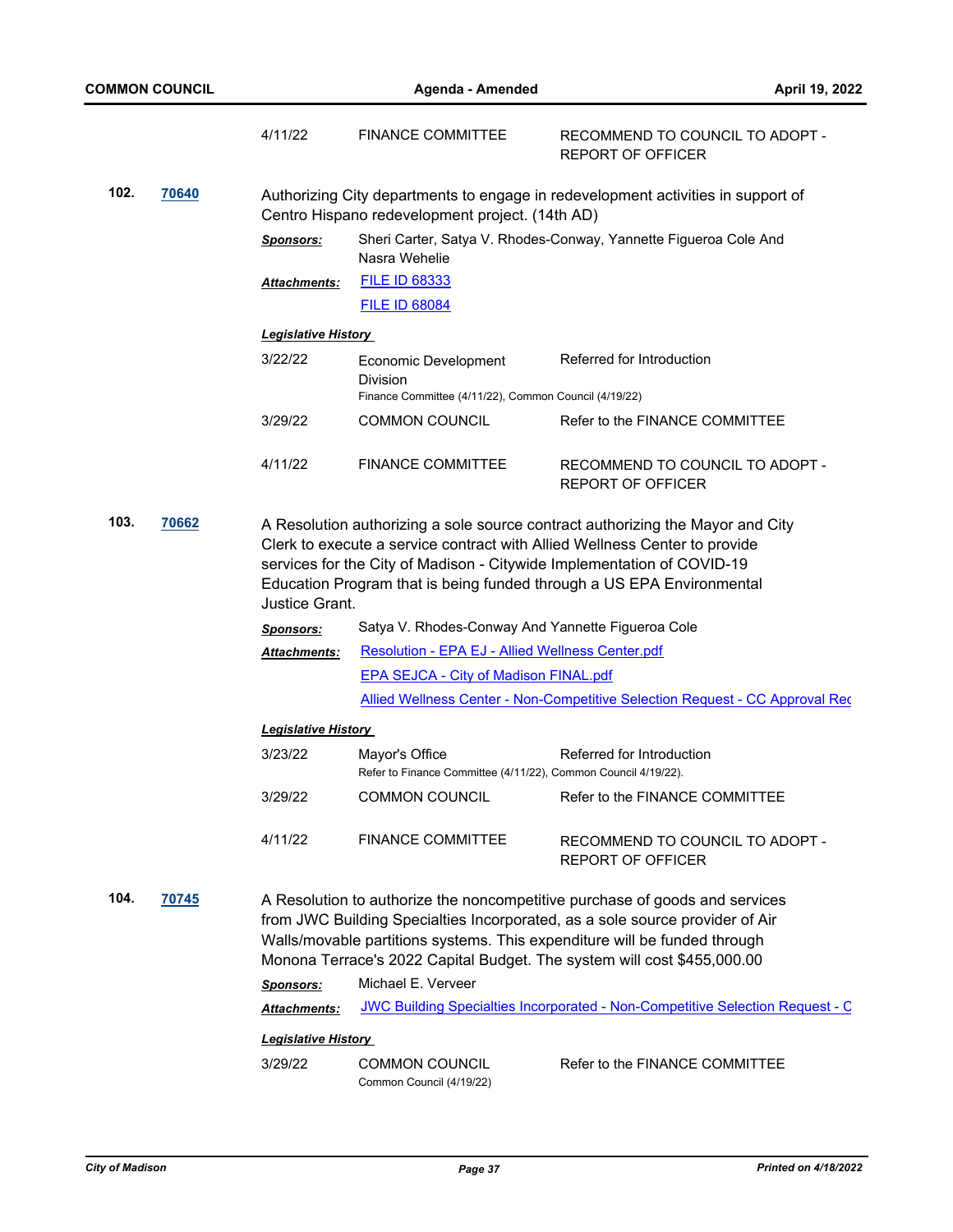|      |       | 3/29/22                          | Monona Terrace<br>Finance Committee (4/11/22); Common Council (4/19/22) | Referred for Introduction                                                                             |
|------|-------|----------------------------------|-------------------------------------------------------------------------|-------------------------------------------------------------------------------------------------------|
|      |       | 4/11/22                          | <b>FINANCE COMMITTEE</b>                                                | RECOMMEND TO COUNCIL TO ADOPT -<br>REPORT OF OFFICER                                                  |
|      |       |                                  | <b>REPORT OF LANDLORD AND TENANT ISSUES COMMITTEE</b>                   |                                                                                                       |
| 105. | 67531 |                                  | Amending Section 32.04, Relating to Rent Abatement Procedures.          |                                                                                                       |
|      |       | <b>Sponsors:</b>                 | Nikki Conklin And Michael F. Verveer                                    |                                                                                                       |
|      |       | <b>Legislative History</b>       |                                                                         |                                                                                                       |
|      |       | 2/2/22                           | Attorney's Office                                                       | Referred for Introduction<br>Landlord and Tenant Issues Committee (3/17/22), Common Council (3/29/22) |
|      |       | 2/22/22                          | <b>COMMON COUNCIL</b>                                                   | Referred to the LANDI ORD AND TENANT<br><b>ISSUES COMMITTEE</b>                                       |
|      |       | 3/17/22                          | LANDLORD AND TENANT<br><b>ISSUES COMMITTEE</b>                          | RECOMMEND TO COUNCIL TO ADOPT -<br><b>REPORT OF OFFICER</b>                                           |
|      |       | <b>REPORT OF PLAN COMMISSION</b> |                                                                         |                                                                                                       |

**106. [69801](http://madison.legistar.com/gateway.aspx?m=l&id=/matter.aspx?key=81105)** Approving a Certified Survey Map of property owned by Wilmer A. and Sandra S. Dahl located at 1705-1713 S High Point Road; 20th Ald. Dist.

> *Sponsors:* Planning Division [Locator Maps.pdf](http://madison.legistar.com/gateway.aspx?M=F&ID=8906da98-409c-4305-af5e-f024163f66da.pdf) [Application.pdf](http://madison.legistar.com/gateway.aspx?M=F&ID=76199741-1198-4ce9-9fe1-ae078532ac59.pdf) [1705-1713 S High Point Rd CSM.pdf](http://madison.legistar.com/gateway.aspx?M=F&ID=74dc125d-440f-4454-a87a-438a98c9b035.pdf) [Staff Comments.pdf](http://madison.legistar.com/gateway.aspx?M=F&ID=0a690e44-7470-4d65-abcb-fdf3bf07e36b.pdf) [Link to Rezoning File 70480](https://madison.legistar.com/LegislationDetail.aspx?ID=5533253&GUID=F9D1FDB3-E23F-4C17-9143-C9E61350CA78) [Link to Cond Use File 69793](https://madison.legistar.com/LegislationDetail.aspx?ID=5449265&GUID=5927340F-A9AE-4F5F-BE8F-5386ED3067B0) *Attachments:*

#### *Legislative History*

#### 4/11/22 PLAN COMMISSION RECOMMEND TO COUNCIL TO ADOPT UNDER SUSPENSION OF MGO 2.055 - REPORT OF OFFICER

On a motion by Solheim, seconded by Ald. Albouras, the Plan Commission found the standards met and recommended approval of the zoning map amendment (ID 70480) and certified survey map (ID 69801) to the Common Council subject to the comments and conditions in the Plan Commission materials. The motion to recommend approval passed by voice vote/ other.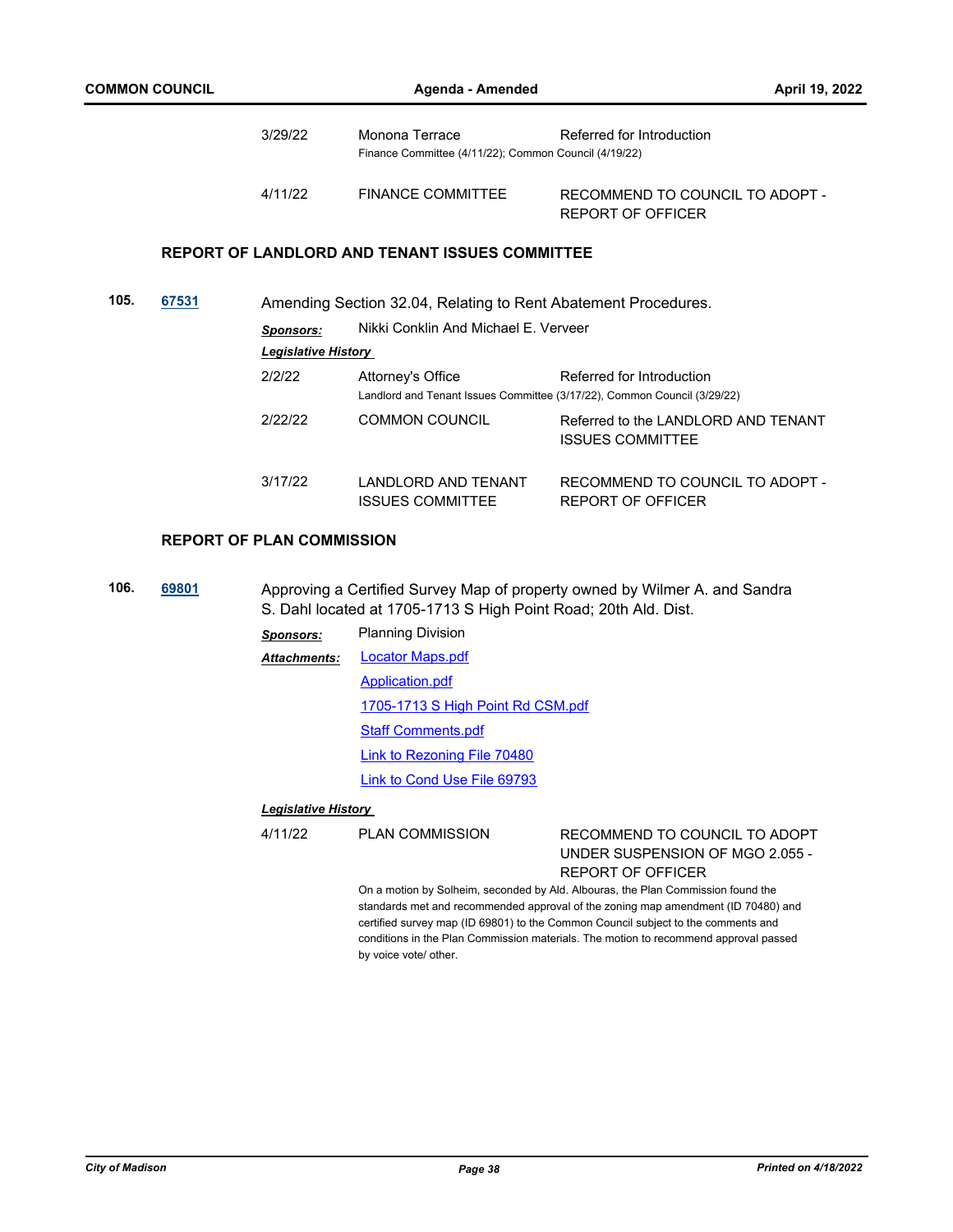| 107. | 70631 | Authorizing the City to Enter into an Intergovernmental Agreement with the<br>Town of Cottage Grove |                                                                                                                            |                                                                                                                                                                                                                               |  |
|------|-------|-----------------------------------------------------------------------------------------------------|----------------------------------------------------------------------------------------------------------------------------|-------------------------------------------------------------------------------------------------------------------------------------------------------------------------------------------------------------------------------|--|
|      |       | <b>Sponsors:</b>                                                                                    | Satya V. Rhodes-Conway                                                                                                     |                                                                                                                                                                                                                               |  |
|      |       | <b>Attachments:</b>                                                                                 | Intergovernmental Agreement (Madison-Town of Cottage Grove) (Final).pdf                                                    |                                                                                                                                                                                                                               |  |
|      |       |                                                                                                     | 220325 memo and context map.pdf                                                                                            |                                                                                                                                                                                                                               |  |
|      |       | <b>Legislative History</b>                                                                          |                                                                                                                            |                                                                                                                                                                                                                               |  |
|      |       | 3/21/22                                                                                             | Department of Planning and<br>Community and Economic<br>Development<br>Plan Commission (4/11/22); Common Council (4/19/22) | Referred for Introduction                                                                                                                                                                                                     |  |
|      |       | 3/29/22                                                                                             | <b>COMMON COUNCIL</b>                                                                                                      | Refer to the PLAN COMMISSION                                                                                                                                                                                                  |  |
|      |       | 4/11/22                                                                                             | <b>PLAN COMMISSION</b><br>by voice vote/ other.                                                                            | RECOMMEND TO COUNCIL TO ADOPT -<br>REPORT OF OFFICER<br>On a motion by Solheim, seconded by Fernandez, the Plan Commission recommended<br>approval of the proposed intergovernmental agreement with the Town of Cottage Grove |  |

#### **REPORT OF RISK MANAGER**

| 108. | 70518 |                            | J. Ganahl - vehicle damage - \$725.84. |                                                         |  |  |
|------|-------|----------------------------|----------------------------------------|---------------------------------------------------------|--|--|
|      |       | <b>Legislative History</b> |                                        |                                                         |  |  |
|      |       | 3/29/22                    | <b>COMMON COUNCIL</b>                  | Refer to the Risk Manager                               |  |  |
|      |       | 4/13/22                    | Risk Manager                           | RECOMMEND TO COUNCIL TO DISALLOW<br>- REPORT OF OFFICER |  |  |

## **REPORT OF TRANSPORTATION COMMISSION**

| 70522 | A RESOLUTION authorizing a non-competitive service contract with<br>Graef-USA, Inc. to provide consulting engineering services for maintenance of<br>City of Madison Parking Division facilities. |                                                                             |                                                                                                                                                                                                                                   |  |
|-------|---------------------------------------------------------------------------------------------------------------------------------------------------------------------------------------------------|-----------------------------------------------------------------------------|-----------------------------------------------------------------------------------------------------------------------------------------------------------------------------------------------------------------------------------|--|
|       | <b>Sponsors:</b>                                                                                                                                                                                  |                                                                             |                                                                                                                                                                                                                                   |  |
|       | <b>Attachments:</b>                                                                                                                                                                               |                                                                             |                                                                                                                                                                                                                                   |  |
|       |                                                                                                                                                                                                   | Graef-USA Inc. - Non-Competitive Selection Request - CC Approval Required N |                                                                                                                                                                                                                                   |  |
|       |                                                                                                                                                                                                   |                                                                             |                                                                                                                                                                                                                                   |  |
|       |                                                                                                                                                                                                   |                                                                             |                                                                                                                                                                                                                                   |  |
|       | 3/14/22                                                                                                                                                                                           | Transportation Department<br>$(4/19/22)$ .                                  | Referred for Introduction<br>Transportation Commission (4/13/22); Finance Committee (4/11/22), Common Council                                                                                                                     |  |
|       | 3/29/22                                                                                                                                                                                           | <b>COMMON COUNCIL</b>                                                       | Refer to the TRANSPORTATION<br><b>COMMISSION</b>                                                                                                                                                                                  |  |
|       |                                                                                                                                                                                                   |                                                                             |                                                                                                                                                                                                                                   |  |
|       | 3/29/22                                                                                                                                                                                           | <b>TRANSPORTATION</b><br>COMMISSION                                         | Referred to the FINANCE COMMITTEE                                                                                                                                                                                                 |  |
|       |                                                                                                                                                                                                   |                                                                             | Michael E. Verveer And Charles Myadze<br>Graef 8810 Form D dfw hourly rates.pdf<br>Graef 8810 Form D dfw extend contract for one year.pdf<br><b>Legislative History</b><br>Additional Referral to the Finance Committee (4/11/22) |  |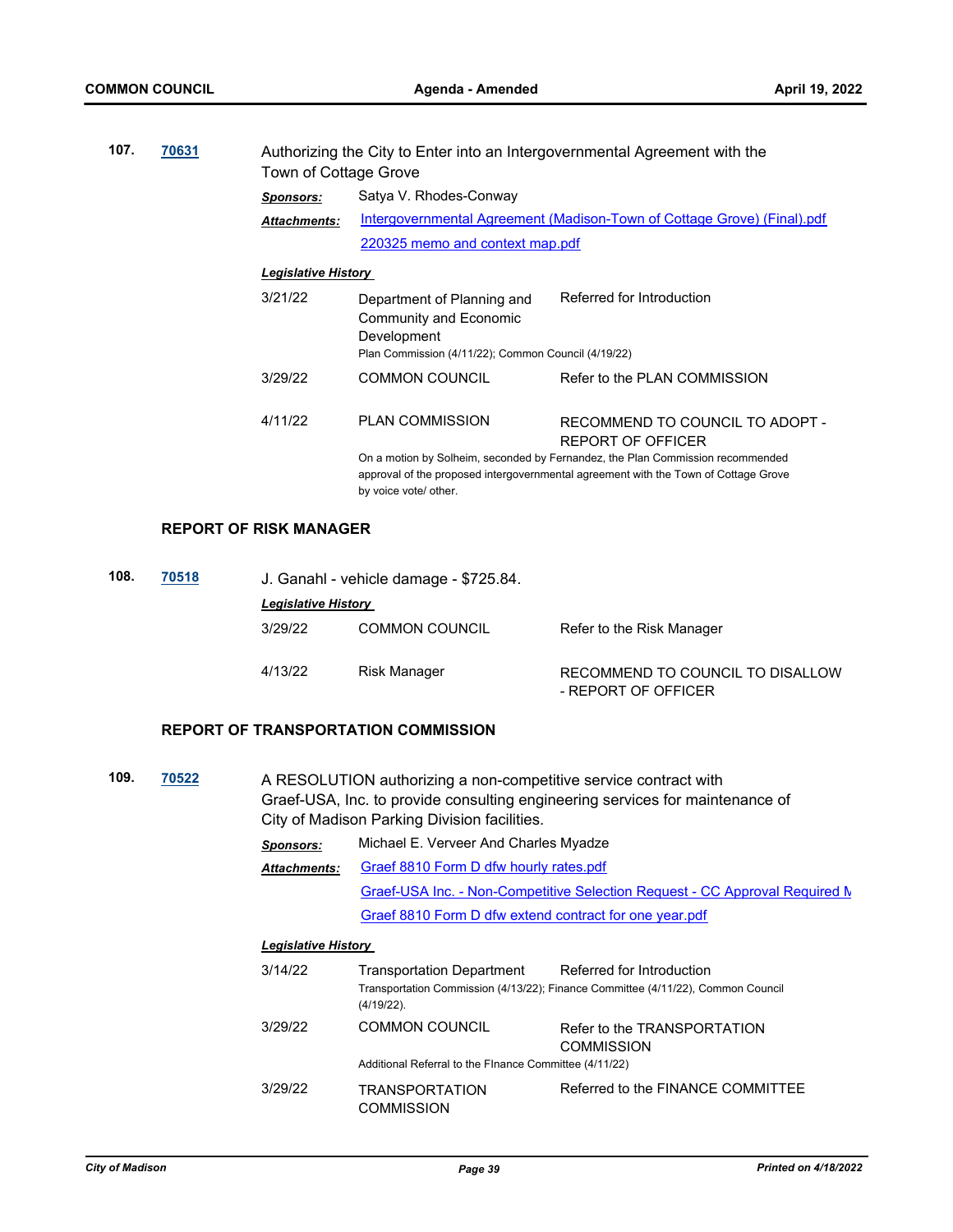| <b>COMMON COUNCIL</b> |                            | April 19, 2022<br>Agenda - Amended                    |                                                                                                                                                             |  |  |  |  |
|-----------------------|----------------------------|-------------------------------------------------------|-------------------------------------------------------------------------------------------------------------------------------------------------------------|--|--|--|--|
|                       | 4/11/22                    | <b>FINANCE COMMITTEE</b>                              | Return to Lead with the Recommendation for<br>Approval to the TRANSPORTATION<br><b>COMMISSION</b>                                                           |  |  |  |  |
|                       | 4/13/22                    | <b>TRANSPORTATION</b><br><b>COMMISSION</b>            | RECOMMEND TO COUNCIL TO ADOPT -<br><b>REPORT OF OFFICER</b>                                                                                                 |  |  |  |  |
| 110.<br>70618         |                            | geometry for the East-West Bus Rapid Transit project. | Authorizing a noncompetitive contract with New Flyer industries for up to 46,<br>potentially all electric, Bus Rapid Transit Vehicles and approving roadway |  |  |  |  |
|                       | <b>Sponsors:</b>           | Martin, Syed Abbas, Nikki Conklin And Lindsay Lemmer  | Keith Furman, Grant Foster, Satya V. Rhodes-Conway, Patrick W. Heck,<br>Barbara Harrington-McKinney, Yannette Figueroa Cole, Tag Evers, Arvina              |  |  |  |  |
|                       | Attachments:               | <b>BRT Resolution Presentation.pdf</b>                |                                                                                                                                                             |  |  |  |  |
|                       |                            | BRT 60PercentAbridged Overview.pdf                    |                                                                                                                                                             |  |  |  |  |
|                       |                            | BRT 60PercentAbridged MineralPointSidewalk.pdf        |                                                                                                                                                             |  |  |  |  |
|                       |                            | BRT 60PercentAbridged Segment1West.pdf                |                                                                                                                                                             |  |  |  |  |
|                       |                            |                                                       | BRT 60PercentAbridged Segment2East.pdf                                                                                                                      |  |  |  |  |
|                       |                            | <b>BRT 60PercentAbridged EarlyWorks.pdf</b>           |                                                                                                                                                             |  |  |  |  |
|                       |                            | StateStreetStationsAlternativeMemo.pdf                |                                                                                                                                                             |  |  |  |  |
|                       |                            | <b>State Street Plan sheet.pdf</b>                    |                                                                                                                                                             |  |  |  |  |
|                       |                            |                                                       | New Flyer Industries - Non-Competitive Selection Request - CC Approval Requi                                                                                |  |  |  |  |
|                       | <b>Legislative History</b> |                                                       |                                                                                                                                                             |  |  |  |  |
|                       | 3/21/22                    | Metro Transit                                         | Referred for Introduction                                                                                                                                   |  |  |  |  |
|                       |                            | (4/11/22); Common Council (4/19/22)                   | Transportation Commission (4/13/22); Board of Public Works (4/6/22); Finance Committee                                                                      |  |  |  |  |
|                       | 3/29/22                    | <b>COMMON COUNCIL</b>                                 | Refer to the TRANSPORTATION<br><b>COMMISSION</b>                                                                                                            |  |  |  |  |
|                       |                            |                                                       | Additional Referrals to the Board of Public Works (4/6/22); Finance Committee (4/11/22)                                                                     |  |  |  |  |
|                       | 3/29/22                    | <b>TRANSPORTATION</b><br><b>COMMISSION</b>            | Referred to the BOARD OF PUBLIC<br><b>WORKS</b>                                                                                                             |  |  |  |  |
|                       | 3/29/22                    | <b>TRANSPORTATION</b><br><b>COMMISSION</b>            | Referred to the FINANCE COMMITTEE                                                                                                                           |  |  |  |  |
|                       | 4/6/22                     | <b>BOARD OF PUBLIC</b><br><b>WORKS</b>                | Return to Lead with the Recommendation for<br>Approval to the TRANSPORTATION<br><b>COMMISSION</b>                                                           |  |  |  |  |
|                       | 4/11/22                    | <b>FINANCE COMMITTEE</b>                              | Return to Lead with the Recommendation for<br>Approval to the TRANSPORTATION<br><b>COMMISSION</b>                                                           |  |  |  |  |
|                       | 4/13/22                    | <b>TRANSPORTATION</b><br><b>COMMISSION</b>            | RECOMMEND TO COUNCIL TO ADOPT -<br>REPORT OF OFFICER                                                                                                        |  |  |  |  |
|                       |                            |                                                       |                                                                                                                                                             |  |  |  |  |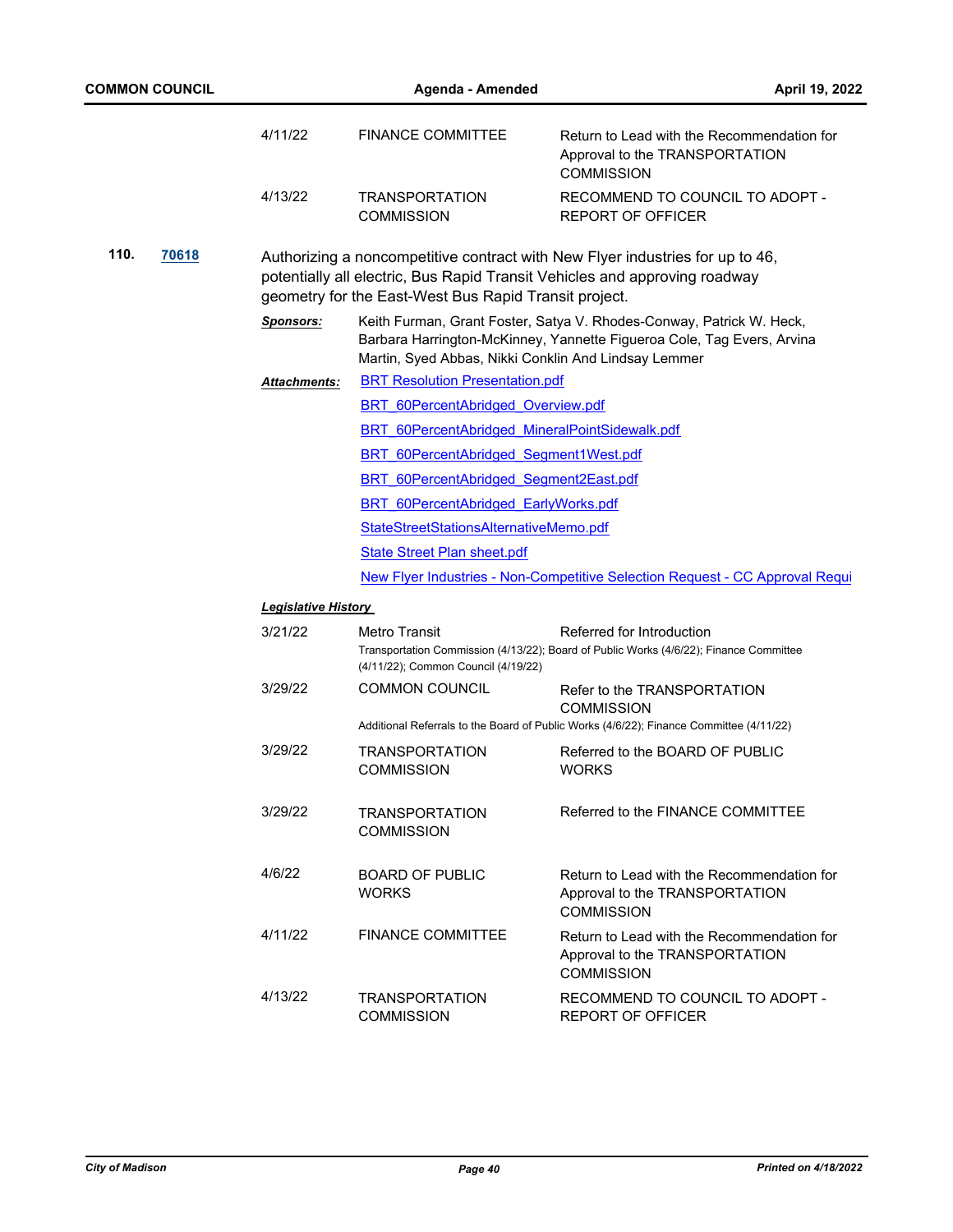**111. [70626](http://madison.legistar.com/gateway.aspx?m=l&id=/matter.aspx?key=82657)** Approving roadway geometry for the reconstruction of Lake Mendota Dr. from Baker Ave. to the City of Madison limits. (19th AD) *Sponsors:* Keith Furman And Yannette Figueroa Cole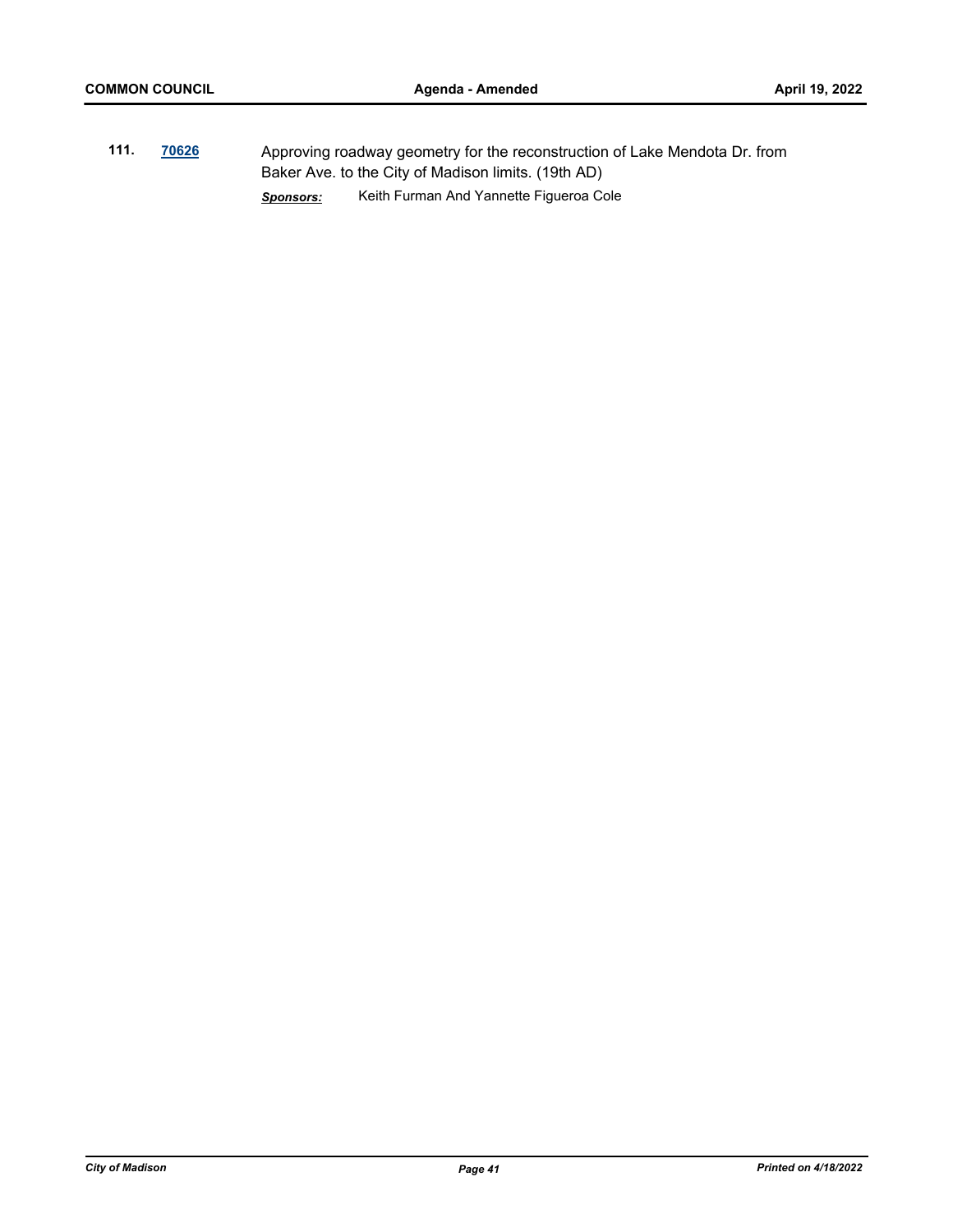| Attachments: | Lake Mendota Dr. Geometrics Display.pdf                                          |
|--------------|----------------------------------------------------------------------------------|
|              | <b>LMD Geometrics Slides.pdf</b>                                                 |
|              | <b>LMD Survey Results.pdf</b>                                                    |
|              | City of Madison Rural to Urban Street Reconstruction Stormwater Approach.pdf     |
|              | LMDpetition03072022.pdf                                                          |
|              | 70626 BPW PublicComments.pdf                                                     |
|              | 70626 PublicComment-RegistrantsReport.pdf                                        |
|              | [Link]Lake Mendota Drive Leg File Hyperlink from 3/9 TC meeting                  |
|              | [public]Lake Mendota Drive (LMD) Proposed Sidewalk Design Input and Reques       |
|              | [publc]Lake Mendota Drive (LMD) Sidewalk Safety and Environmental Consider       |
|              | [BPW]Lake Mendota Dr Geometry (Legistar 70626).pdf                               |
|              | [public]Lake Mendota drpdf                                                       |
|              | [public]Lake Mendota Dr - Good plans so far, but why bidirectional .pdf          |
|              | [public]EJM-22003 Transportation Commission.pdf                                  |
|              | [public]Resident comments re #70626 - Opposed.pdf                                |
|              | [public]zoom meeting.pdf                                                         |
|              | [public]Item #70626 Tomorrow's TC Meeting Written Comment.pdf                    |
|              | [public]Item #70626 -- Lake Mendota Drive project.pdf                            |
|              | [public]Fitzpatrick Item #70626 Tomorrow's TC Meeting Written Comment.pdf        |
|              | [public]LMD LID stormwater justification 20220412.pdf                            |
|              | [public]LMD Item #5, 70626.pdf                                                   |
|              | [public]FW Lake Mendota Drive ideas with pictures added.pdf                      |
|              | [public]Item #70626 Transportation Commissoin with pictures added.pdf            |
|              | [public]Lake Mendota Drive project.pdf                                           |
|              | [public]Articles on shared street designs.pdf                                    |
|              | [public]Young Lake Mendota Drive Project.pdf                                     |
|              | [public]TC 4 13 22 Agenda 70626.pdf                                              |
|              | [public]Agenda item #5 70626 .pdf                                                |
|              | [public]City v Citizens Differences.pdf                                          |
|              | [public]Agenda item #5 70626.pdf                                                 |
|              | [public]LMD is a park PDF.pdf                                                    |
|              | [public]Agenda Item #5, 70626, Final Approval of roadway geometry of LMD.pdf     |
|              | [public]Please slow down.pdf                                                     |
|              | [public]Testimony for tonight's Transprotation Committee Meeting; Item #70626.   |
|              | [public]Bauer.TransportationCommissionComments.041322.Final.pdf                  |
|              | [public] tem #70626 - Modify LMD reconstruction plan to better protect our lakes |
|              | TC Registrants Report (04.13.22) Redacted.pdf                                    |
|              | <b>BPW PublicComment LReisdorf1.pdf</b>                                          |
|              | <b>BPW PublicComment LReisdorf2.pdf</b>                                          |
|              | [public] City of Madison engagement.pdf                                          |
|              | [public]4-15-22 Furman Email.pdf                                                 |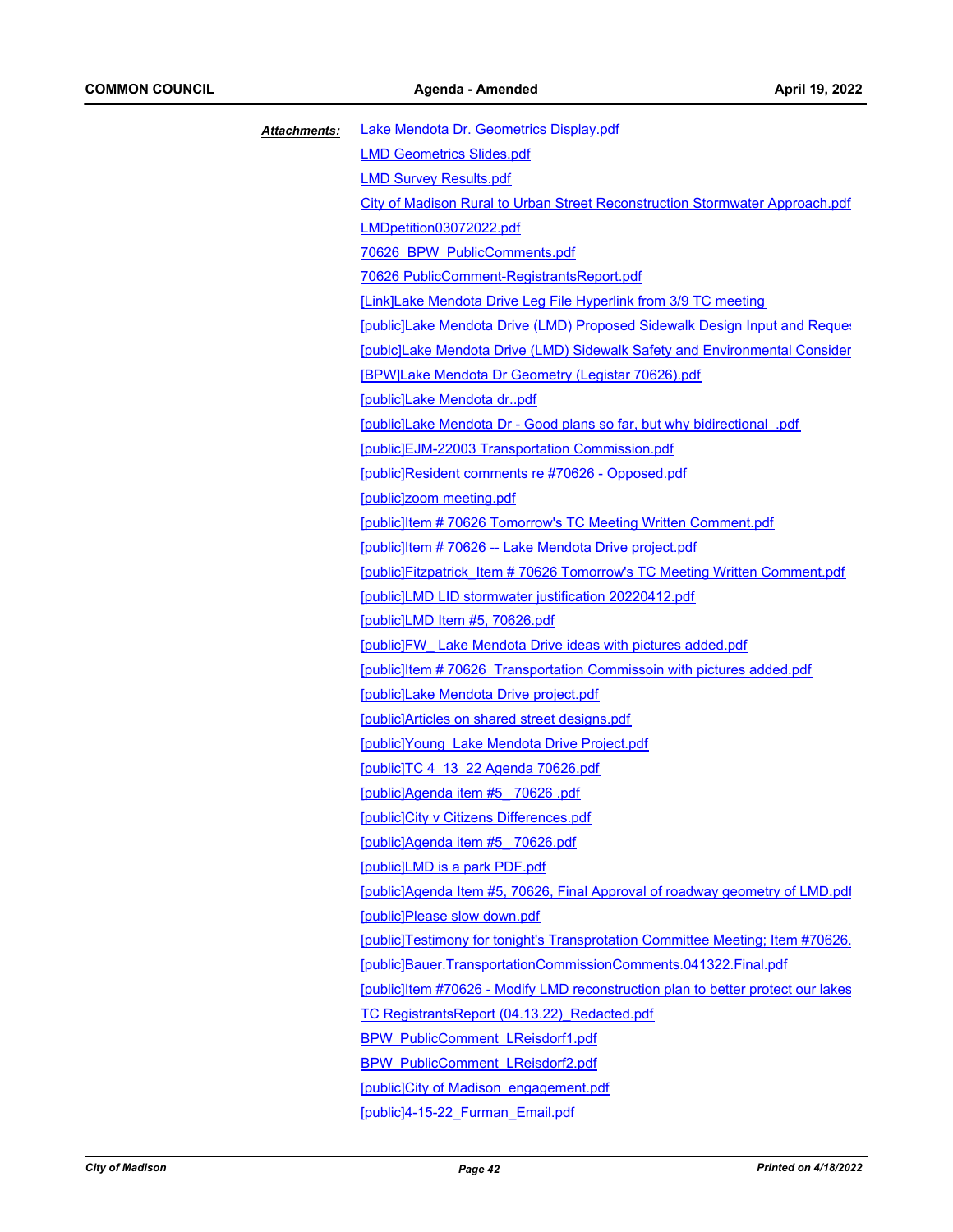#### [CC\\_Written Public Comment #70626.pdf](http://madison.legistar.com/gateway.aspx?M=F&ID=66a3524f-c086-4c14-b8f0-3ff9baa4a976.pdf)

| <b>Legislative History</b> |                                                                                                          |                                                                                                                  |
|----------------------------|----------------------------------------------------------------------------------------------------------|------------------------------------------------------------------------------------------------------------------|
| 3/21/22                    | <b>Engineering Division</b><br>(4/19/22)                                                                 | Referred for Introduction<br>Transportation Commission (4/13/22), Board of Public Works (4/6/22), Common Council |
| 3/29/22                    | COMMON COUNCIL<br>Additional Referral to the Transportation Commission (4/13/22)                         | Refer to the BOARD OF PUBLIC WORKS                                                                               |
| 3/29/22                    | <b>BOARD OF PUBLIC</b><br><b>WORKS</b>                                                                   | Refer to the TRANSPORTATION<br>COMMISSION                                                                        |
| 4/6/22                     | BOARD OF PUBLIC<br>WORKS<br>Recommendation for Approval with consideration of sidewalk on one side only. | Return to Lead with the Recommendation for<br>Approval to the TRANSPORTATION<br>COMMISSION                       |
|                            |                                                                                                          |                                                                                                                  |
| 4/13/22                    | <b>TRANSPORTATION</b><br>COMMISSION                                                                      | RECOMMEND TO COUNCIL TO ADOPT -<br>REPORT OF OFFICER                                                             |

#### **REPORT OF WATER UTILITY BOARD**

**112. [59330](http://madison.legistar.com/gateway.aspx?m=l&id=/matter.aspx?key=70332)** Authorizing the Mayor and the City Clerk to execute a Release of Public Water Main Easement and accept the grant of a new Public Water Main Easement across a portion of the property located at 5402 Mineral Point Road. (11th AD)

| <b>Sponsors:</b>           | Arvina Martin                                                                                    |                                                                                   |  |  |  |
|----------------------------|--------------------------------------------------------------------------------------------------|-----------------------------------------------------------------------------------|--|--|--|
| <b>Attachments:</b>        | Exhibit A Whitney Point Water Main Easement Sheet 2 8-8-19 Legal.pdf                             |                                                                                   |  |  |  |
|                            |                                                                                                  | Exhibit B Whitney Point Water Main Easement Sheet 1 8-8-19 Map.pdf                |  |  |  |
| <b>Legislative History</b> |                                                                                                  |                                                                                   |  |  |  |
| 1/29/20                    | Economic Development<br>Division<br>Water Utility Board, Plan Commission, Board of Public Works. | Referred for Introduction                                                         |  |  |  |
| 2/4/20                     | <b>COMMON COUNCIL</b><br>Additional referrals to Plan Commission, Board of Public Works          | Refer to the WATER UTILITY BOARD                                                  |  |  |  |
| 2/5/20                     | <b>BOARD OF PUBLIC</b><br><b>WORKS</b>                                                           | Return to Lead with the Recommendation for<br>Approval to the WATER UTILITY BOARD |  |  |  |
| 2/5/20                     | <b>WATER UTILITY BOARD</b>                                                                       | Referred to the PLAN COMMISSION                                                   |  |  |  |
| 2/5/20                     | <b>WATER UTILITY BOARD</b>                                                                       | Referred to the BOARD OF PUBLIC<br><b>WORKS</b>                                   |  |  |  |
| 2/10/20                    | <b>PLAN COMMISSION</b>                                                                           | Return to Lead with the Recommendation for                                        |  |  |  |

2/25/20 WATER UTILITY BOARD RECOMMEND TO COUNCIL TO ADOPT -

# **ITEMS REFERRED TO THIS MEETING**

#### **ORDINANCES**

Approval to the WATER UTILITY BOARD

REPORT OF OFFICER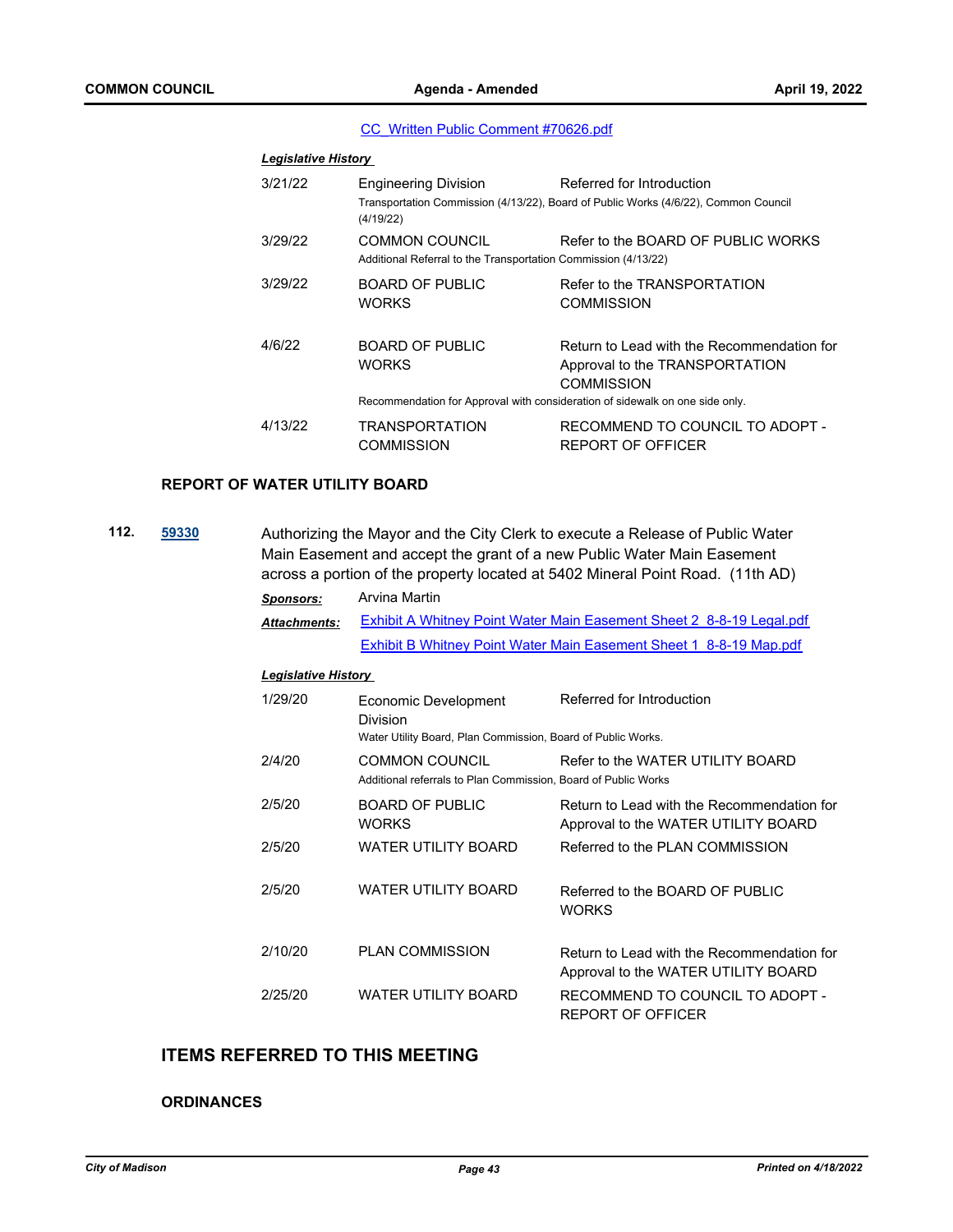| 113. | 70671 | Amending Section 15.02 of the Madison General Ordinances to update Alder<br>Ward Boundaries resulting from State Redistricting. |                                          |                                                                                              |  |  |
|------|-------|---------------------------------------------------------------------------------------------------------------------------------|------------------------------------------|----------------------------------------------------------------------------------------------|--|--|
|      |       | <b>Sponsors:</b>                                                                                                                | Satya V. Rhodes-Conway                   |                                                                                              |  |  |
|      |       | <b>Attachments:</b>                                                                                                             | 70671 Council Memo 2022-03-24.pdf        |                                                                                              |  |  |
|      |       |                                                                                                                                 | 70671 NewWardSummaryChart.pdf            |                                                                                              |  |  |
|      |       |                                                                                                                                 | 70671 State Ward Analysis 2022-03-23.pdf |                                                                                              |  |  |
|      |       |                                                                                                                                 | 70671ADsAmended.pdf                      |                                                                                              |  |  |
|      |       | <b>Legislative History</b>                                                                                                      |                                          |                                                                                              |  |  |
|      |       | 3/24/22                                                                                                                         | Attorney's Office                        | RECOMMEND TO COUNCIL TO ADOPT<br>UNDER SUSPENSION OF MGO 2.055 -<br><b>REPORT OF OFFICER</b> |  |  |
|      |       |                                                                                                                                 | Common Council (3/29/22)                 |                                                                                              |  |  |

| 3/29/22 | <b>COMMON COUNCIL</b> | Refer to a future Meeting to Adopt to the |
|---------|-----------------------|-------------------------------------------|
|         |                       | <b>COMMON COUNCIL</b>                     |
|         | Adopt 4/19/22         |                                           |

#### **RESOLUTIONS**

| 114. | 68625 |                     | Implementing Body-Worn Camera Pilot Program                        |                                                                                    |  |  |  |
|------|-------|---------------------|--------------------------------------------------------------------|------------------------------------------------------------------------------------|--|--|--|
|      |       | <b>Sponsors:</b>    | Gary Halverson, Nasra Wehelie And Tag Evers                        | Syed Abbas, Sheri Carter, Charles Myadze, Barbara Harrington-McKinney,             |  |  |  |
|      |       | <b>Attachments:</b> | Attachment A - BWC Surveillance Ordinance Info.                    |                                                                                    |  |  |  |
|      |       |                     | <u> Legislative History</u>                                        |                                                                                    |  |  |  |
|      |       | 11/30/21            | Attorney's Office<br>Common Council (1/4/22)                       | Referred for Introduction                                                          |  |  |  |
|      |       | 12/7/21             | <b>COMMON COUNCIL</b>                                              | Refer to the PUBLIC SAFETY REVIEW<br><b>COMMITTEE</b>                              |  |  |  |
|      |       |                     | Public Safety Review Committee (1/12/22), Common Council (1/18/22) |                                                                                    |  |  |  |
|      |       | 12/7/21             | <b>COMMON COUNCIL</b>                                              | Refer to the PUBLIC SAFETY REVIEW<br><b>COMMITTEE</b>                              |  |  |  |
|      |       |                     | Public Safety Review Committee (1/12/22), Common Council (1/18/22) |                                                                                    |  |  |  |
|      |       | 12/7/21             | <b>COMMON COUNCIL</b>                                              | Refer to the POLICE CIVILIAN OVERSIGHT<br><b>BOARD</b>                             |  |  |  |
|      |       |                     | OVERSIGHT BOARD. The motion failed.                                | A motion was made by Bennett, seconded by Benford, to Refer to the POLICE CIVILIAN |  |  |  |
|      |       | 1/12/22             | PUBLIC SAFETY REVIEW<br><b>COMMITTEE</b>                           | RECOMMEND TO COUNCIL TO PLACE ON<br>FILE - REPORT OF OFFICER                       |  |  |  |
|      |       | 1/18/22             | <b>COMMON COUNCIL</b>                                              | Refer to a future Meeting to Adopt to the<br><b>COMMON COUNCIL</b>                 |  |  |  |
|      |       |                     | Common Council (4/19/22)                                           |                                                                                    |  |  |  |

# **INTRODUCTION OF NEW BUSINESS FOR REFERRAL WITHOUT DEBATE**

# **ORDINANCES**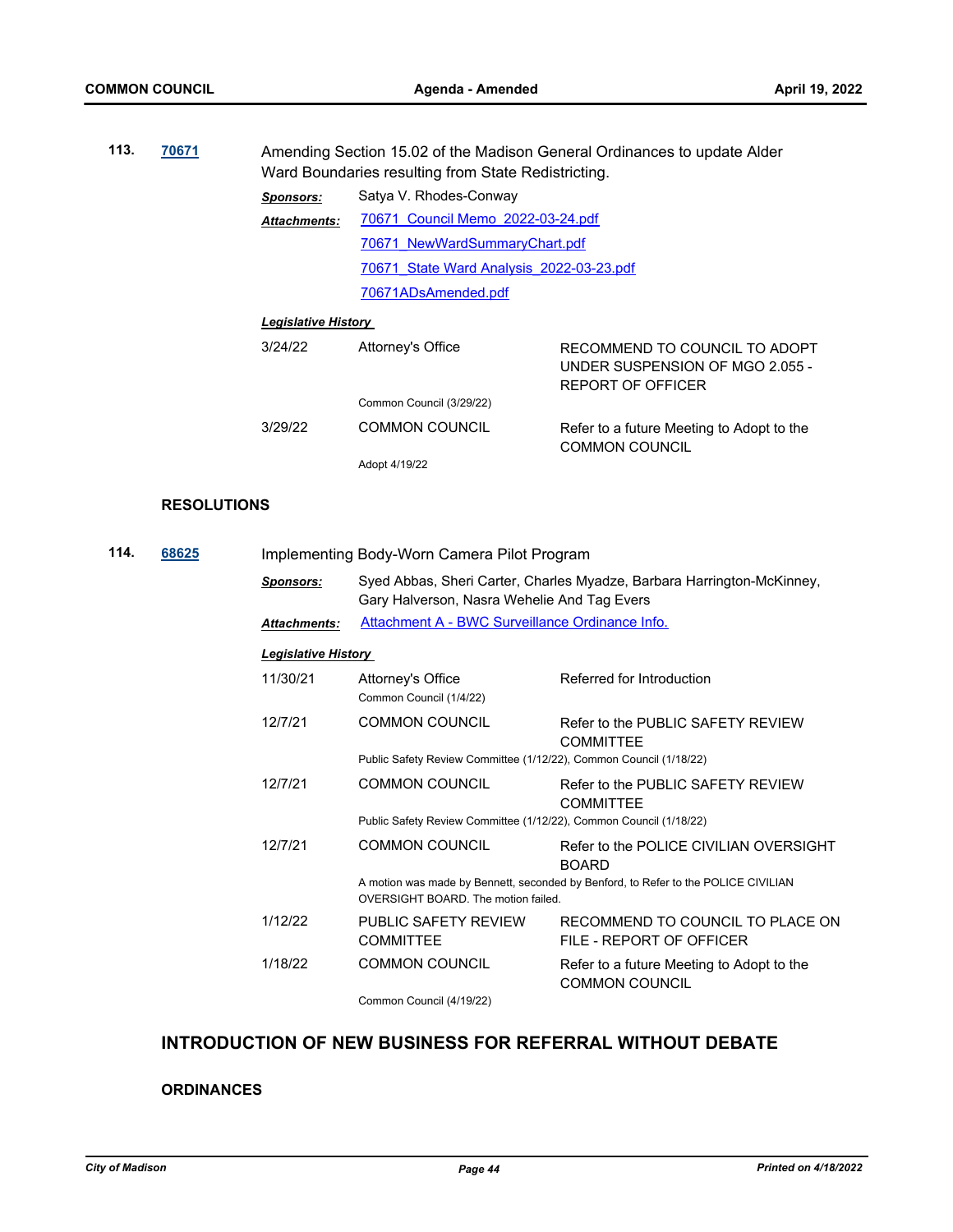| 115. | 70676        | Amending Section 13.18 of the Madison General Ordinances to Update the<br>Lead Water Service Line Replacement Ordinance.                                                                                    |                                                                                               |                                                                                                                                                                                                                                                                                                                                                                                                                                                                                                   |  |  |
|------|--------------|-------------------------------------------------------------------------------------------------------------------------------------------------------------------------------------------------------------|-----------------------------------------------------------------------------------------------|---------------------------------------------------------------------------------------------------------------------------------------------------------------------------------------------------------------------------------------------------------------------------------------------------------------------------------------------------------------------------------------------------------------------------------------------------------------------------------------------------|--|--|
|      |              | <b>Sponsors:</b>                                                                                                                                                                                            | Nasra Wehelie                                                                                 |                                                                                                                                                                                                                                                                                                                                                                                                                                                                                                   |  |  |
|      |              | <b>Legislative History</b>                                                                                                                                                                                  |                                                                                               |                                                                                                                                                                                                                                                                                                                                                                                                                                                                                                   |  |  |
|      |              | 3/24/22                                                                                                                                                                                                     | Attorney's Office                                                                             | Referred for Introduction<br>Finance Committee (5/16/22); Water Utility Board (4/26/22); Common Council (5/24/22)                                                                                                                                                                                                                                                                                                                                                                                 |  |  |
| 116. | 70762        | Creating Section 32.11(10) of the Madison General Ordinances relating to<br>prohibiting a rental agreement from requiring that a cat be declawed in order to<br>be permitted as a pet in a rental property. |                                                                                               |                                                                                                                                                                                                                                                                                                                                                                                                                                                                                                   |  |  |
|      |              | <b>Sponsors:</b>                                                                                                                                                                                            | Lindsay Lemmer                                                                                |                                                                                                                                                                                                                                                                                                                                                                                                                                                                                                   |  |  |
|      |              | <b>Legislative History</b>                                                                                                                                                                                  |                                                                                               |                                                                                                                                                                                                                                                                                                                                                                                                                                                                                                   |  |  |
|      |              | 3/30/22                                                                                                                                                                                                     | Attorney's Office<br>Landlord and Tenant Issues Committee (4/21/22); Common Council (5/10/22) | Referred for Introduction                                                                                                                                                                                                                                                                                                                                                                                                                                                                         |  |  |
| 117. | 70770        | Amending 24.04(3)(b)2.a. to change performance times in The Confluence at<br>Library Mall.                                                                                                                  |                                                                                               |                                                                                                                                                                                                                                                                                                                                                                                                                                                                                                   |  |  |
|      |              | <u>Sponsors:</u>                                                                                                                                                                                            | Juliana R. Bennett                                                                            |                                                                                                                                                                                                                                                                                                                                                                                                                                                                                                   |  |  |
|      |              | <b>Legislative History</b>                                                                                                                                                                                  |                                                                                               |                                                                                                                                                                                                                                                                                                                                                                                                                                                                                                   |  |  |
|      |              | 4/4/22                                                                                                                                                                                                      | Attorney's Office<br>Street Use Staff Commission (5/4/22); Common Council (5/10/22)           | Referred for Introduction                                                                                                                                                                                                                                                                                                                                                                                                                                                                         |  |  |
| 118. | <b>70805</b> | Amending Table 28C-1 to Create a Column Multi-Family Dwelling (37-60) Units,<br>and amending tables in 28.051.                                                                                              |                                                                                               |                                                                                                                                                                                                                                                                                                                                                                                                                                                                                                   |  |  |
|      |              | <u>Sponsors:</u>                                                                                                                                                                                            | Tag Evers                                                                                     |                                                                                                                                                                                                                                                                                                                                                                                                                                                                                                   |  |  |
|      |              | Attachments:                                                                                                                                                                                                | <b>70805 Body</b>                                                                             |                                                                                                                                                                                                                                                                                                                                                                                                                                                                                                   |  |  |
|      |              | <b>Legislative History</b>                                                                                                                                                                                  |                                                                                               |                                                                                                                                                                                                                                                                                                                                                                                                                                                                                                   |  |  |
|      |              | 4/6/22                                                                                                                                                                                                      | Attorney's Office<br>Plan Commission (4/25/22); Common Council (5/10/22)                      | Referred for Introduction                                                                                                                                                                                                                                                                                                                                                                                                                                                                         |  |  |
| 119. | 70956        |                                                                                                                                                                                                             |                                                                                               | Creating Section 15.01(629) of the Madison General Ordinances entitled "City<br>Boundaries" and being part of the chapter entitled "Alder Districts and Wards"<br>attaching to the 20th Alder District the property located at 3262 High Point Road<br>in the Town of Middleton, amending Section 15.02(148) of the Madison General<br>Ordinances to attach the property to Ward 148, and assigning a permanent<br>zoning classification of Suburban Residential - Consistent District 1 (SR-C1). |  |  |
|      |              | <b>Sponsors:</b>                                                                                                                                                                                            | Satya V. Rhodes-Conway                                                                        |                                                                                                                                                                                                                                                                                                                                                                                                                                                                                                   |  |  |
|      |              | Attachments:                                                                                                                                                                                                | Dahl Attachment Worksheet Initial 04-12-22                                                    |                                                                                                                                                                                                                                                                                                                                                                                                                                                                                                   |  |  |
|      |              |                                                                                                                                                                                                             | 70956 Attachment Map                                                                          |                                                                                                                                                                                                                                                                                                                                                                                                                                                                                                   |  |  |
|      |              | <u> Legislative History</u>                                                                                                                                                                                 |                                                                                               |                                                                                                                                                                                                                                                                                                                                                                                                                                                                                                   |  |  |
|      |              | 4/12/22                                                                                                                                                                                                     | Attorney's Office<br>Plan Commission (5/9/22); Common Council (5/10/22)                       | Referred for Introduction                                                                                                                                                                                                                                                                                                                                                                                                                                                                         |  |  |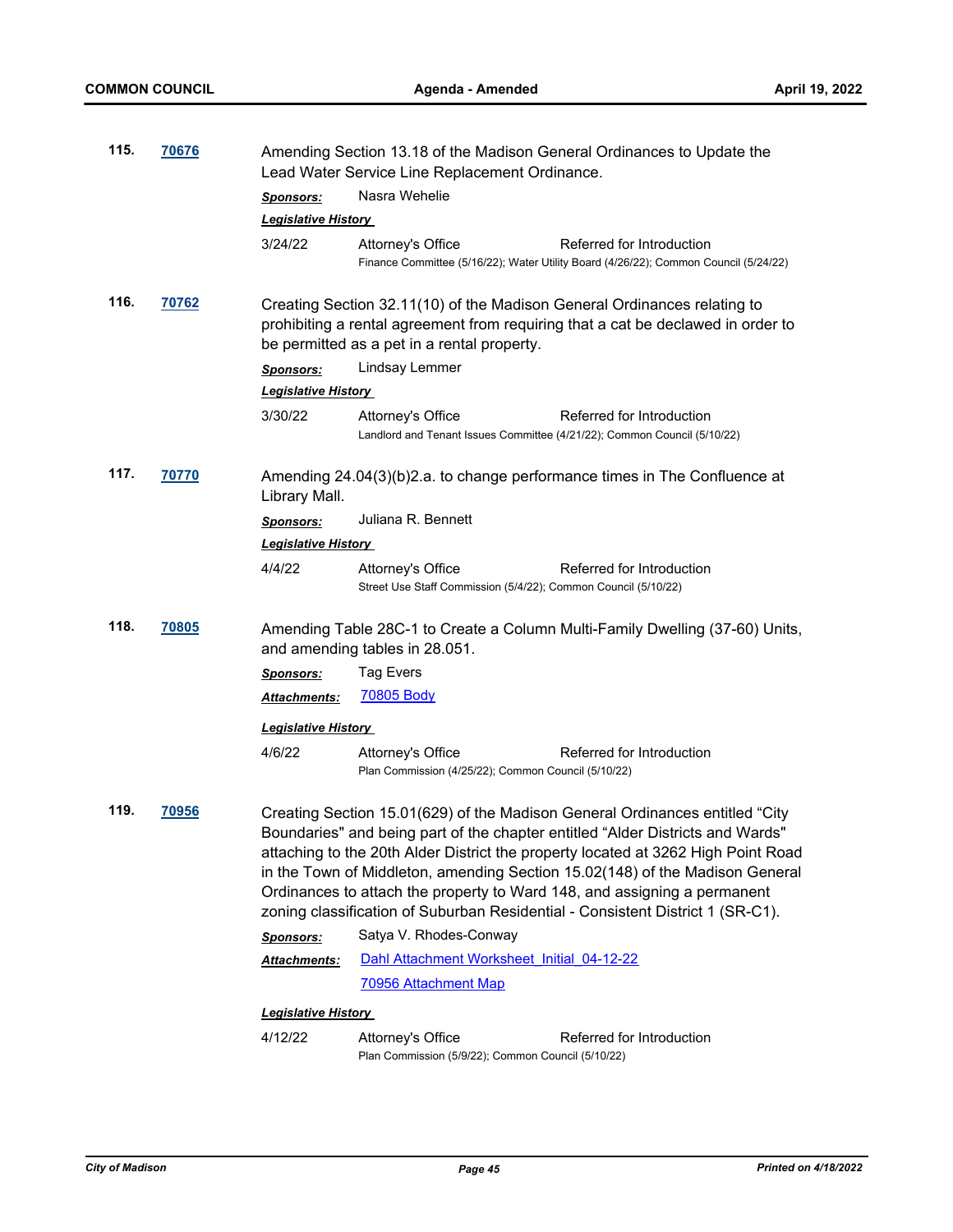**120. [71016](http://madison.legistar.com/gateway.aspx?m=l&id=/matter.aspx?key=82987)** Amending 5.20 of the Madison General Ordinances related to the Police Civilian

|      |                    |                                                                                                                                                                                                                                                      | Oversight Board.                                                                       |                                                                                                                                                    |  |  |
|------|--------------------|------------------------------------------------------------------------------------------------------------------------------------------------------------------------------------------------------------------------------------------------------|----------------------------------------------------------------------------------------|----------------------------------------------------------------------------------------------------------------------------------------------------|--|--|
|      |                    | <b>Sponsors:</b>                                                                                                                                                                                                                                     | And Satya V. Rhodes-Conway                                                             | Yannette Figueroa Cole, Jael Currie, Juliana R. Bennett, Lindsay Lemmer                                                                            |  |  |
|      |                    | <b>Legislative History</b>                                                                                                                                                                                                                           |                                                                                        |                                                                                                                                                    |  |  |
|      |                    | 4/14/22                                                                                                                                                                                                                                              | Attorney's Office<br>Common Council (5/10/22)                                          | Referred for Introduction                                                                                                                          |  |  |
| 121. | 71039              |                                                                                                                                                                                                                                                      | retitling the position elsewhere in the ordinances.                                    | Amending Section 3.54(9)(b) of the Madison General Ordinances to add the<br>position of Parking Division Manager to Compensation Group (CG) 21 and |  |  |
|      |                    | <b>Sponsors:</b>                                                                                                                                                                                                                                     | Satya V. Rhodes-Conway                                                                 |                                                                                                                                                    |  |  |
|      |                    | <b>Legislative History</b>                                                                                                                                                                                                                           |                                                                                        |                                                                                                                                                    |  |  |
|      |                    | 4/14/22                                                                                                                                                                                                                                              | Attorney's Office<br>Finance Committee (4/25/22); Common Council (5/10/22)             | Referred for Introduction                                                                                                                          |  |  |
|      | <b>RESOLUTIONS</b> |                                                                                                                                                                                                                                                      |                                                                                        |                                                                                                                                                    |  |  |
| 122. | 70758              | Amending the Police Department's 2022 Operating Budget and authorizing the<br>Mayor and Chief of Police to accept up to \$20,000 in funding from the<br>Wisconsin Department of Transportation for Beltline flex lane traffic safety<br>enforcement. |                                                                                        |                                                                                                                                                    |  |  |
|      |                    | <u>Sponsors:</u>                                                                                                                                                                                                                                     | Patrick W. Heck                                                                        |                                                                                                                                                    |  |  |
|      |                    | <b>Legislative History</b>                                                                                                                                                                                                                           |                                                                                        |                                                                                                                                                    |  |  |
|      |                    | 3/30/22                                                                                                                                                                                                                                              | <b>Police Department</b><br>Finance Committee (4/25/22), Common Council (5/10/22)      | Referred for Introduction                                                                                                                          |  |  |
| 123. | <b>70800</b>       |                                                                                                                                                                                                                                                      | five-year term as the Common Council Chief of Staff.                                   | Submitting the appointment of Karen Kapusta-Pofahl for confirmation of a                                                                           |  |  |
|      |                    | <b>Sponsors:</b>                                                                                                                                                                                                                                     | Syed Abbas And Arvina Martin                                                           |                                                                                                                                                    |  |  |
|      |                    | Attachments:                                                                                                                                                                                                                                         | <b>Kapusta-Pofahl 2022 Employment Contract - Final.pdf</b>                             |                                                                                                                                                    |  |  |
|      |                    | <u> Legislative History</u>                                                                                                                                                                                                                          |                                                                                        |                                                                                                                                                    |  |  |
|      |                    | 4/6/22                                                                                                                                                                                                                                               | Human Resources<br>Department<br>Finance Committee (4/25/22), Common Council (5/10/22) | Referred for Introduction                                                                                                                          |  |  |
| 124. | 70827              | Amending the Police Department's 2022 operating budget, and authorizing the<br>Mayor and Chief of Police to accept a New Blue Project grant award of \$10,000<br>for promoting women in policing and advancing transformative policing               |                                                                                        |                                                                                                                                                    |  |  |
|      |                    | <b>Sponsors:</b>                                                                                                                                                                                                                                     | Satya V. Rhodes-Conway And Patrick W. Heck                                             |                                                                                                                                                    |  |  |
|      |                    | <u> Legislative History </u>                                                                                                                                                                                                                         |                                                                                        |                                                                                                                                                    |  |  |
|      |                    | 4/7/22                                                                                                                                                                                                                                               | Police Department<br>5/24/22)                                                          | Referred for Introduction<br>Public Safety Review Committee (5/11/22), Finance Committee (5/16/22), Common Council                                 |  |  |
|      |                    |                                                                                                                                                                                                                                                      |                                                                                        |                                                                                                                                                    |  |  |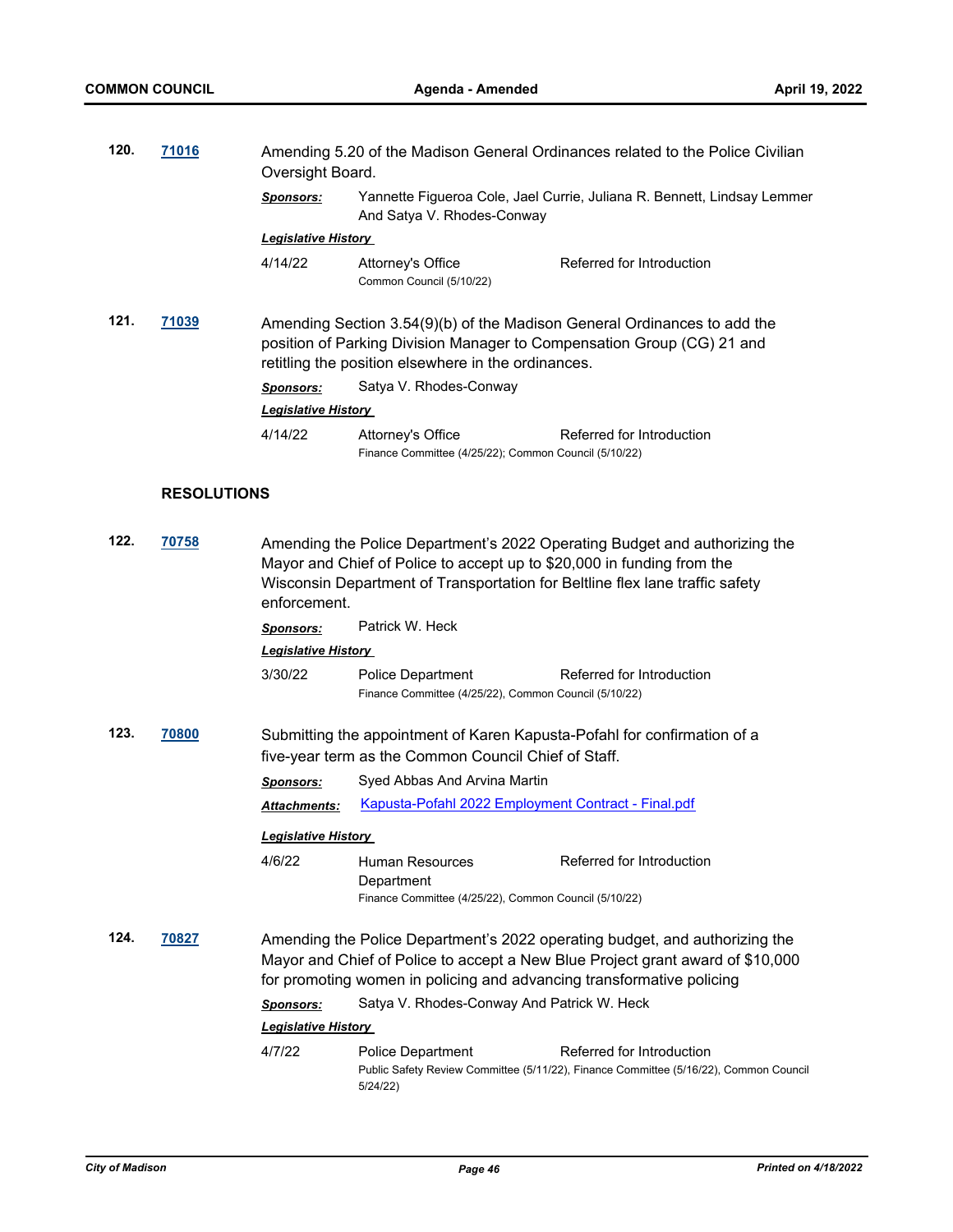| 125.<br>70847 |       | A Resolution to authorize the noncompetitive purchase of goods from Wausau<br>Tile, Inc. as a sole source provider of custom color, finish and designed paver<br>tiles. This expenditure will be funded through Monona Terrace's 2022 Capital<br>Budget. The tiles will cost \$181,260.37 |                                                                                                                                                    |  |  |
|---------------|-------|-------------------------------------------------------------------------------------------------------------------------------------------------------------------------------------------------------------------------------------------------------------------------------------------|----------------------------------------------------------------------------------------------------------------------------------------------------|--|--|
|               |       | <b>Sponsors:</b>                                                                                                                                                                                                                                                                          | Michael E. Verveer                                                                                                                                 |  |  |
|               |       | Attachments:                                                                                                                                                                                                                                                                              | Wausau Tile - Non-Competitive Selection Request - CC Approval Required Mar                                                                         |  |  |
|               |       | <u> Legislative History</u>                                                                                                                                                                                                                                                               |                                                                                                                                                    |  |  |
|               |       | 4/8/22                                                                                                                                                                                                                                                                                    | Monona Terrace<br>Referred for Introduction                                                                                                        |  |  |
|               |       |                                                                                                                                                                                                                                                                                           | Finance Committee (04/25/22), Common Council (05/10/22)                                                                                            |  |  |
| 126.          | 70872 | Amending the 2022 Adopted Capital Budget to transfer \$265,000 GO Borrowing<br>from the Reconstruction Streets Program to Right-of-Way Landscaping<br>Program, to allow conversion of medians with planting beds to turf and<br>concrete. (Citywide)                                      |                                                                                                                                                    |  |  |
|               |       | <b>Sponsors:</b>                                                                                                                                                                                                                                                                          | Keith Furman                                                                                                                                       |  |  |
|               |       | <b>Legislative History</b>                                                                                                                                                                                                                                                                |                                                                                                                                                    |  |  |
|               |       | 4/11/22                                                                                                                                                                                                                                                                                   | Referred for Introduction<br><b>Engineering Division</b><br>Finance Committee (4/25/22), Board of Public Works (4/20/22), Common Council (5/10/22) |  |  |
| 127.          | 70878 | Approving the Amendment to the Project Plan for Tax Incremental District (TID)<br>36 (Capitol Gateway), City of Madison.                                                                                                                                                                  |                                                                                                                                                    |  |  |
|               |       | <b>Sponsors:</b>                                                                                                                                                                                                                                                                          | Syed Abbas, Brian Benford And Satya V. Rhodes-Conway                                                                                               |  |  |
|               |       | Attachments:                                                                                                                                                                                                                                                                              | 12461 TID 36 Project Plan Amendment 2022.pdf                                                                                                       |  |  |
|               |       |                                                                                                                                                                                                                                                                                           | 12461 TID 36 2022 Project Plan Amendment JRB Report.pdf                                                                                            |  |  |
|               |       | <b>Legislative History</b>                                                                                                                                                                                                                                                                |                                                                                                                                                    |  |  |
|               |       | 4/11/22                                                                                                                                                                                                                                                                                   | Referred for Introduction<br>Economic Development<br>Division                                                                                      |  |  |
|               |       |                                                                                                                                                                                                                                                                                           | Finance Committee (5/16/22), Plan Commission (4/25/22), Common Council (5/24/22).                                                                  |  |  |
| 128.          | 70880 | Approving the Amendment to the Project Plan for Tax Incremental District (TID)<br>39 (Stoughton Road), City of Madison.                                                                                                                                                                   |                                                                                                                                                    |  |  |
|               |       | Sponsors:                                                                                                                                                                                                                                                                                 | Satya V. Rhodes-Conway, Sheri Carter, Tag Evers And Syed Abbas                                                                                     |  |  |
|               |       | <b>Attachments:</b>                                                                                                                                                                                                                                                                       | 12460 TID 39 2022 Project Plan Amendment JRB Report.pdf                                                                                            |  |  |
|               |       |                                                                                                                                                                                                                                                                                           | 12460 TID 39 2022 Project Plan Amendment.pdf                                                                                                       |  |  |
|               |       | <b>Legislative History</b>                                                                                                                                                                                                                                                                |                                                                                                                                                    |  |  |
|               |       | 4/11/22                                                                                                                                                                                                                                                                                   | Referred for Introduction<br>Economic Development<br><b>Division</b>                                                                               |  |  |
|               |       |                                                                                                                                                                                                                                                                                           | Finance Committee (5/16/22), Plan Commission (4/25/22), Common Council (5/24/22).                                                                  |  |  |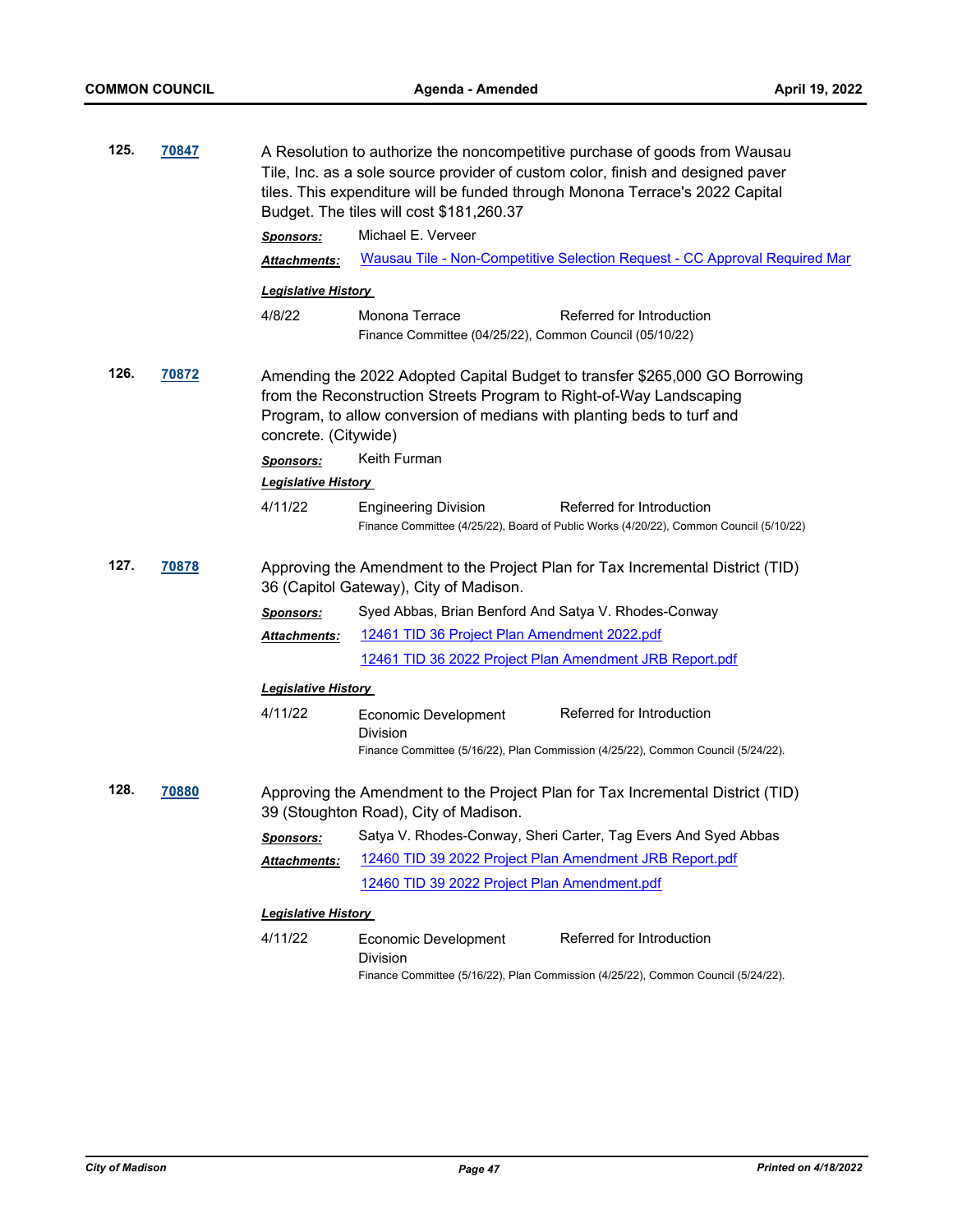| 129. | 70881 | Approving the Amendment to the Project Plan for Tax Incremental District (TID)<br>42 (Wingra), City of Madison.                                    |                                                                                                                                                                                                                                                                                                                                                                                                                 |  |
|------|-------|----------------------------------------------------------------------------------------------------------------------------------------------------|-----------------------------------------------------------------------------------------------------------------------------------------------------------------------------------------------------------------------------------------------------------------------------------------------------------------------------------------------------------------------------------------------------------------|--|
|      |       | <b>Sponsors:</b>                                                                                                                                   | Tag Evers, Sheri Carter And Satya V. Rhodes-Conway                                                                                                                                                                                                                                                                                                                                                              |  |
|      |       | Attachments:                                                                                                                                       | 12459 TID 42 2022 Project Plan Amendment JRB Report.pdf                                                                                                                                                                                                                                                                                                                                                         |  |
|      |       |                                                                                                                                                    | 12459 TID 42 2022 Project Plan Amendment.pdf                                                                                                                                                                                                                                                                                                                                                                    |  |
|      |       | <u> Legislative History</u>                                                                                                                        |                                                                                                                                                                                                                                                                                                                                                                                                                 |  |
|      |       | 4/11/22                                                                                                                                            | Referred for Introduction<br><b>Economic Development</b>                                                                                                                                                                                                                                                                                                                                                        |  |
|      |       |                                                                                                                                                    | Division<br>Finance Committee (5/16/22), Plan Commission (4/25/22), Common Council (5/24/22).                                                                                                                                                                                                                                                                                                                   |  |
| 130. | 70882 |                                                                                                                                                    | Supporting the reasonable regulation of firearms to assist in helping to remedy<br>public health concerns stemming from firearms violence in the City of Madison,<br>and authorizing the City Attorney, in consultation with the Mayor, to join the City<br>as amicus in cases related to firearm regulation which promote or impact<br>Madison's policies and programs to help combat firearms violence.       |  |
|      |       | <b>Sponsors:</b>                                                                                                                                   | Satya V. Rhodes-Conway, Yannette Figueroa Cole And Lindsay Lemmer                                                                                                                                                                                                                                                                                                                                               |  |
|      |       | <b>Legislative History</b>                                                                                                                         |                                                                                                                                                                                                                                                                                                                                                                                                                 |  |
|      |       | 4/11/22                                                                                                                                            | Attorney's Office<br>Referred for Introduction<br>Board of Health for Madison and Dane County (5/4/22); Public Safety Review Committee<br>(5/11/22); Common Council (5/24/22)                                                                                                                                                                                                                                   |  |
| 131. | 70884 | Granting Special Vending Approvals under MGO 9.13(6)(k) for 2022 Special<br>Events as detailed on the accompanying special event resolution table. |                                                                                                                                                                                                                                                                                                                                                                                                                 |  |
|      |       | <b>Sponsors:</b>                                                                                                                                   | Michael E. Verveer                                                                                                                                                                                                                                                                                                                                                                                              |  |
|      |       | Attachments:                                                                                                                                       | 2022 Special Event Resolution - table.pdf                                                                                                                                                                                                                                                                                                                                                                       |  |
|      |       | <b>Legislative History</b>                                                                                                                         |                                                                                                                                                                                                                                                                                                                                                                                                                 |  |
|      |       | 4/11/22                                                                                                                                            | Referred for Introduction<br>STREET USE STAFF<br><b>COMMISSION</b>                                                                                                                                                                                                                                                                                                                                              |  |
|      |       |                                                                                                                                                    | Vending Oversight Committee (4/27/22), Common Council (5/10/22)                                                                                                                                                                                                                                                                                                                                                 |  |
| 132. | 70887 | exceed \$375,000.                                                                                                                                  | Authorize amendment of the 2022 Water Utility Capital Budget to include<br>\$425,000 of additional budget authority for engineering services in support of<br>bench-scale pilot testing, an alternatives analysis, and preliminary and final<br>design for Well 15 PFAS Treatment Facility project and authorization to proceed<br>with sole source award of engineering services to AECOM, in an amount not to |  |
|      |       | <b>Sponsors:</b>                                                                                                                                   | Satya V. Rhodes-Conway And Nasra Wehelie                                                                                                                                                                                                                                                                                                                                                                        |  |
|      |       | Attachments:                                                                                                                                       | MWU 2022 Capital Budget Amendment and Sole Source Authority.pdf                                                                                                                                                                                                                                                                                                                                                 |  |
|      |       |                                                                                                                                                    | Water Utility Non-Competitive Selection Request.pdf                                                                                                                                                                                                                                                                                                                                                             |  |
|      |       | <b>Legislative History</b>                                                                                                                         |                                                                                                                                                                                                                                                                                                                                                                                                                 |  |
|      |       | 4/11/22                                                                                                                                            | Referred for Introduction<br><b>Water Utility</b><br>Finance Committee (4/25/22), Water Utility Board (4/26/22), Common Council (5/10/22)                                                                                                                                                                                                                                                                       |  |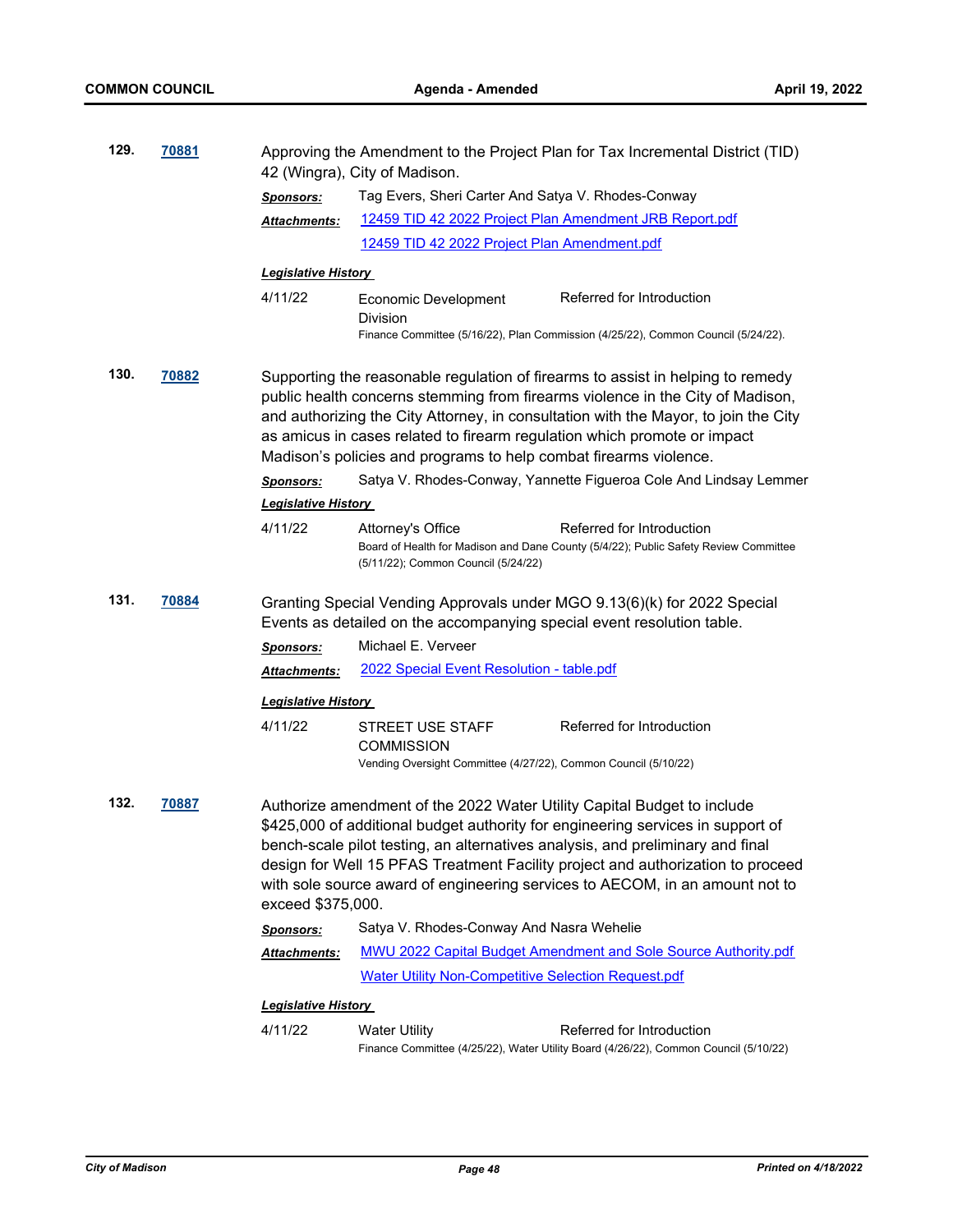| 133. | <u>70899</u> |                                                                                                                                 | Determining a Public Purpose and Necessity and adopting a Relocation Order<br>for the acquisition of land interests required for the construction and<br>maintenance of stormwater management facilities required for flood mitigation<br>and restoration within the Mendota-Grassman Greenway. (19th AD) |                                                                                                                                                                                                                                                                                                                                                                                                                                             |  |
|------|--------------|---------------------------------------------------------------------------------------------------------------------------------|-----------------------------------------------------------------------------------------------------------------------------------------------------------------------------------------------------------------------------------------------------------------------------------------------------------|---------------------------------------------------------------------------------------------------------------------------------------------------------------------------------------------------------------------------------------------------------------------------------------------------------------------------------------------------------------------------------------------------------------------------------------------|--|
|      |              | <b>Sponsors:</b>                                                                                                                | Keith Furman                                                                                                                                                                                                                                                                                              |                                                                                                                                                                                                                                                                                                                                                                                                                                             |  |
|      |              | Attachments:                                                                                                                    | Relocation Order Mendota Grassman 12777.pdf                                                                                                                                                                                                                                                               |                                                                                                                                                                                                                                                                                                                                                                                                                                             |  |
|      |              |                                                                                                                                 | Vicinity Map Mendota Grassman 12777.pdf                                                                                                                                                                                                                                                                   |                                                                                                                                                                                                                                                                                                                                                                                                                                             |  |
|      |              | <u> Legislative History</u>                                                                                                     |                                                                                                                                                                                                                                                                                                           |                                                                                                                                                                                                                                                                                                                                                                                                                                             |  |
|      |              | 4/12/22                                                                                                                         | <b>Engineering Division</b>                                                                                                                                                                                                                                                                               | Referred for Introduction<br>Board of Public Works (4/20), Plan Commission (4/25) and Common Council (5/10)                                                                                                                                                                                                                                                                                                                                 |  |
| 134. | <u>70909</u> |                                                                                                                                 | located at 101 N Hamilton Street. (4th AD)                                                                                                                                                                                                                                                                | Authorizing a Facade Improvement Grant to CapSquareWing, LLC for a project                                                                                                                                                                                                                                                                                                                                                                  |  |
|      |              | <b>Sponsors:</b>                                                                                                                | Michael E. Verveer                                                                                                                                                                                                                                                                                        |                                                                                                                                                                                                                                                                                                                                                                                                                                             |  |
|      |              | Attachments:                                                                                                                    | <b>File ID 66291</b>                                                                                                                                                                                                                                                                                      |                                                                                                                                                                                                                                                                                                                                                                                                                                             |  |
|      |              |                                                                                                                                 | <b>File ID 67493</b>                                                                                                                                                                                                                                                                                      |                                                                                                                                                                                                                                                                                                                                                                                                                                             |  |
|      |              | <b>Legislative History</b>                                                                                                      |                                                                                                                                                                                                                                                                                                           |                                                                                                                                                                                                                                                                                                                                                                                                                                             |  |
|      |              | 4/12/22                                                                                                                         | Economic Development<br>Division<br>Finance Committee (4/25/22), Common Council (5/10/22)                                                                                                                                                                                                                 | Referred for Introduction                                                                                                                                                                                                                                                                                                                                                                                                                   |  |
| 135. | 70915        | Sponsors:<br><b>Legislative History</b><br>4/12/22                                                                              | Assessor's purchased services budget and authorizing the City to retain<br>Satya V. Rhodes-Conway<br>Attorney's Office<br>Finance Committee (4/25/22); Common Council (5/10/22)                                                                                                                           | Amending the 2022 Adopted Operating Budget for the Assessor to transfer<br>\$35,000 from Direct Appropriation's Contingent Reserve in the General Fund to<br>Outside Counsel on a non-competitive basis to assist the City Attorney in<br>representing the City's interests in property tax litigation with Section 42 housing<br>developments which are challenging their 2020 real property tax assessments.<br>Referred for Introduction |  |
| 136. | 70917        | Authorizing the City's Façade Improvement Grant to 319 State Street, LLC for a<br>project located at 319 State Street. (4th AD) |                                                                                                                                                                                                                                                                                                           |                                                                                                                                                                                                                                                                                                                                                                                                                                             |  |
|      |              | <b>Sponsors:</b>                                                                                                                | Michael E. Verveer                                                                                                                                                                                                                                                                                        |                                                                                                                                                                                                                                                                                                                                                                                                                                             |  |
|      |              | <u> Attachments:</u>                                                                                                            | 319 State St Memo to CC 4-19-22.docx                                                                                                                                                                                                                                                                      |                                                                                                                                                                                                                                                                                                                                                                                                                                             |  |
|      |              | <b>Legislative History</b>                                                                                                      |                                                                                                                                                                                                                                                                                                           |                                                                                                                                                                                                                                                                                                                                                                                                                                             |  |
|      |              | 4/12/22                                                                                                                         | <b>Economic Development</b><br>Division<br>Finance Committee (4/25/22), Common Council (5/10/22)                                                                                                                                                                                                          | Referred for Introduction                                                                                                                                                                                                                                                                                                                                                                                                                   |  |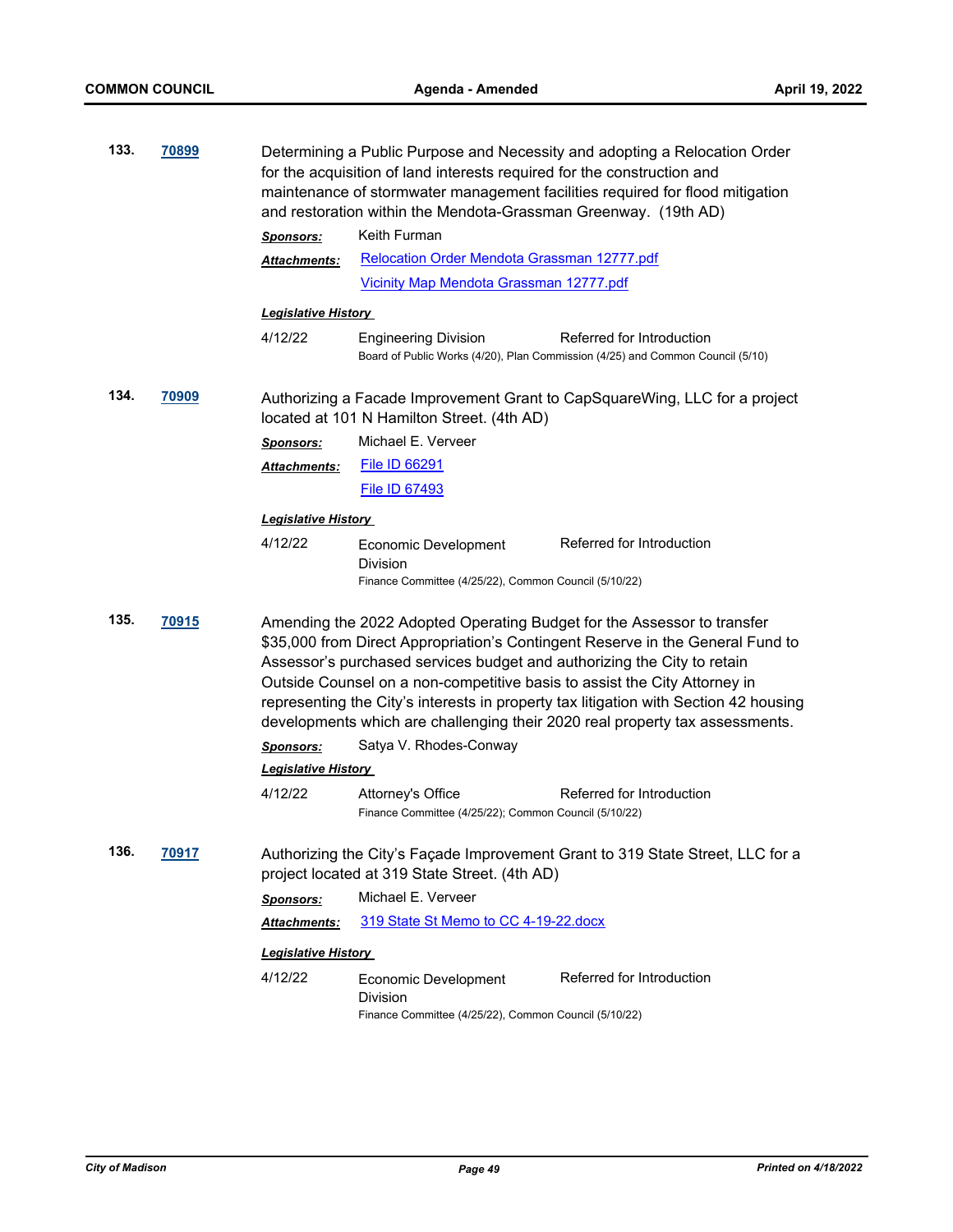| 137. | 70937        | Authorizing the Mayor and City Clerk to execute a one-year contract with Capital<br>Newspapers for publication services.                                                                             |                                                                                                                                                                                                                                                                                                                                                                                   |  |  |
|------|--------------|------------------------------------------------------------------------------------------------------------------------------------------------------------------------------------------------------|-----------------------------------------------------------------------------------------------------------------------------------------------------------------------------------------------------------------------------------------------------------------------------------------------------------------------------------------------------------------------------------|--|--|
|      |              | <b>Sponsors:</b>                                                                                                                                                                                     | Satya V. Rhodes-Conway                                                                                                                                                                                                                                                                                                                                                            |  |  |
|      |              | <b>Legislative History</b>                                                                                                                                                                           |                                                                                                                                                                                                                                                                                                                                                                                   |  |  |
|      |              | 4/12/22                                                                                                                                                                                              | <b>Clerk's Office</b><br>Referred for Introduction<br>Common Council to adopt (5/10/22)                                                                                                                                                                                                                                                                                           |  |  |
| 138. | 70938        |                                                                                                                                                                                                      | Authorizing the Mayor and the City Clerk to execute an agreement with Brown<br>and Caldwell for engineering services for the Wingra Proper Watershed Study.<br>(5th, 10th, 11th, 13th, and 14th ADs)                                                                                                                                                                              |  |  |
|      |              | <b>Sponsors:</b>                                                                                                                                                                                     | Tag Evers, Sheri Carter, Regina M. Vidaver And Yannette Figueroa Cole                                                                                                                                                                                                                                                                                                             |  |  |
|      |              | Attachments:                                                                                                                                                                                         | DoorCreekNearWestWingraProper proposal evaluation report 2022 03 19.pr                                                                                                                                                                                                                                                                                                            |  |  |
|      |              | <u> Legislative History</u>                                                                                                                                                                          |                                                                                                                                                                                                                                                                                                                                                                                   |  |  |
|      |              | 4/12/22                                                                                                                                                                                              | <b>Engineering Division</b><br>Referred for Introduction<br>Board of Public Works (4/20/22), Common Council (5/10/22)                                                                                                                                                                                                                                                             |  |  |
| 139. | <u>70939</u> | (3rd and 16th ADs)                                                                                                                                                                                   | Authorizing the Mayor and the City Clerk to execute an agreement with Brown<br>and Caldwell for engineering services for the Door Creek Watershed Study.                                                                                                                                                                                                                          |  |  |
|      |              | <b>Sponsors:</b>                                                                                                                                                                                     | Lindsay Lemmer                                                                                                                                                                                                                                                                                                                                                                    |  |  |
|      |              | Attachments:                                                                                                                                                                                         | DoorCreekNearWestWingraProper proposal evaluation report 2022 03 19.po                                                                                                                                                                                                                                                                                                            |  |  |
|      |              | <u> Legislative History</u>                                                                                                                                                                          |                                                                                                                                                                                                                                                                                                                                                                                   |  |  |
|      |              | 4/12/22                                                                                                                                                                                              | <b>Engineering Division</b><br>Referred for Introduction<br>Board of Public Works (4/20/22), Common Council (5/10/22)                                                                                                                                                                                                                                                             |  |  |
| 140. | 70940        | Authorizing the Mayor and the City Clerk to execute an agreement with MSA<br>Professional Services for engineering services for the Near West Watershed<br>Study. (2nd, 4th, 5th, 8th, and 13th ADs) |                                                                                                                                                                                                                                                                                                                                                                                   |  |  |
|      |              | <b>Sponsors:</b>                                                                                                                                                                                     | Patrick W. Heck, Regina M. Vidaver And Michael E. Verveer                                                                                                                                                                                                                                                                                                                         |  |  |
|      |              | Attachments:                                                                                                                                                                                         | DoorCreekNearWestWingraProper proposal evaluation report 2022 03 19.po                                                                                                                                                                                                                                                                                                            |  |  |
|      |              | <u> Leqislative History </u>                                                                                                                                                                         |                                                                                                                                                                                                                                                                                                                                                                                   |  |  |
|      |              | 4/12/22                                                                                                                                                                                              | <b>Engineering Division</b><br>Referred for Introduction<br>Board of Public Works (4/20/22), Common Council (5/10/22)                                                                                                                                                                                                                                                             |  |  |
| 141. | 70962        |                                                                                                                                                                                                      | Providing Progress Center for Black Women a \$35,000 grant for their<br>Fundamentals, Opportunities, Consistency, Understanding, Success<br>(F.O.C.U.S.) program using Small Business Equity and Recovery Program<br>(SBER) funds and authorizing the Mayor and City Clerk to sign an agreement<br>with Progress Center for Black Women or their fiscal sponsor for that purpose. |  |  |
|      |              | <b>Sponsors:</b>                                                                                                                                                                                     | Satya V. Rhodes-Conway                                                                                                                                                                                                                                                                                                                                                            |  |  |
|      |              | Attachments:                                                                                                                                                                                         | <b>FILE ID 61605</b>                                                                                                                                                                                                                                                                                                                                                              |  |  |
|      |              | <b>Legislative History</b>                                                                                                                                                                           |                                                                                                                                                                                                                                                                                                                                                                                   |  |  |
|      |              | 4/13/22                                                                                                                                                                                              | Referred for Introduction<br>Economic Development<br>Division<br>Finance Committee (4/25/22), Common Council (5/10/22).                                                                                                                                                                                                                                                           |  |  |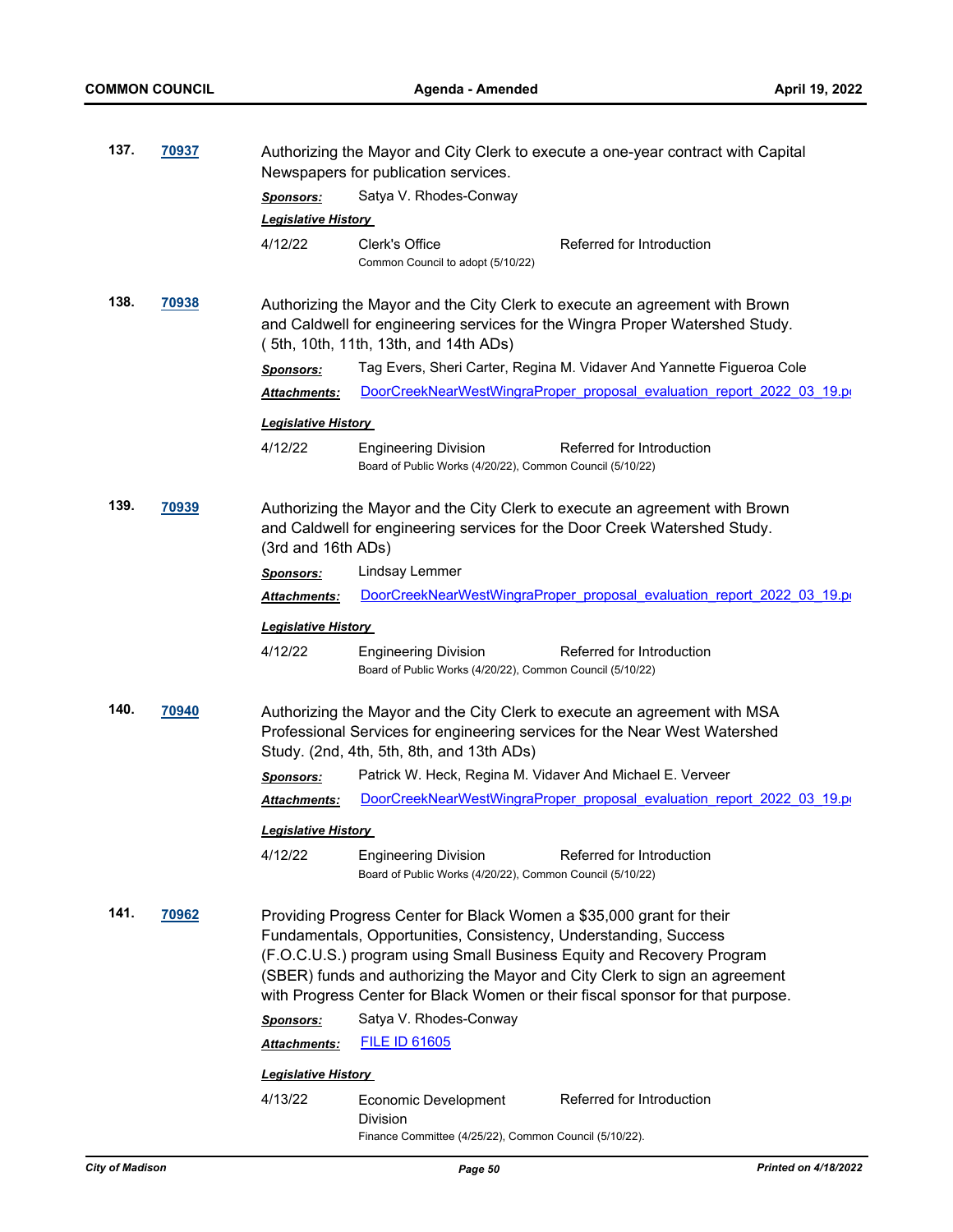| 142. | 70964        | BY TITLE ONLY - Approving a contract between the Department of Veterans<br>Affairs and the City of Madison Fire Department for the Madison Fire<br>Department to provide fire protection services to the William S. Middleton<br>Memorial Veterans Hospital.                                                                                   |                                                                                                                   |  |  |  |
|------|--------------|------------------------------------------------------------------------------------------------------------------------------------------------------------------------------------------------------------------------------------------------------------------------------------------------------------------------------------------------|-------------------------------------------------------------------------------------------------------------------|--|--|--|
|      |              | <b>Sponsors:</b>                                                                                                                                                                                                                                                                                                                               | Satya V. Rhodes-Conway                                                                                            |  |  |  |
|      |              | <b>Legislative History</b>                                                                                                                                                                                                                                                                                                                     |                                                                                                                   |  |  |  |
|      |              | 4/13/22                                                                                                                                                                                                                                                                                                                                        | Fire Department<br>Referred for Introduction<br>Finance Committee (4/25/22), Common Council (5/10/22).            |  |  |  |
| 143. | <u>70965</u> | BY TITLE ONLY - Authorizing the City of Madison Fire Department to accept a<br>donation of workout equipment (i.e., hand weights and rack systems), valued at<br>\$21,456, from DICK'S Sporting Goods, Inc. to help outfit all 14 fire stations and<br>improve the health and wellness of Fire Department employees.                           |                                                                                                                   |  |  |  |
|      |              | <b>Sponsors:</b>                                                                                                                                                                                                                                                                                                                               | Yannette Figueroa Cole, Nikki Conklin And Charles Myadze                                                          |  |  |  |
|      |              | <b>Legislative History</b>                                                                                                                                                                                                                                                                                                                     |                                                                                                                   |  |  |  |
|      |              | 4/13/22                                                                                                                                                                                                                                                                                                                                        | Fire Department<br>Referred for Introduction<br>Finance Committee (4/25/22), Common Council (5/10/22).            |  |  |  |
| 144. | <u>70971</u> | A Resolution authorizing a sole source contract authorizing the Mayor and City<br>Clerk to execute a service contract with the Center for Patient Partnerships to<br>provide services for the City of Madison - Citywide Implementation of COVID-19<br>Education Program that is being funded through a US EPA Environmental<br>Justice Grant. |                                                                                                                   |  |  |  |
|      |              | Attachments:                                                                                                                                                                                                                                                                                                                                   | <b>Resolution - EPA EJ - Center for Patient Partnerships.pdf</b>                                                  |  |  |  |
|      |              |                                                                                                                                                                                                                                                                                                                                                | Resolution - EPA EJ - Center for Patient Partnerships V2.pdf                                                      |  |  |  |
|      |              |                                                                                                                                                                                                                                                                                                                                                | The Center for Patient Partnerships - Non-Competitive Selection Request - CC /                                    |  |  |  |
|      |              | <b>Legislative History</b>                                                                                                                                                                                                                                                                                                                     |                                                                                                                   |  |  |  |
|      |              | 4/13/22                                                                                                                                                                                                                                                                                                                                        | Referred for Introduction<br>Mayor's Office<br>Finance Committee (4/25/22), Common Council (05/10/22)             |  |  |  |
| 145. | 70985        |                                                                                                                                                                                                                                                                                                                                                | Approving Program Parameters for a New City Program Offering Assistance to<br>Develop Accessory Dwelling Units    |  |  |  |
|      |              | <b>Sponsors:</b>                                                                                                                                                                                                                                                                                                                               | Christian A. Albouras, Nikki Conklin, Barbara Harrington-McKinney, Tag<br>Evers, Patrick W. Heck And Grant Foster |  |  |  |
|      |              | <b>Attachments:</b>                                                                                                                                                                                                                                                                                                                            | V2 4.7.22 DRAFT ADU Financing Term Sheet.pdf                                                                      |  |  |  |
|      |              | <b>Legislative History</b>                                                                                                                                                                                                                                                                                                                     |                                                                                                                   |  |  |  |
|      |              | 4/13/22                                                                                                                                                                                                                                                                                                                                        | Referred for Introduction<br><b>Community Development</b><br><b>Division</b>                                      |  |  |  |
|      |              |                                                                                                                                                                                                                                                                                                                                                | Finance Committee (4/25/22); Community Development Block Grant<br>Committee (5/7/22); Common Council (5/10/22)    |  |  |  |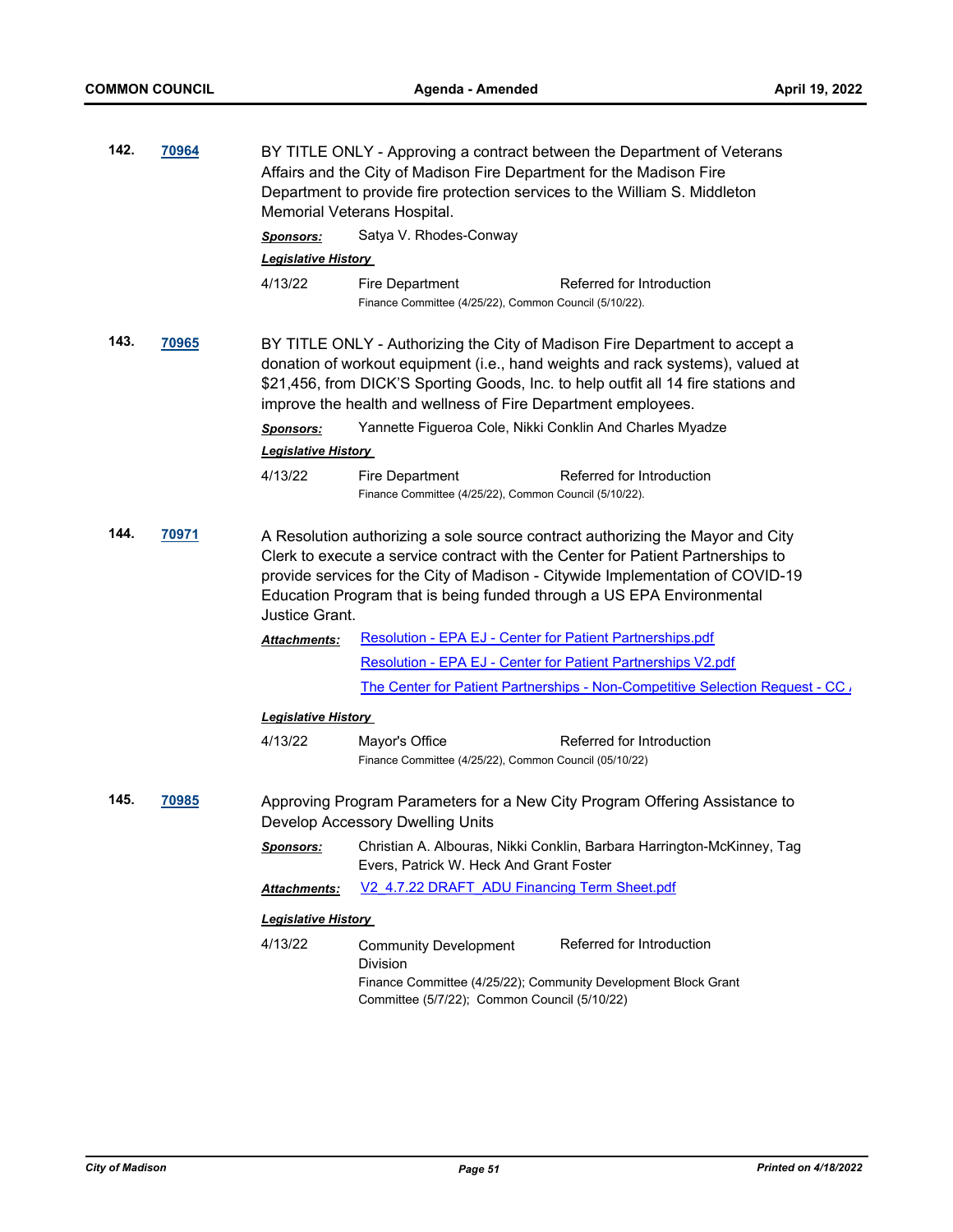| 146. | 70986 | Accepting a \$2 million grant from the Wisconsin Department of Administration<br>Neighborhood Investment Fund Grant Program to support the financing of costs<br>related to the Bayview Foundation's Triangle redevelopment involving a<br>community center and housing, amending the Community Development<br>Division's 2022 Adopted Capital Budget to receive and use those funds, and<br>authorizing the Mayor and City Clerk to sign an agreement and complete any<br>other necessary documents with the State of Wisconsin to carry out the intent<br>of the award. |
|------|-------|---------------------------------------------------------------------------------------------------------------------------------------------------------------------------------------------------------------------------------------------------------------------------------------------------------------------------------------------------------------------------------------------------------------------------------------------------------------------------------------------------------------------------------------------------------------------------|
|      |       |                                                                                                                                                                                                                                                                                                                                                                                                                                                                                                                                                                           |

#### *Sponsors:* Tag Evers, Christian A. Albouras, Nikki Conklin And Barbara Harrington-McKinney

#### *Legislative History*

| 4/13/22 | Community Development    | Referred for Introduction                                                          |
|---------|--------------------------|------------------------------------------------------------------------------------|
|         | Division                 |                                                                                    |
|         |                          | Finance Committee (4/25/22); Community Development Block Grant Committee (5/7/22); |
|         | Common Council (5/10/22) |                                                                                    |

**147. [70987](http://madison.legistar.com/gateway.aspx?m=l&id=/matter.aspx?key=82959)** Authorizing the City of Madison to accept \$75,000 in matching funds from Dane County to support the costs of a consultant-led effort to update the *Community Plan to Prevent and End Homelessness,* amending the Community Development Division's 2022 Operating Budget to reflect receipt of these funds and commensurate expenditures; and authorizing the Community Development Division to issue an RFP to solicit proposals from organizations to provide consultant services.

> *Sponsors:* Christian A. Albouras, Nikki Conklin, Barbara Harrington-McKinney, Yannette Figueroa Cole And Tag Evers

#### *Legislative History*

- 4/13/22 Community Development Division Referred for Introduction Finance Committee (4/25/22); Community Development Block Grant Committee (5/7/22); Common Council (5/10/22)
- **148. [70988](http://madison.legistar.com/gateway.aspx?m=l&id=/matter.aspx?key=82960)** Directing City Engineering staff to proceed with renovations to the structure located at 2002 Zeier Road necessary to convert it to temporary use as a shelter for single men experiencing homelessness, and amending the City's 2022 Adopted Capital Budget to authorize an additional \$500,000 of general obligation borrowing to complete that work.
	- *Sponsors:* Satya V. Rhodes-Conway, Gary Halverson, Yannette Figueroa Cole, Keith Furman And Tag Evers

#### *Legislative History*

4/13/22 Community Development Division Referred for Introduction Finance Committee (4/25/22), Common Council (5/10/22)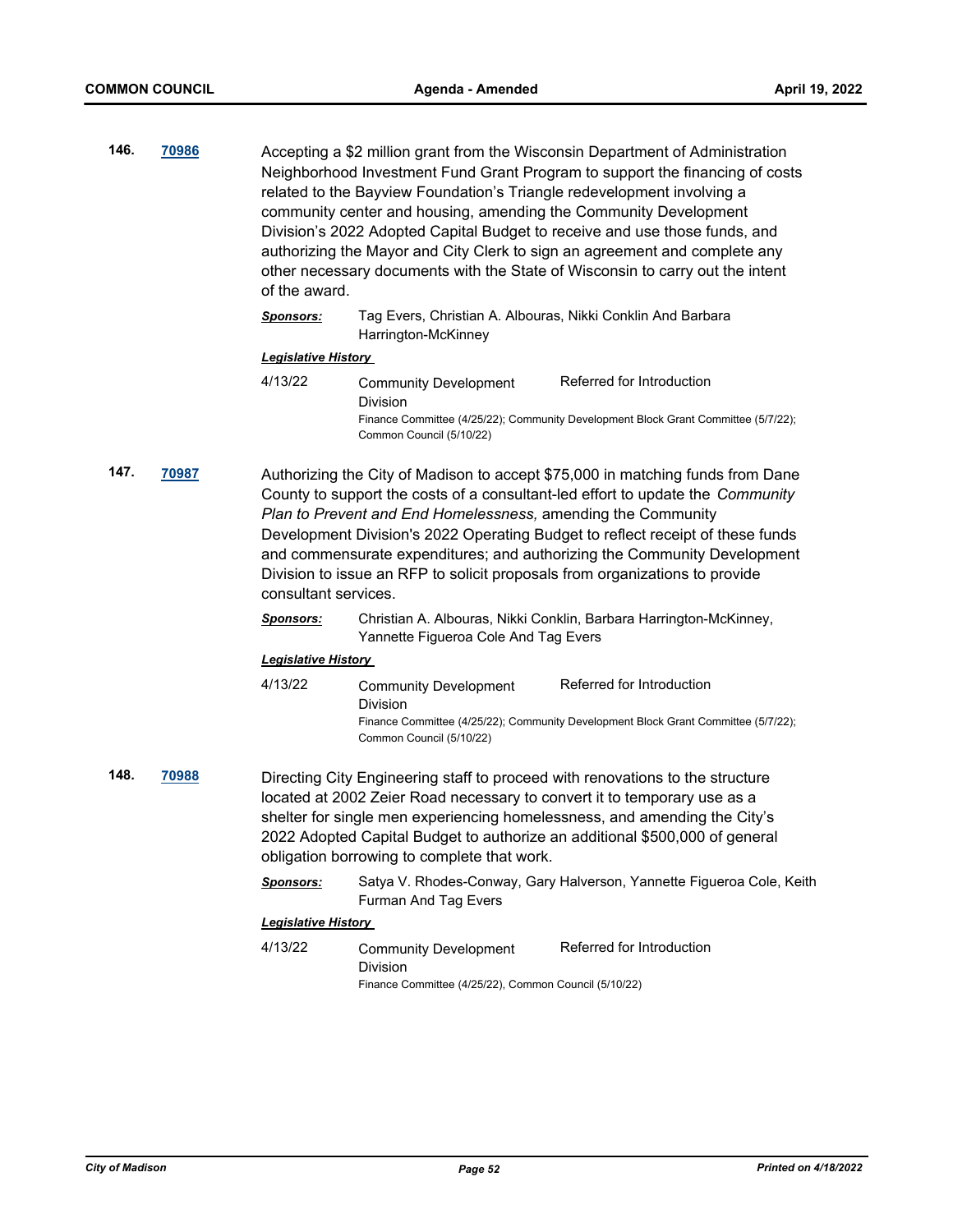| 149. | 71014           | on Solitary Reports."                                                                                                                                                                                                 | Amending Resolution 61667 Adopting the Final Report of the Alder Workgroup<br>to Develop Logistics & Operational Details for Madison Police Department<br>Independent Civilian Oversight to align with MGO Section 2.27 "Council Action |                                                                                                                                                     |
|------|-----------------|-----------------------------------------------------------------------------------------------------------------------------------------------------------------------------------------------------------------------|-----------------------------------------------------------------------------------------------------------------------------------------------------------------------------------------------------------------------------------------|-----------------------------------------------------------------------------------------------------------------------------------------------------|
|      |                 | <b>Sponsors:</b>                                                                                                                                                                                                      | And Satya V. Rhodes-Conway                                                                                                                                                                                                              | Yannette Figueroa Cole, Jael Currie, Juliana R. Bennett, Lindsay Lemmer                                                                             |
|      |                 | <b>Legislative History</b>                                                                                                                                                                                            |                                                                                                                                                                                                                                         |                                                                                                                                                     |
|      |                 | 4/14/22                                                                                                                                                                                                               | Attorney's Office<br>Common Council (5/10/22)                                                                                                                                                                                           | Referred for Introduction                                                                                                                           |
| 150. | 71036           |                                                                                                                                                                                                                       | Racial Justice, Antiracism and Equity                                                                                                                                                                                                   | BY TITLE ONLY - Accepting the Final Report of the President's Work Group on                                                                         |
|      |                 | <b>Sponsors:</b>                                                                                                                                                                                                      | Conklin And Barbara Harrington-McKinney                                                                                                                                                                                                 | Nasra Wehelie, Charles Myadze, Brian Benford, Sheri Carter, Nikki                                                                                   |
|      |                 | <b>Legislative History</b>                                                                                                                                                                                            |                                                                                                                                                                                                                                         |                                                                                                                                                     |
|      |                 | 4/14/22                                                                                                                                                                                                               | <b>Council Office</b>                                                                                                                                                                                                                   | Referred for Introduction<br>Common Council Executive Committee (5/24/22), Common Council (5/24/22)                                                 |
| 151. | 71040           | Adopting and confirming the Labor Agreement between the City of Madison and<br>the International Association of Fire Fighters Local 311 (IAFF Local 311) for the<br>period January 1, 2022 through December 31, 2024. |                                                                                                                                                                                                                                         |                                                                                                                                                     |
|      |                 | <b>Sponsors:</b>                                                                                                                                                                                                      | Satya V. Rhodes-Conway                                                                                                                                                                                                                  |                                                                                                                                                     |
|      |                 | Attachments:                                                                                                                                                                                                          | <b>IAFF Local 311 Report.pdf</b>                                                                                                                                                                                                        |                                                                                                                                                     |
|      |                 | <b>Legislative History</b>                                                                                                                                                                                            |                                                                                                                                                                                                                                         |                                                                                                                                                     |
|      |                 | 4/14/22                                                                                                                                                                                                               | Attorney's Office<br>Finance Committee (4/25/22); Common Council (5/10/22)                                                                                                                                                              | Referred for Introduction                                                                                                                           |
|      | <b>LICENSES</b> |                                                                                                                                                                                                                       |                                                                                                                                                                                                                                         |                                                                                                                                                     |
| 152. | 70731           |                                                                                                                                                                                                                       | Public Hearing - New License<br>SOLS LLC · dba Sol's on the Square<br>Aldermanic District 4 (Alder Verveer) • Police Sector 406                                                                                                         | 117 E Mifflin St • Agent: Jung Yea Choi • Estimated Capacity (in/out): 35/0<br>Class B Combination Liquor & Beer • 20% alcohol, 70% food, 10% other |
|      |                 | Attachments:                                                                                                                                                                                                          | LICLIB-2022-00097 App.pdf                                                                                                                                                                                                               |                                                                                                                                                     |
|      |                 |                                                                                                                                                                                                                       | LICLIB-2022-00097 Supplemental.pdf                                                                                                                                                                                                      |                                                                                                                                                     |
|      |                 |                                                                                                                                                                                                                       | 117 E Mifflin St map.pdf                                                                                                                                                                                                                |                                                                                                                                                     |
|      |                 | <b>Legislative History</b>                                                                                                                                                                                            |                                                                                                                                                                                                                                         |                                                                                                                                                     |
|      |                 | 3/28/22                                                                                                                                                                                                               | Clerk's Office                                                                                                                                                                                                                          | Referred for Introduction<br>Alcohol License Review Committee Public Hearing (5/18/22): Common Council Public                                       |

Alcohol License Review Committee Public Hearing (5/18/22); Common Council Public Hearing (6/5/22).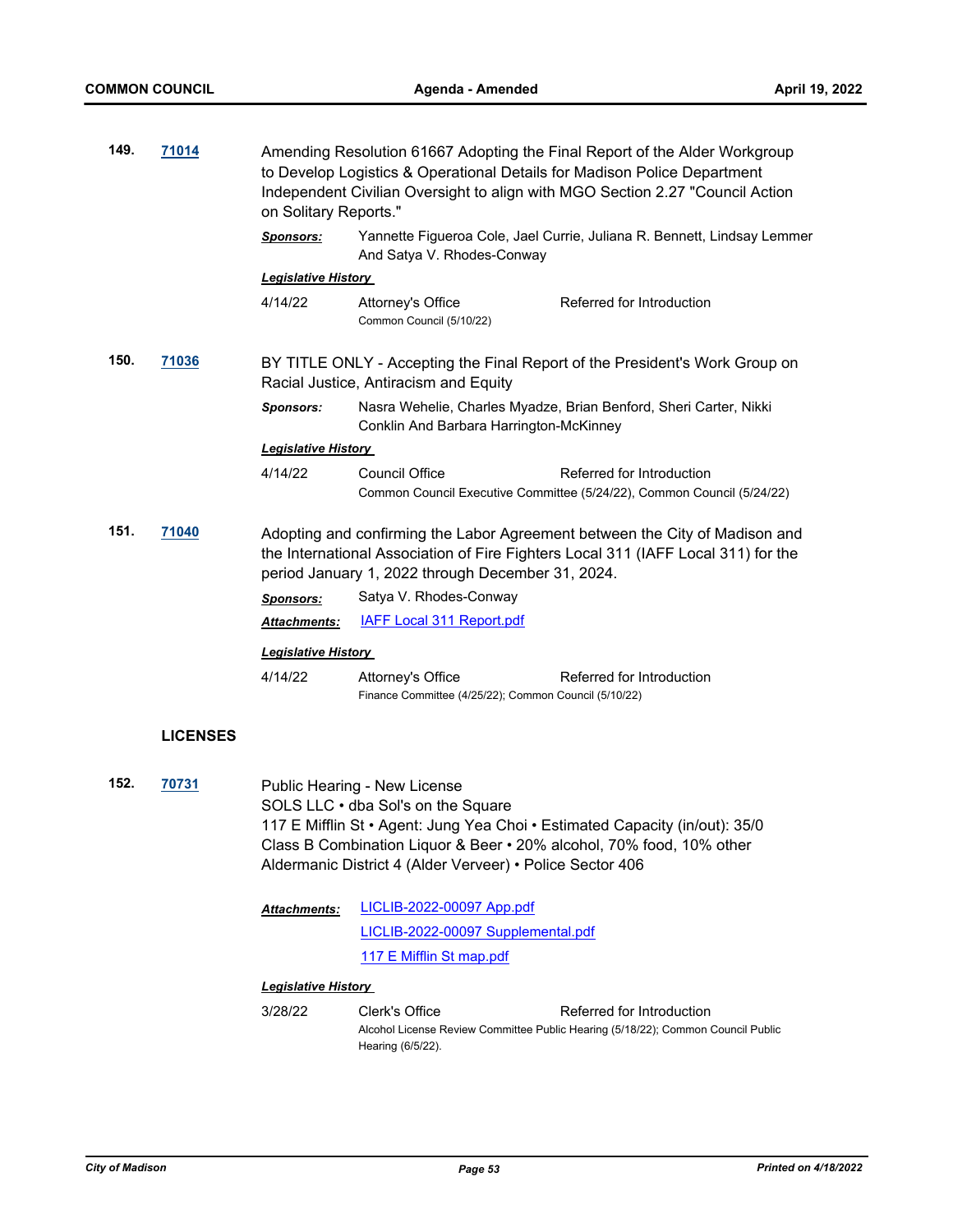| 153. | 70737 | Public Hearing - New License<br>The Renfro Refreshment Company LLC . dba The Orpheum Theater<br>216 State St • Agent: Seth Meyrick • Estimated Capacity (in/out): 1700/0<br>Class B Combination Liquor & Beer • 100% alcohol, 0% food<br>Aldermanic District 4 (Alder Verveer) • Police Sector 406 |                                                                                                                                                                                                                                                                                                                                            |  |
|------|-------|----------------------------------------------------------------------------------------------------------------------------------------------------------------------------------------------------------------------------------------------------------------------------------------------------|--------------------------------------------------------------------------------------------------------------------------------------------------------------------------------------------------------------------------------------------------------------------------------------------------------------------------------------------|--|
|      |       | <b>Attachments:</b>                                                                                                                                                                                                                                                                                | LICLIB-2022-00139 Supplemental.pdf                                                                                                                                                                                                                                                                                                         |  |
|      |       |                                                                                                                                                                                                                                                                                                    | <b>LICLIB-2022-00139 App.pdf</b>                                                                                                                                                                                                                                                                                                           |  |
|      |       |                                                                                                                                                                                                                                                                                                    | 216 State St map.pdf                                                                                                                                                                                                                                                                                                                       |  |
|      |       | <b>Legislative History</b>                                                                                                                                                                                                                                                                         |                                                                                                                                                                                                                                                                                                                                            |  |
|      |       | 3/28/22                                                                                                                                                                                                                                                                                            | Clerk's Office<br>Referred for Introduction<br>Alcohol License Review Committee Public Hearing (5/18/22); Common Council Public<br>Hearing (6/5/22).                                                                                                                                                                                       |  |
| 154. | 70740 | <b>Attachments:</b>                                                                                                                                                                                                                                                                                | Public Hearing - New License<br>Mishqui Peruvian Cuisine LLC · dba Mishqui<br>4604 Monona Dr • Agent: Cynthia Garcia • Estimated Capacity (in/out): 93/15<br>Class B Beer, Class C Wine . 20% alcohol, 80% food<br>Aldermanic District 15 (Alder Foster) • Police Sector 613<br><b>LICLIB-2022-00148 App.pdf</b><br>4604 Monona Dr map.pdf |  |
|      |       | <b>Legislative History</b>                                                                                                                                                                                                                                                                         |                                                                                                                                                                                                                                                                                                                                            |  |
|      |       | 3/28/22                                                                                                                                                                                                                                                                                            | Clerk's Office<br>Referred for Introduction<br>Alcohol License Review Committee Public Hearing (5/18/22); Common Council Public<br>Hearing (6/5/22).                                                                                                                                                                                       |  |
| 155. | 70741 | 45/5000<br><b>Attachments:</b>                                                                                                                                                                                                                                                                     | Public Hearing - New License<br>SSA Group LLC . dba SSA Group LLC<br>606 S Randall Ave • Agent: Stephanie Grey • Estimated Capacity (in/out):<br>Class B Combination Liquor & Beer • 5% alcohol, 95% food<br>Aldermanic District 13 (Alder Evers) • Police Sector 205<br><b>SSA Group LLC - Madison Liquor Beer Application.pdf</b>        |  |
|      |       |                                                                                                                                                                                                                                                                                                    | 606 S Randall Ave map.pdf                                                                                                                                                                                                                                                                                                                  |  |
|      |       | <b>Legislative History</b>                                                                                                                                                                                                                                                                         |                                                                                                                                                                                                                                                                                                                                            |  |
|      |       | 3/28/22                                                                                                                                                                                                                                                                                            | Clerk's Office<br>Referred for Introduction<br>Alcohol License Review Committee Public Hearing (5/18/22); Common Council Public<br>Hearing (6/5/22).                                                                                                                                                                                       |  |

# **PRESENTATION OF CLAIMS AGAINST THE CITY OF MADISON**

#### **CLAIMS - REFER TO RISK MANAGER**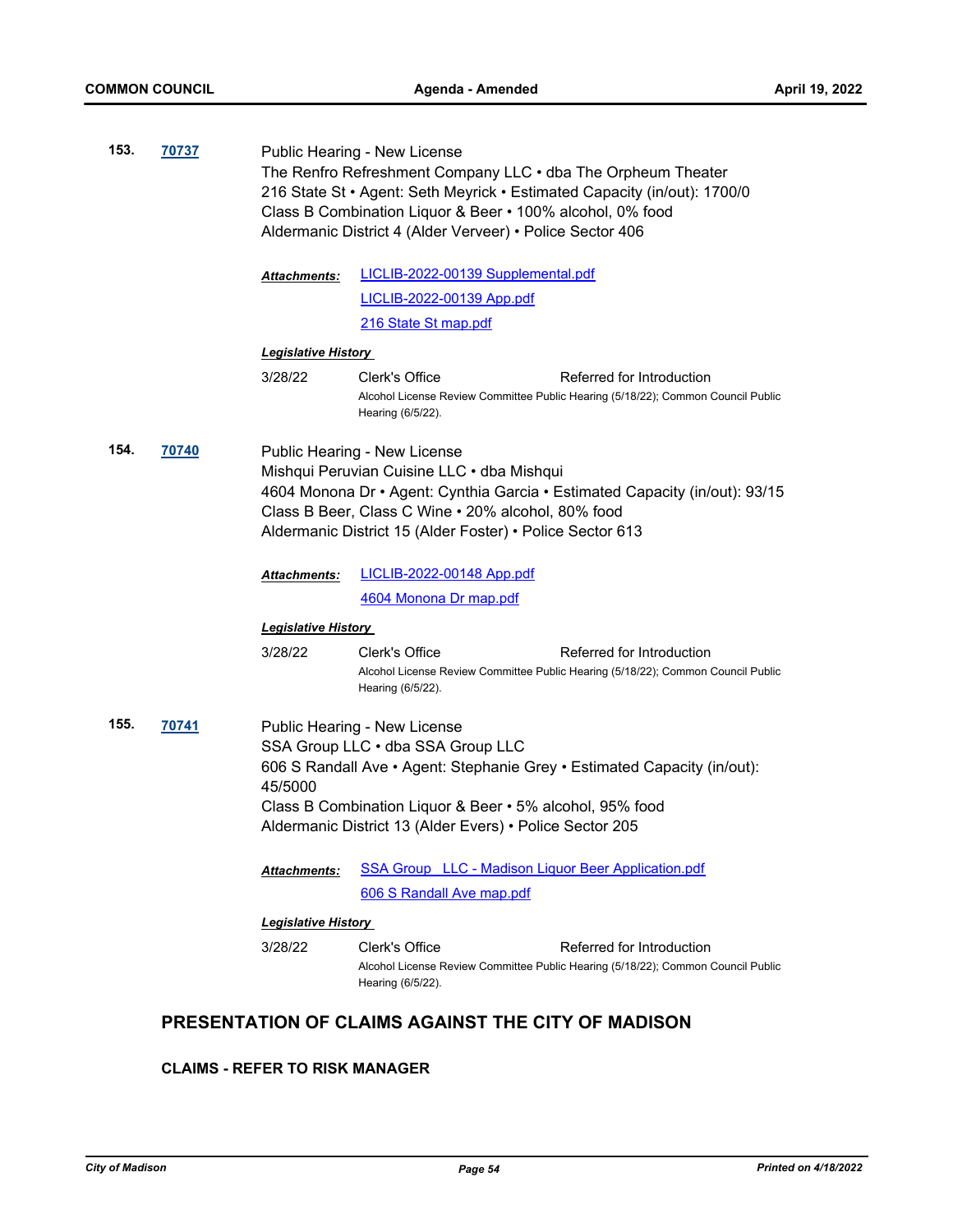- **156. [70691](http://madison.legistar.com/gateway.aspx?m=l&id=/matter.aspx?key=82714)** M. Fisher vehicle damage \$100.04.
- **157. [70785](http://madison.legistar.com/gateway.aspx?m=l&id=/matter.aspx?key=82797)** J. McGarrity vehicle damage \$11,773.91.
- **158. [70823](http://madison.legistar.com/gateway.aspx?m=l&id=/matter.aspx?key=82821)** J. McDonald property damage \$650.00.
- **159. [70895](http://madison.legistar.com/gateway.aspx?m=l&id=/matter.aspx?key=82888)** J. Suter property damage \$397.28.
- **160. [70951](http://madison.legistar.com/gateway.aspx?m=l&id=/matter.aspx?key=82934)** C. Lorenz of Habush Habush and Rottier for A. Saye personal injury amount to be determined.

#### **ADDENDUM**

#### **LATE ITEMS**

#### **PUBLIC HEARING**

#### **REPORT OF PLAN COMMISSION**

**161. [69538](http://madison.legistar.com/gateway.aspx?m=l&id=/matter.aspx?key=80912)** ALTERNATE. Creating Section 28.022-00552 of the Madison General Ordinances to change the zoning of property located at 702 Ruskin Street, 12th Aldermanic District, from IL (Industrial-Limited) District to CC-T (Commercial Corridor-Transitional) District. and creating Section 28.002-00553 of the Madison General Ordinances to change the zoning of property located at 702 Ruskin Street, 12th Aldermanic District, from IL (Industrial-Limited) District to CN (Conservancy) District.

| <b>Sponsors:</b>           | <b>PLAN COMMISSION</b>                                    |  |  |  |
|----------------------------|-----------------------------------------------------------|--|--|--|
| <b>Attachments:</b>        | <b>Aerial Photo.pdf</b>                                   |  |  |  |
|                            | Public Comment 02-14-22.pdf                               |  |  |  |
|                            | Nelson Comments 02-27-22.pdf                              |  |  |  |
|                            | Public Comment 030322.pdf                                 |  |  |  |
|                            | OCA memo 702 Ruskin rezoning.pdf                          |  |  |  |
|                            | <b>Staff Comments.pdf</b>                                 |  |  |  |
|                            | Public Comments 030722.pdf                                |  |  |  |
|                            | Public Comment 03-22-22.pdf                               |  |  |  |
|                            | <b>Version1.pdf</b>                                       |  |  |  |
|                            | Protest Petition - 702 Ruskin Street (02801698x9CDD3).pdf |  |  |  |
| I amin'ny fivon'i History. |                                                           |  |  |  |

#### *Legislative History*

| 1/25/22 | Attorney's Office     | Referred for Introduction                                                             |
|---------|-----------------------|---------------------------------------------------------------------------------------|
|         |                       | Plan Commission; Public Hearings: (Plan Commission (3/7/22), Common Council (3/15/22) |
| 2/1/22  | <b>COMMON COUNCIL</b> | Refer For Public Hearing to the PLAN                                                  |
|         |                       | <b>COMMISSION</b>                                                                     |